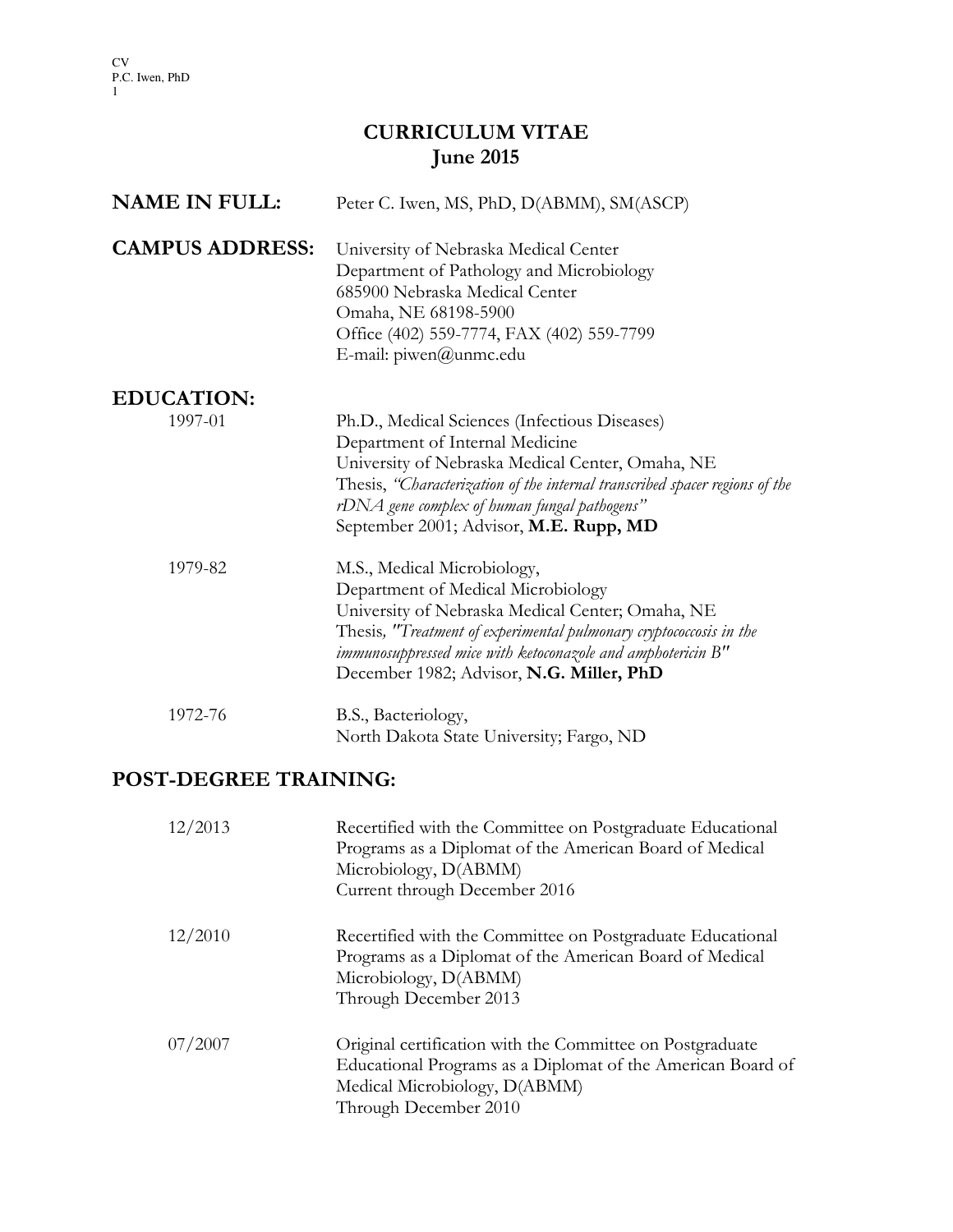| 07/1993, 07/1998,<br>$07/2003$ , $07/2008$ | Recertified with the National Registry of Microbiologists as a<br>Specialist Microbiologist in Public Health and Medical Laboratory<br>Microbiology, SM(NRM)<br>Through December 2013            |
|--------------------------------------------|--------------------------------------------------------------------------------------------------------------------------------------------------------------------------------------------------|
| 07/1988                                    | Original certification with the National Registry of Microbiologists as<br>a Specialist Microbiologist in Public Health and Medical Laboratory<br>Microbiology, SM(NRM)<br>Through December 1993 |

#### ACADEMIC APPOINTMENTS:

| 2009-present                 | Professor, University of Nebraska Medical Center,<br>College of Medicine, Department of Pathology and Microbiology,<br>Omaha             |
|------------------------------|------------------------------------------------------------------------------------------------------------------------------------------|
| 2006-present                 | Continuous (Tenure), University of Nebraska Medical Center,<br>College of Medicine, Department of Pathology and Microbiology,<br>Omaha   |
| 2008-13                      | Associate Professor (Special), University of Nebraska Medical<br>Center, College of Public Health, Department of Epidemiology,<br>Omaha  |
| 2003-09                      | Associate Professor, University of Nebraska Medical Center,<br>College of Medicine, Department of Pathology and Microbiology,<br>Omaha   |
| 1996-03                      | Assistant Professor, University of Nebraska Medical Center,<br>College of Medicine, Department of Pathology and Microbiology,<br>Omaha   |
| 1986-00                      | Adjunct Instructor, Iowa Western Community College,<br>Nursing Department, Council Bluffs                                                |
| 1993-96                      | Instructor, University of Nebraska Medical Center,<br>College of Medicine, Department of Pathology and Microbiology,<br>Omaha            |
| 1988-93                      | Instructor (Courtesy), University of Nebraska Medical Center,<br>College of Medicine, Department of Pathology and Microbiology,<br>Omaha |
| CERTIEICATIONS AND LICENSES. |                                                                                                                                          |

# **CERTIFICATIONS AND LICENSES:**<br>2007- present Diplomat, American 2007- Diplomat, American Board of Medical Microbiology.<br>American Academy of Microbiology, D(ABMM) American Academy of Microbiology, 2005- present Specialist Microbiologist. American Society of Clinical Pathologists, SM(ASCP)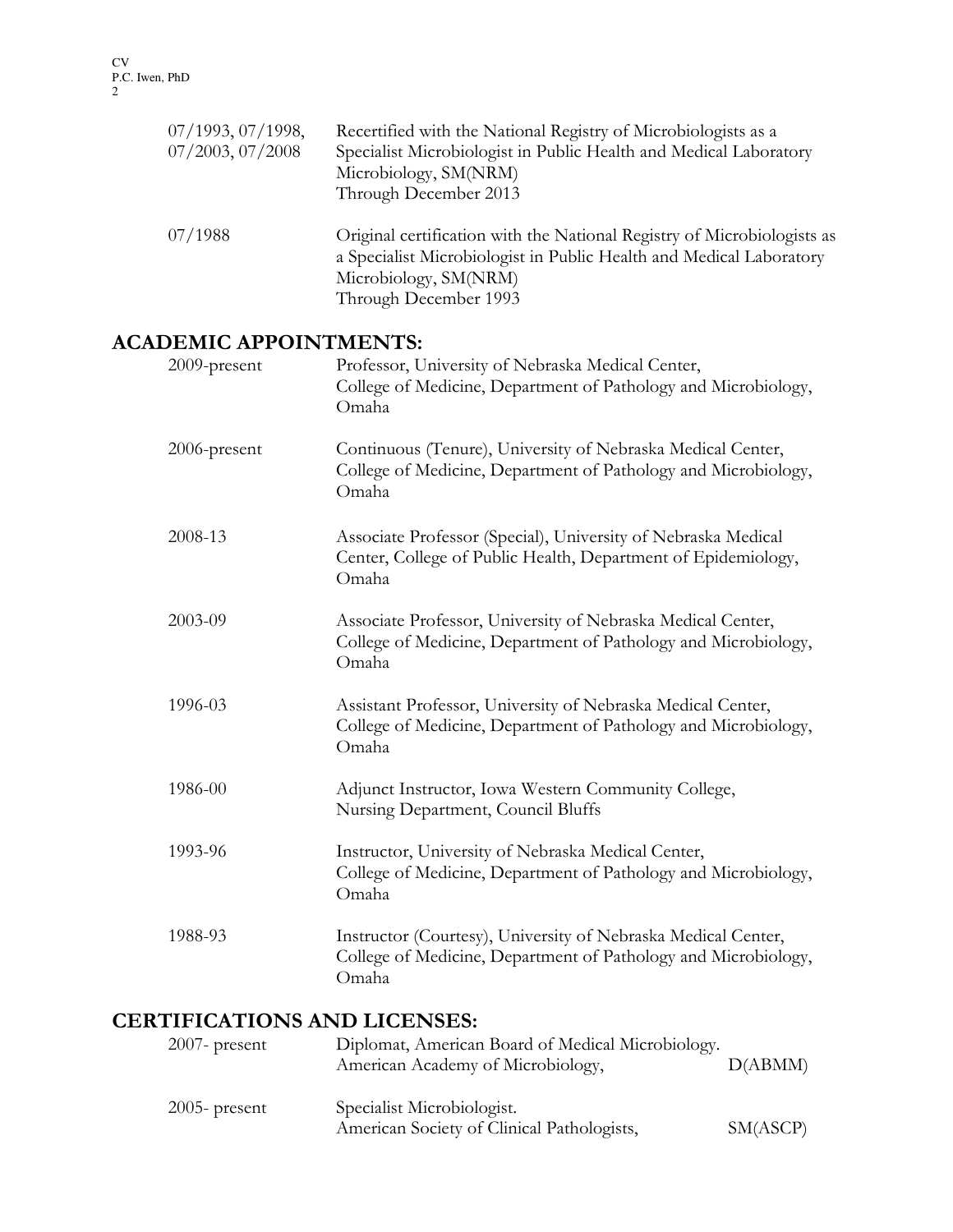| 1988-2013 | Specialist Microbiologist in Public Health and Med. Lab. Microbiol.<br>The National Registry of Certified Microbiologists, | SM(NRM) |
|-----------|----------------------------------------------------------------------------------------------------------------------------|---------|
| 1992-2010 | Clinical Laboratory Scientist in Microbiology.<br>The Nat. Certification Agency for Med Lab Personnel, CLS/M               |         |
| 1984-2005 | Microbiologist.<br>American Society of Clinical Pathologists,                                                              | M(ASCP) |

## GRANT/CONTRACT SUPPORT:

| Pending |                                                                                                                                                                                                  |
|---------|--------------------------------------------------------------------------------------------------------------------------------------------------------------------------------------------------|
| 2015-20 | ASPR Ebola Preparedness and Response Agreement<br>ASPR EP-U3R-15-002<br>NE DHHS (contractual)<br>\$128,400 (direct\$128,400)<br>Principal Investigator, PC Iwen                                  |
| Active  |                                                                                                                                                                                                  |
| 2015-16 | PHEP Supplemental for Ebola Preparedness<br>CDC-RFA-TP12-12010302SUPP15<br>NE DHHS (contractual)<br>\$645,150 (direct\$645,150)<br>Principal Investigator, PC Iwen                               |
| 2015-18 | ELC Ebola Supplemental Agreement<br>CDC-FOA-CK14-1401-PPHFSUPP15<br>NE DHHS (contractual)<br>\$317,988 (direct \$317,988)<br>Principal Investigator, PC Iwen                                     |
| 2015    | TB Agreement<br>TB Elimination and Laboratory Cooperative Agreement (CDC)<br>CDC/NE DHHS (contractual)<br>\$53,390 (direct \$53,390)<br>Principal Investigator, PC Iwen                          |
| 2015    | HIV Agreement<br>NE DHHS (contractual)<br>\$8,000 (direct \$8,000)<br>Principal Investigator, PC Iwen                                                                                            |
| 2014-15 | Special Pathogens Laboratory Services Agreement<br>Epidemiology and Laboratory Capacity for ID (CDC)<br>NE DHHS (contractual)<br>\$406,821 (direct \$406,821)<br>Principal Investigator, PC Iwen |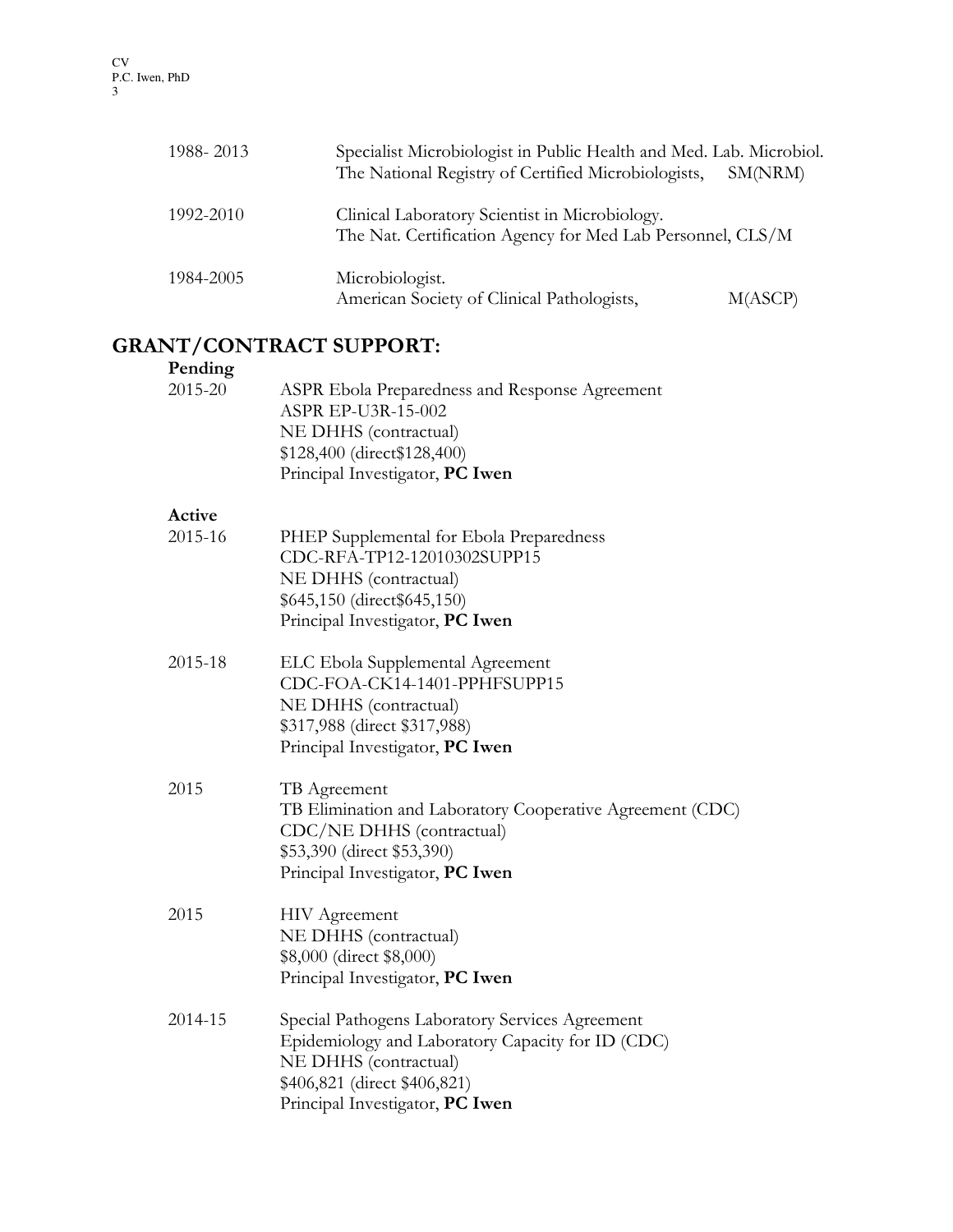| 2014-15   | Biological and Chemical Terrorism Laboratory Subgrant<br>Public Health Emergency Preparedness Program (CDC)<br>NE DHHS (contractual)<br>\$615,000 (direct \$615,000)<br>Principal Investigator, PC Iwen |
|-----------|---------------------------------------------------------------------------------------------------------------------------------------------------------------------------------------------------------|
| 2014-15   | STD Agreement<br>NE DHHS (contractual)<br>\$351,750 (direct \$351,750)<br>Principal Investigator, PC Iwen                                                                                               |
| 2014-15   | Hospital Preparedness Subgrant<br>National Bioterrorism Hospital Preparedness Program (CDC)<br>NE DHHS (contractual)<br>\$95,000 (direct \$95,000)<br>Principal Investigator, PC Iwen                   |
| 2014-15   | Epidemiology Laboratory Information Technology Agreement<br>CDC/NE DHHS (contractual)<br>\$57,600 (direct \$57,600)<br>Principal Investigator, PC Iwen                                                  |
| Completed |                                                                                                                                                                                                         |
| 2013-14   | Hospital Preparedness Subgrant<br>CDC/NE DHHS (contractual)<br>\$161,680 (direct \$161,680)<br>Principal Investigator, PC Iwen                                                                          |
| 2013-14   | STD, HIV, TB Agreement<br>NE DHHS (contractual)<br>\$412,100 (direct \$412,100)<br>Co-Investigator, PC Iwen and SH Hinrichs                                                                             |
| 2013-14   | Biological and Chemical Terrorism Laboratory Subgrant<br>CDC/NE DHHS (contractual)<br>\$600,000 (direct \$600,000)<br>Principal Investigator, PC Iwen                                                   |
| 2013-14   | Epidemiology Laboratory Services Agreement<br>NE DHHS (contractual)<br>\$412,800 (direct \$412,800)<br>Principal Investigator, PC Iwen 2013-14                                                          |
| 2013-14   | Special Pathogens Laboratory Services Agreement<br>Epidemiology and Laboratory Capacity for ID (CDC)<br>NE DHHS (contractual)<br>\$384,269 (direct \$384,269)<br>Principal Investigator, PC Iwen        |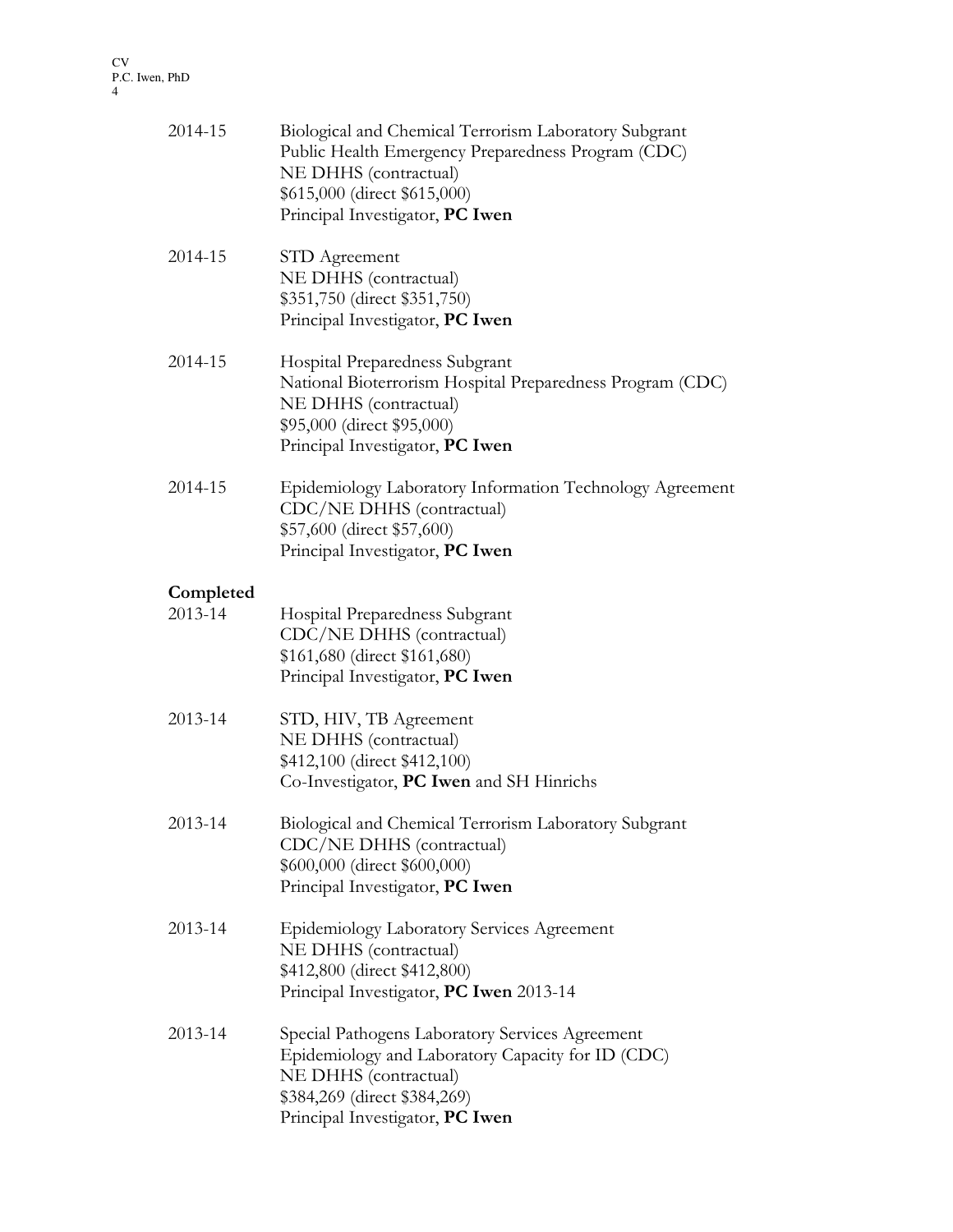| 2013-14 | TB Elimination and Laboratory Cooperative Agreement<br>CDC/NE DHHS (contractual)<br>\$320,142 (direct \$320,142)<br>Co-Investigator, PC Iwen and P. Infield                         |
|---------|-------------------------------------------------------------------------------------------------------------------------------------------------------------------------------------|
| 2013    | Laboratory Information Management Systems Integration<br>CDC/APHL<br>\$150,000 (\$150,000 direct)<br>Principal Investigator, PC Iwen                                                |
| 2013    | Reproducibility of MICs using Etest on Neisseria gonorrhoeae isolates<br>Association of Public Health Laboratories<br>\$10,000 (direct \$10,000)<br>Principal Investigator, PC Iwen |
| 2011-12 | BAL and ETA Samples to Evaluate IVD Device to Detect Bacteria<br>Kimberly-Clark Corporation<br>\$12,447 (direct \$9,982)<br>Principal Investigator, PC Iwen                         |
| 2007-12 | Rapid Identification of Biological Warfare Agents<br>U.S. Army<br>\$2,688,429 (direct \$338,611)<br>Co-Investigator, PC Iwen and SH Hinrichs                                        |
| 2011    | TB NAAT Expansion Project<br>Association of Public Health Laboratories, Inc.<br>\$64,314 (direct \$64,314)<br>Principal Investigator, PC Iwen                                       |
| 2007-10 | Disease Detection and Prevalence Estimate Through Group Test<br>NIH R01<br>\$718,840<br>Co-Investigator, PC Iwen and C. Bilder                                                      |
| 2009    | Clinical Evaluation of the Xpert Influenza Assay for EUA<br>Cepheid<br>\$4,200 (direct \$4,200)<br>Principal Investigator, PC Iwen                                                  |
| 2005-09 | <i>Candida</i> Surveillance Study (CASS)<br>Merck & Co., Inc.<br>\$7,790 (direct \$7,790)<br>Principal Investigator, PC Iwen                                                        |
| 2008    | TRUST 12, Gram-negative/Staphylococcus/Enterococcus Surveillance<br>Ortho-McNeil Pharmaceuticals<br>\$4,500 (direct \$2,500)                                                        |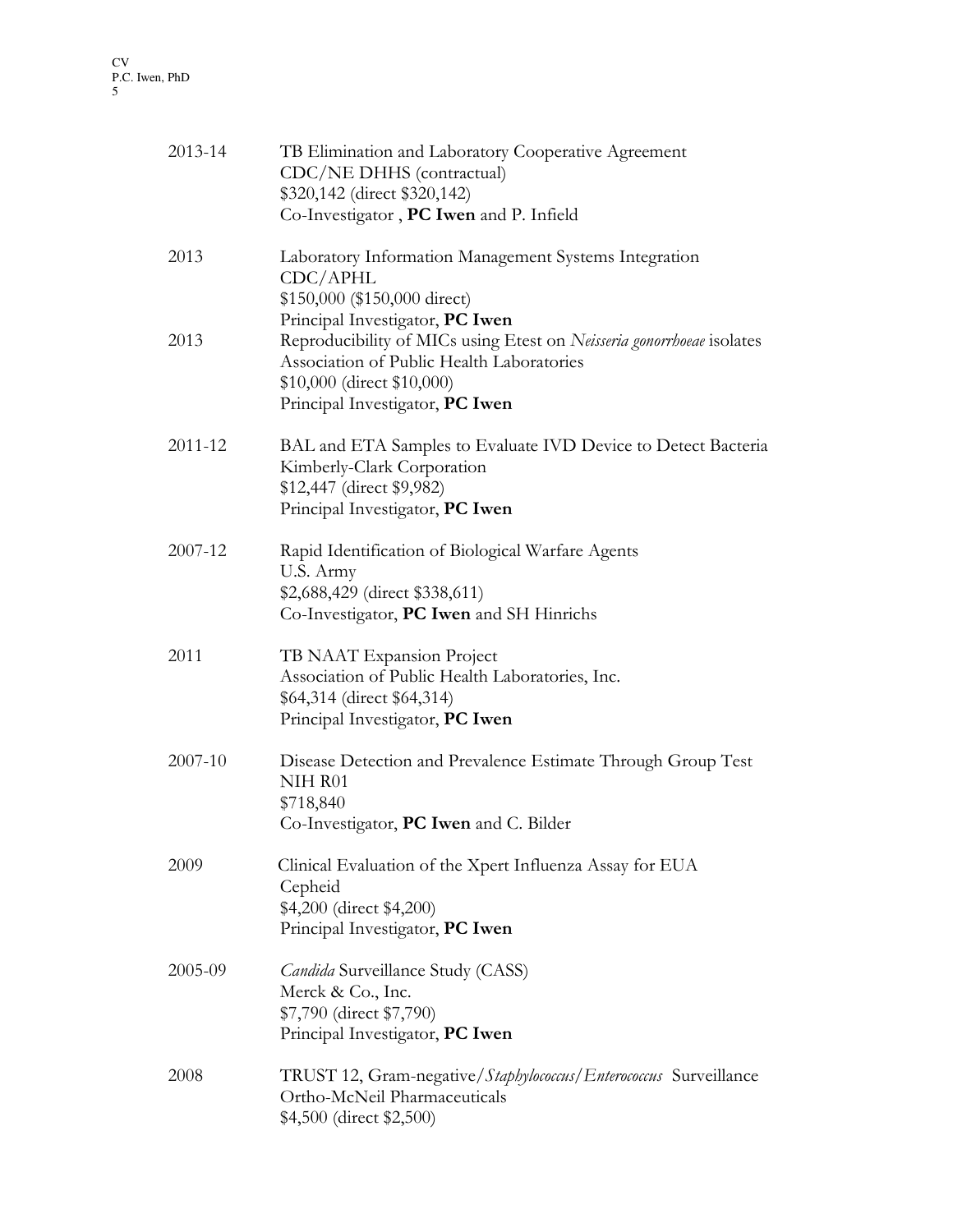# Principal Investigator, PC Iwen 2007 Doripenem Antimicrobial Susceptibility Test Using E-test Ortho McNeil Pharmaceuticals \$2,500 (direct \$2,500) Principal Investigator, PC Iwen 2007 Highly Drug Resistant Gram-Negative Rod Reference Collection Novartis Institute for Biomedical Research, Inc. \$5,100 (direct \$5,100) Principal Investigator, PC Iwen 2006-07 Design Validation Study, Synergies Plus Gram Positive Panel D Dade MicroScan, Inc. \$20,000 (direct \$15,873) Principal Investigator, PC Iwen 2004-06 Critical Reagents Program/Parent Point One, LLC \$458,055 (direct \$423,668) Co-Investigator, PC Iwen and SH Hinrichs 2005-06 Synergies Plus Gram Positive, Panel C Dade Behring MicroScan \$40,000 (direct \$10,600) Principal Investigator, PC Iwen 2004-05 Bioterrorism and Public Health Emergency Course USDHHS Health Resources Services Administration \$150,000 (direct \$150,000) Co-Investigator, PC Iwen and P Muellenburger 2004-06 Genome Biology of Francisella tularensis NIH RO1 \$250,000 Co-investigator, PC Iwen and A Benson 2004 West Nile Virus Detection of IgM ELISA Clinical Protocol InBios International, Inc. \$12,720 (direct \$10,600) Principal Investigator, PC Iwen 2003-04 Clinical Trial for Rapid Neg ID4 Panels Dade Bering, MicroScan Division \$22,500 (direct \$17,857) Principal Investigator, PC Iwen

2003-04 Comparison of Phoenix ID/AST System to MicroScan Walkaway 96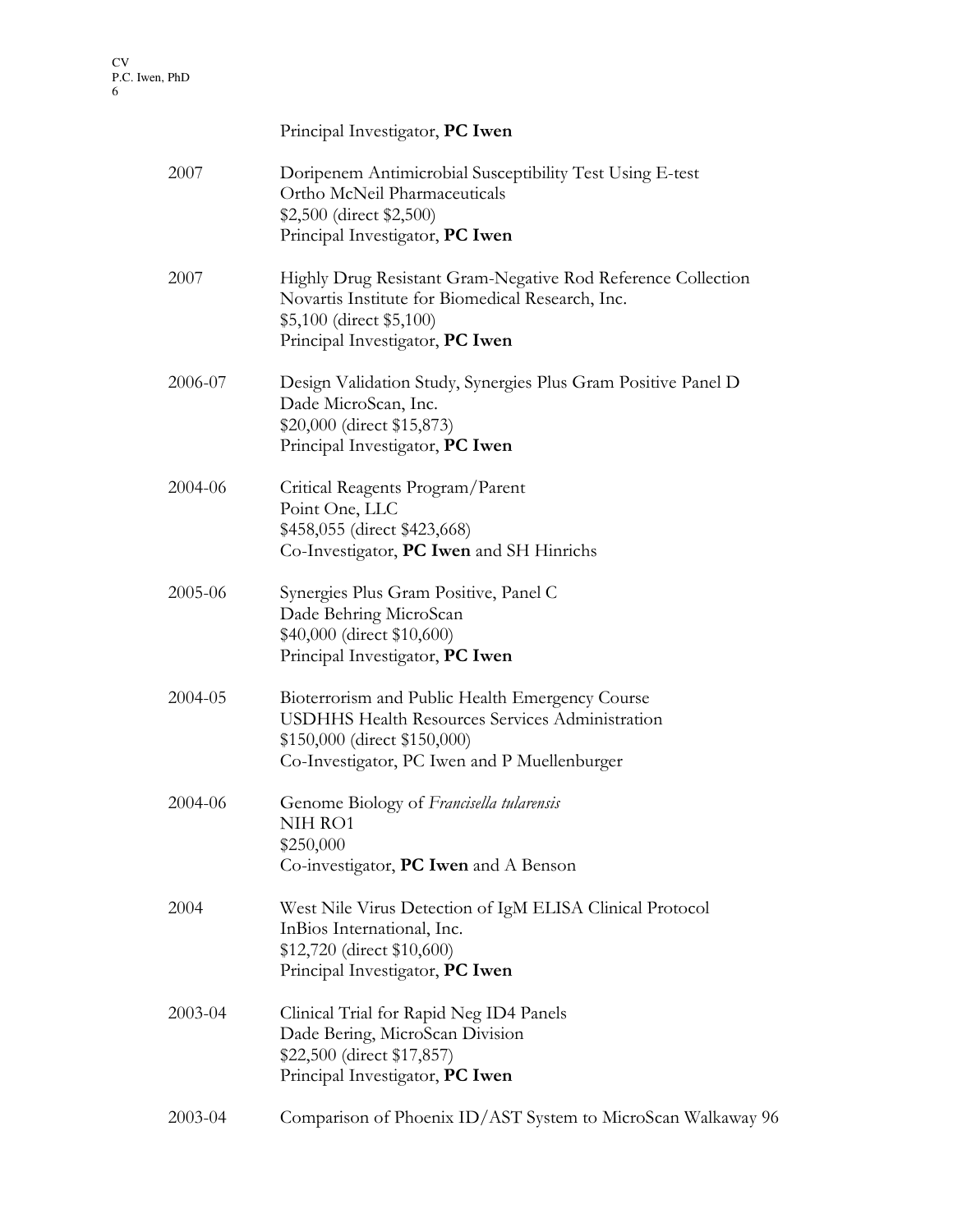|             | Becton Dickinson and Co.<br>\$10,500 (direct \$8,333)<br>Principal Investigator, PC Iwen                                                                                                                                                                                                                                                                                |
|-------------|-------------------------------------------------------------------------------------------------------------------------------------------------------------------------------------------------------------------------------------------------------------------------------------------------------------------------------------------------------------------------|
| 2003        | Conventional Antibiotic Qualification 9 Clinical Trial<br>Dade Bering, MicroScan Division<br>\$35,000 (direct \$28,689)<br>Principal Investigator, PC Iwen                                                                                                                                                                                                              |
| 2002-04     | Molecular Characterization and Pathogenesis of Francisella tularensis"<br>UNL/UNMC Vice Chancellors for Research<br>\$210,000<br>Co-Investigator, PC Iwen and SH Hinrichs                                                                                                                                                                                               |
| 2002        | Practice Guideline for Treatment of Suspected and Proven Candidiasis with<br>Fluconazole in Non-Neutropenic Patients<br><b>Pfizer Pharmaceutical</b><br>\$6,500 (direct \$6,500)<br>Co-Investigator, PC Iwen and P. Smith                                                                                                                                               |
| 2001-02     | A Phase II, Randomized, Parallel, Placebo-Controlled, Double-Blind,<br>Multicenter Efficacy and Safety Study of Rmoplanin and Placebo in<br>Neutropenic Oncology Patients Identified as Asymptomatic Carriers of<br>Vancomycin-Resistant Enterococcus (VRE)<br>IntraBiotics Pharmaceuticals, Inc.<br>\$14,500 (direct \$14,500)<br>Co-Investigator, PC Iwen and J. Vose |
| 2001-02     | Evaluation of the WAVE System to Identify Fungal Pathogens<br>Transgenomic, Inc.<br>\$50,000 (direct \$50,000)<br>Co-Investigator, PC Iwen and SH Hinrichs                                                                                                                                                                                                              |
| 2001        | Dried overnight cation-adjusted antimicrobials for GN Organisms<br>Dade Bering, MicroScan Division<br>\$14,700 (direct \$12,049)<br>Principal Investigator, PC Iwen                                                                                                                                                                                                     |
| $2001 - 03$ | Comparison of Hand Bioburden in Response of Various Hand Hygiene<br>Practices<br><b>UNMC Clinical Research Center</b><br>\$4,000 (direct \$4,000)<br>Co-Investigator, PC Iwen and M Rupp                                                                                                                                                                                |
| 2001-02     | C.A.N.C.E.R. Surveillance Program<br>The Jones Group, Inc.<br>\$12,000 (direct \$12,000)<br>Principal Investigator, PC Iwen                                                                                                                                                                                                                                             |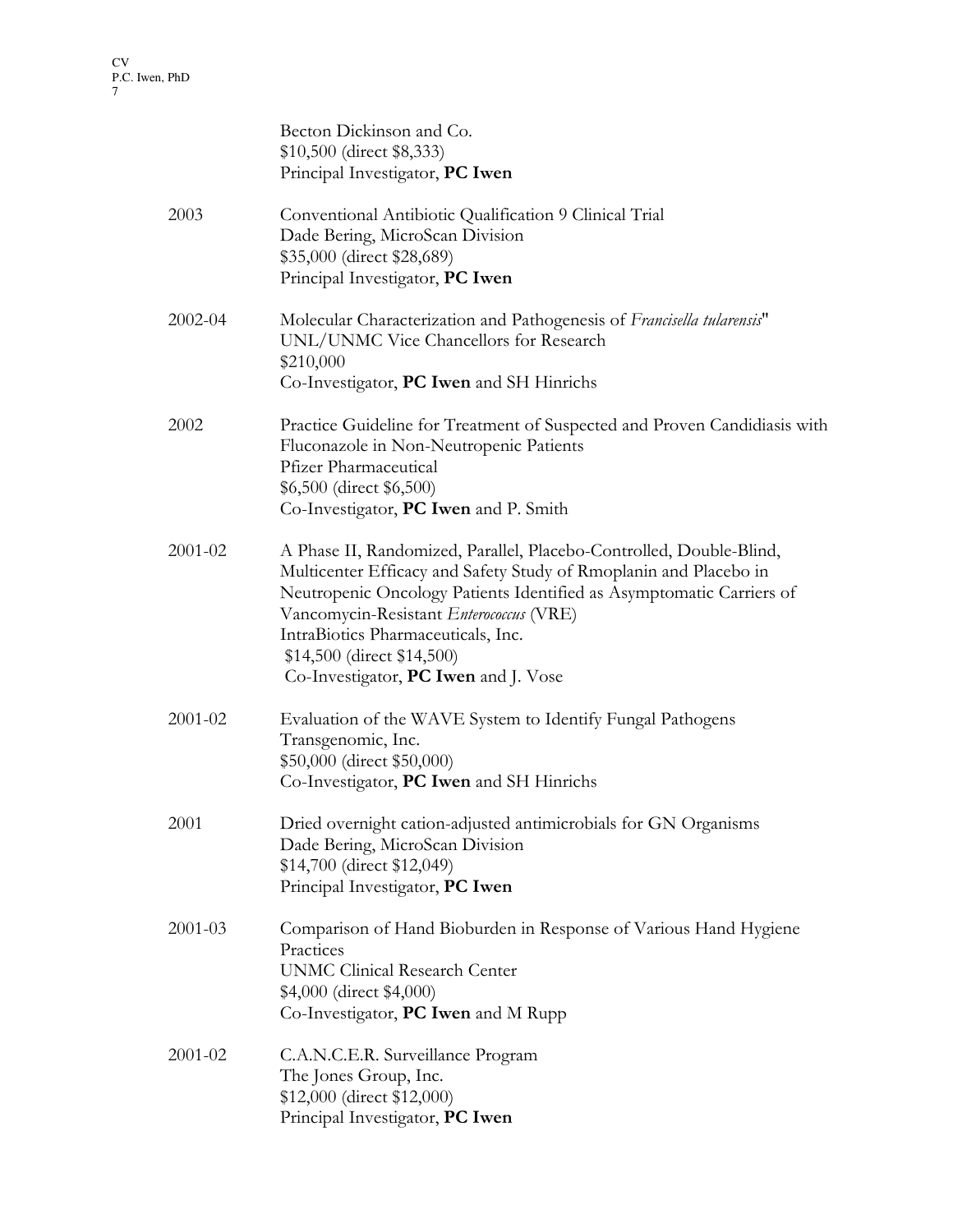|      | 2000-03   | Phase III, Randomized, Evaluation Committee-Blinded study to Assess the<br>Safety and Efficacy of Topical Administration of MBI 226 1.0% gel versus<br>Standard Medical Care in Patients Undergoing Non-Cuffed, Short-Term<br>Arterial and/or Central Venous Catheterization<br>Omnicare Clinical Research<br>\$300.000 (direct \$300,000)<br>Co-Investigator, PC Iwen and T Thompson |
|------|-----------|---------------------------------------------------------------------------------------------------------------------------------------------------------------------------------------------------------------------------------------------------------------------------------------------------------------------------------------------------------------------------------------|
|      | 2000-01   | <b>Faculty Education Support Grant</b><br><b>UNMC College of Medicine</b><br>\$1,600 (direct \$1,600)<br>Principal Investigator, PC Iwen                                                                                                                                                                                                                                              |
|      | 2000-01   | Application of a new polymerase chain reaction technique for rapid detection<br>and identification of fungal pathogens"<br>Merck & Co., Inc.<br>\$66.770 (direct \$53,536)<br>Principal Investigator, PC Iwen                                                                                                                                                                         |
| 2000 |           | Conventional Antibiotic Qualification 8<br>Dade Behring, MicroScan Division<br>\$32,500 (direct \$26,639)<br>Principal Investigator, PC Iwen                                                                                                                                                                                                                                          |
|      | 1999-2001 | Influenzae Surveillance Program<br>R.W. Johnson Pharmaceutical Research Institute, Inc.<br>\$3,500 (direct \$2,700)<br>Principal Investigator, PC Iwen                                                                                                                                                                                                                                |
| 1999 |           | Historic Control Study of the Efficacy of Standard Therapy in Acute<br>Aspergillosis to Allow Comparison with the Efficacy of Voriconazole<br>Pfizer Corporation<br>\$3,700 (direct \$3,700)<br>Co-Investigator, PC Iwen and J Vose                                                                                                                                                   |
|      | 1999-2000 | Outcomes Experience of Patients with Invasive Aspergillosis<br>Treated with Amphotericin B, Lipid Formulations of AMB and/or<br>itraconazole<br>Merck & Co., Inc<br>\$24,000 (direct \$24,000)<br>Co-Investigator, PC Iwen and D Dominguez                                                                                                                                            |
|      | 1999-2000 | North American Zyvox (linazolid) Antimicrobial Potency Study<br>Clinical Pharmacokinetics Laboratory<br>\$2,250 (direct \$1,800)<br>Principal Investigator, PC Iwen                                                                                                                                                                                                                   |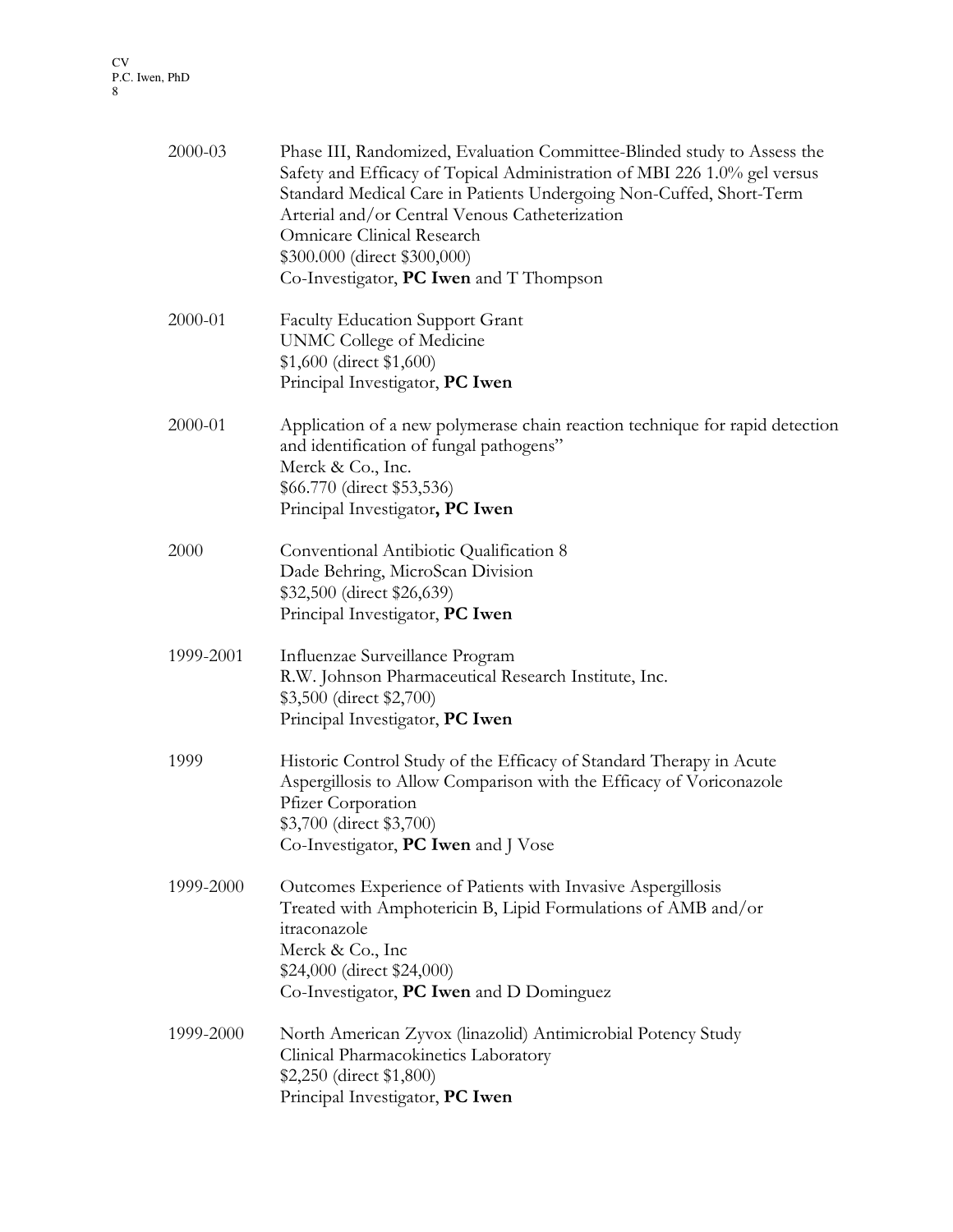| 1999      | Moxifloxacin Regional and National in Vitro Susceptibility of<br>Common Respiratory Tract Pathogens<br><b>Bayer Corporation</b><br>\$6,375 (direct \$4,781)<br>Principal Investigator, PC Iwen                                                                                               |
|-----------|----------------------------------------------------------------------------------------------------------------------------------------------------------------------------------------------------------------------------------------------------------------------------------------------|
| 1999      | Improving the Diagnosis of Invasive Aspergillosis in Immunocompromised<br>Patients<br>The Liposomal Company<br>\$5,000 (direct \$5,000)<br>Principal Investigator, PC Iwen                                                                                                                   |
| 1998-99   | Impact of Lactobacillus caseii GG on the GI Function in Short Bowel<br>Syndrome<br>ConAgra, Inc.<br>\$2,000 (direct \$2,000)<br>Co-Investigator, <b>PC Iwen</b> and A Sondheimer                                                                                                             |
| 1998-2000 | A Comparison of the Arrowg+ and III Antimicrobial SurfaceTreated, Triple-<br>Lumen, Central Venous Catheters vs Standard-Triple Lumen Catheters in a<br>Randomized, Double-Blinded Trial<br>Arrow International, Inc.<br>\$150,000 (direct \$150,000)<br>Co-Investigator, PC Iwen and M Rupp |
| 1998-99   | Faculty education support grant<br>UNMC College of Medicine<br>\$1,000 (direct \$1,000)<br>Principal Investigator, PC Iwen                                                                                                                                                                   |
| 1998      | Enterohemorrhagic E. coli Prevalence Study<br><b>NE DHHSS</b><br>\$7,000 (direct \$7,000)<br>Co-Investigator, PC Iwen and P Fey                                                                                                                                                              |
| 1998-99   | Universal Swab Equivalency Study<br>GenProbe, Inc.<br>\$12,214 (direct \$9,771)<br>Principal Investigator, PC Iwen                                                                                                                                                                           |
| 1997-98   | Enteric Decontamination with Bacitracin and Bismuth Subsalicylate in<br>Patients Colonized with VRE"<br><b>UNMC Seed Research Grant</b><br>\$7,500 (direct \$7,500)<br>Co-Investigator, PC Iwen and M Rupp                                                                                   |
| 1997      | Dried Overnight Gram-Positive Identification Clinical Trial<br>Dade MicroScan International                                                                                                                                                                                                  |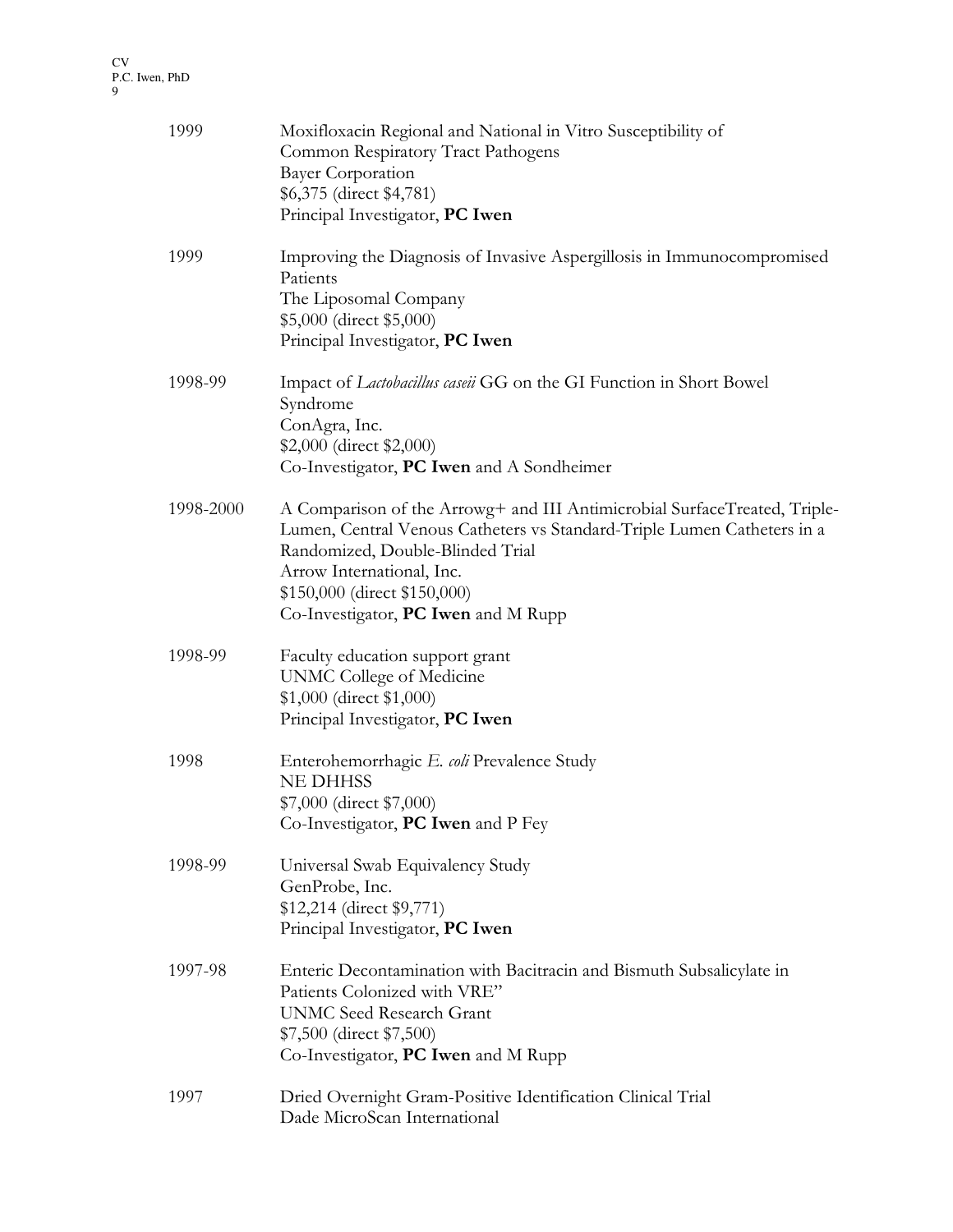|         | \$5,000 (direct \$4,000)<br>Principal Investigator, PC Iwen                                                                                                                   |
|---------|-------------------------------------------------------------------------------------------------------------------------------------------------------------------------------|
| 1996-97 | Study of Contamination in Non-Vented Closed Enteral Feeding Systems<br>Clintec Technologies, Inc.<br>\$15,000 (direct \$15,000)<br>Co-Investigator, <b>PC Iwen</b> and M Rupp |
|         |                                                                                                                                                                               |
| 1996    | National Broad Spectrum Beta-Lactamase Surveillance Trial University of<br>Iowa Hospitals and Clinic.<br>\$1,500 (direct \$1,500)                                             |
|         | Co-Investigator, PC Iwen and R. Jones                                                                                                                                         |
| 1993-94 | Evaluation of the PACE 2C to Detect C. trachomatis and N. gnorrhoeae<br>Gen-Probe, Inc.<br>\$34,000 (direct \$27,869)<br>Principal Investigator, PC Iwen                      |
|         |                                                                                                                                                                               |

## STUDY SECTIONS:

| 2011 | UNMC Cell Biology II Graduate Fellowship Review Section |
|------|---------------------------------------------------------|
|      | Graduate College, UNMC                                  |

## PATENTS:

| 03/29/05 | Patent No. US 6, 872,523 B1                       | (awarded) |
|----------|---------------------------------------------------|-----------|
|          | (Materials and Methods for Molecular detection of |           |
|          | Clinically Relevant, Pathogenic Fungal species)   |           |

# OTHER APPOINTMENTS/POSITIONS:

## Nonacademic appointments

| Director                                                      |
|---------------------------------------------------------------|
| Nebraska Public Health Laboratory                             |
| Responsible Official, UNMC Select Agent Program               |
| Univ. NE Medical Center                                       |
| <b>Biosafety Officer</b>                                      |
| Univ. NE Med. Ctr./ Univ. NE at Omaha/The NE Med Ctr.         |
| Special Microbiology Projects Coordinator,                    |
| The Nebraska Medical Center, Clinical Microbiology Laboratory |
| Associate Director,                                           |
| Nebraska Public Health Laboratory                             |
| Clinical Projects Coordinator,                                |
| University Hospital, Clinical Microbiology Laboratory         |
| Supervisor, Pathology and Microbiology                        |
| University of Nebraska Medical Center                         |
| Technical Supervisor, Medical Microbiology                    |
| University of Nebraska Medical Center                         |
| Laboratory Technologist, Medical Microbiology                 |
|                                                               |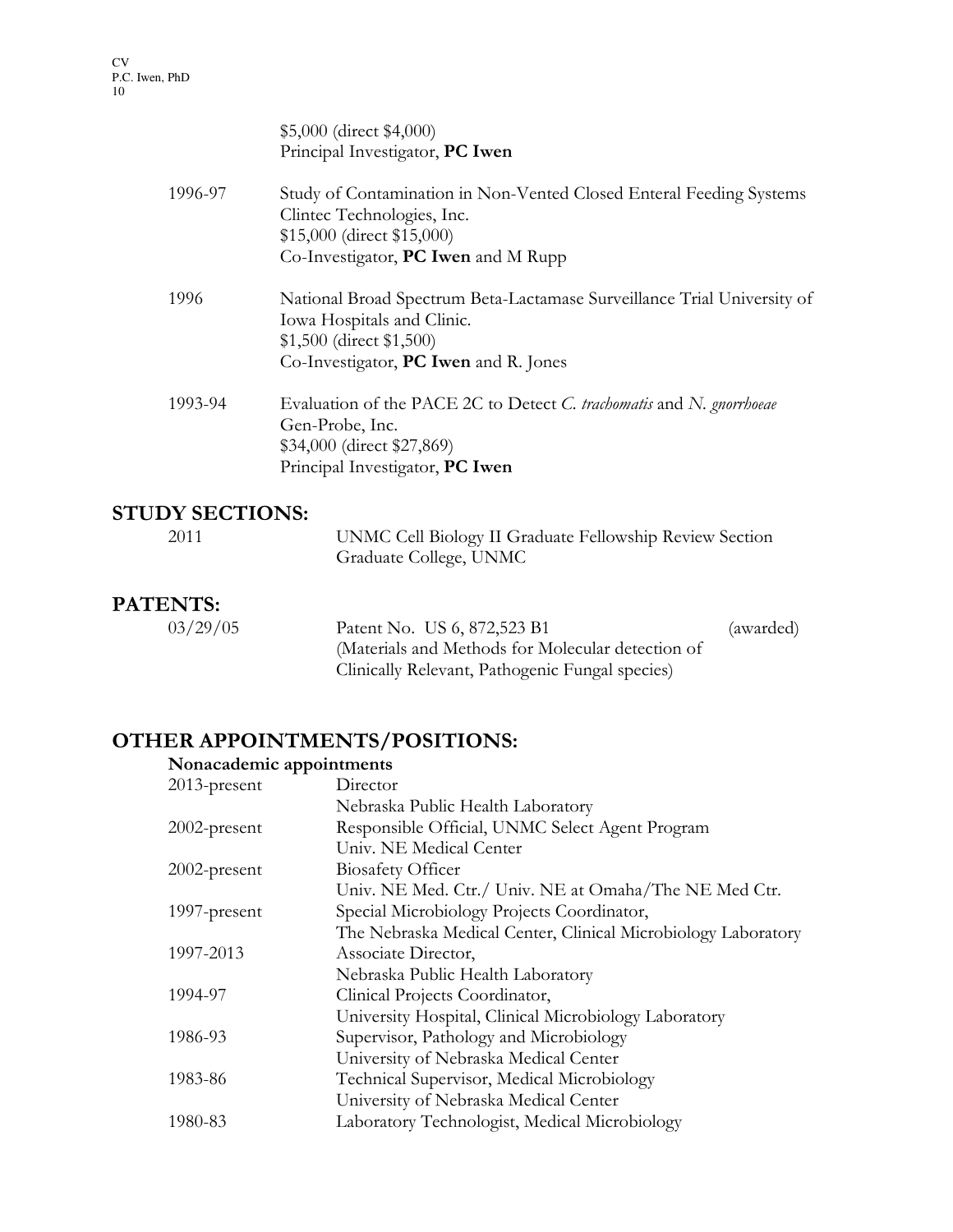| 1978-80             | University of Nebraska Medical Center<br>Laboratory Technician, Medical Microbiology<br>University of Nebraska Medical Center |
|---------------------|-------------------------------------------------------------------------------------------------------------------------------|
| Part-time positions |                                                                                                                               |
| 1982-96             | Technologist, Clinical Microbiology Laboratory,                                                                               |
|                     | University Hospital, Omaha                                                                                                    |
| 1980-82             | Laboratory Technologist, Animal Vaccine Laboratories,                                                                         |
|                     | Council Bluffs, IA                                                                                                            |

### CONSULTING POSITIONS:

#### Academic

| 1992-present | Midwest Student Medical Research Forum,                |
|--------------|--------------------------------------------------------|
|              | Abstract Judge, American Medical Association           |
| 1991-2010    | Student Research Forum,                                |
|              | Abstract Judge, UNMC Center for Continuing Education   |
| Government   |                                                        |
| 1981-97      | Consultant                                             |
|              | University Hospital's Clinical Microbiology Laboratory |
| Industry     |                                                        |
| 2003-06      | Schering-Plough Animal Health, Omaha, NE               |
| 2001-06      | ConAgra, Inc., Omaha, NE                               |
| $2001 - 03$  | Transgenomic, Inc., Omaha, NE                          |
| 1983-86      | Porci-Tec Labs, Inc., Avoca, IA                        |
| 1982-86      | Modern Veterinary Products, Inc., Ralston, NE          |
|              |                                                        |

#### Ad hoc Editorial Reviewer

| $2005$ -present | Postgraduate Medical Journal                   |
|-----------------|------------------------------------------------|
| 2000-present    | Medical Mycology                               |
| 2000-present    | Journal of Clinical Microbiology               |
| 1997-present    | Diagnostic Microbiology and Infectious Disease |
| 1994-present    | <b>Clinical Infectious Diseases</b>            |
| 1994-present    | Infection Control and Hospital Epidemiology    |

#### Editorial Review Board

| $2008$ -present | Journal of Clinical Microbiology |
|-----------------|----------------------------------|
| 2004-present    | <i><b>Applied Biosafety</b></i>  |

# MILITARY SERVICE:<br>None

No obligation

## HONORS AND AWARDS:

| Local |                                                 |
|-------|-------------------------------------------------|
| 2015  | Resolution Honoring NE Ebola Team               |
|       | University of Nebraska Board of Regents         |
| 2014  | 2014 Midlanders of the Year                     |
|       | Omaha World Herald (recognizing Ebola Fighters) |
| 2011  | Distinguish Service Award                       |
|       |                                                 |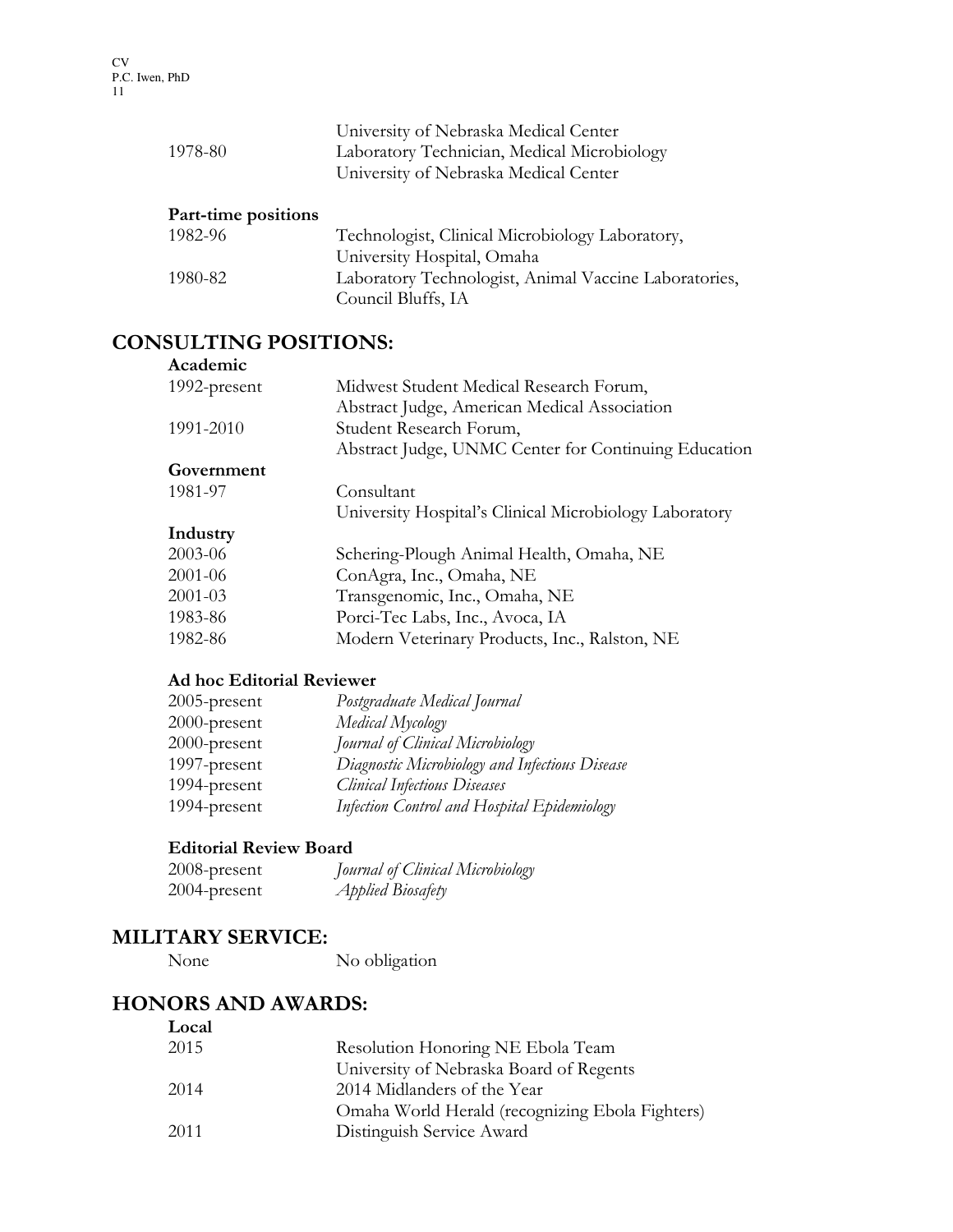|          | Nebraska Infection Control Network                                                          |
|----------|---------------------------------------------------------------------------------------------|
| 2008     | Admiral, Great Navy of the State of Nebraska                                                |
|          | Governor Dave Heineman's Office, May 12.                                                    |
| 2007     | Nominee, Dean's Basic Science Education Excellence Award                                    |
|          | UNMC College of Medicine                                                                    |
| 2007     | Nominee, Basic Science Outstanding Teacher Award for 2006                                   |
|          | UNMC Class of 1962                                                                          |
| 2006     | Outstanding Teacher Award                                                                   |
|          | Faculty Senate, University of Nebraska Medical Center                                       |
| 2003     | Young Investigator Award, Focus on Fungal Infections 13                                     |
|          | Merck and Company, Maui, HA                                                                 |
| 1987     | Nominee for Outstanding Service to Allied Health Profession,                                |
|          | First year Physician Assistant Students                                                     |
| National |                                                                                             |
| 1998     | Travel Award to ASM General Meeting,                                                        |
|          |                                                                                             |
|          |                                                                                             |
| 1997     | Dade MicroScan, Inc., West Sacramento, CA.<br>Scherago-Rubin Award,                         |
|          |                                                                                             |
| 1995     | American Society for Microbiology, Washington, D.C.<br>Travel Award to ASM General Meeting, |
|          | Dade MicroScan Inc., West Sacramento, CA.                                                   |
| 1994     | Travel Award to ASM General Meeting,                                                        |
|          | Gen Probe Inc, San Diego, CA.                                                               |
| 1991     | Certificate of Merit for Excellence in Teaching,                                            |
|          | American Medical Student Association                                                        |
| 1990     | Travel Award to ASM Annual Meeting,                                                         |
|          | DIFCO Laboratories, Ann Arbor, Mich.                                                        |

## MEMBERSHIPS AND OFFICES IN PROFESSIONAL SOCIETIES:

| $2002$ -present | Full member, American Biological Safety Association          |
|-----------------|--------------------------------------------------------------|
| $2001$ -present | Associate member, Association of Public Health Laboratories  |
| 1985-present    | Full member, American Society for Microbiology               |
| 1985-present    | Associate member, American Society for Clinical Pathologists |

## COMMITTEE ASSIGNMENTS:

| Departmental    |                                                            |
|-----------------|------------------------------------------------------------|
| 2006 to present | <b>Resident Education Committee</b>                        |
|                 | Pathology and Microbiology, UNMC, Omaha                    |
| National        |                                                            |
| $2008$ -present | National Leadership Advisory Committee                     |
|                 | Association of Public Health Laboratories, Washington, DC. |
| 2012            | Ad hoc CPEP Committee to Review Operational Procedures     |
|                 | American College of Microbiology, Washington, DC.          |
| 1999-12         | Infertility Prevention Project Committee, Region VII       |
|                 | Centers for Disease Control, Atlanta, Georgia              |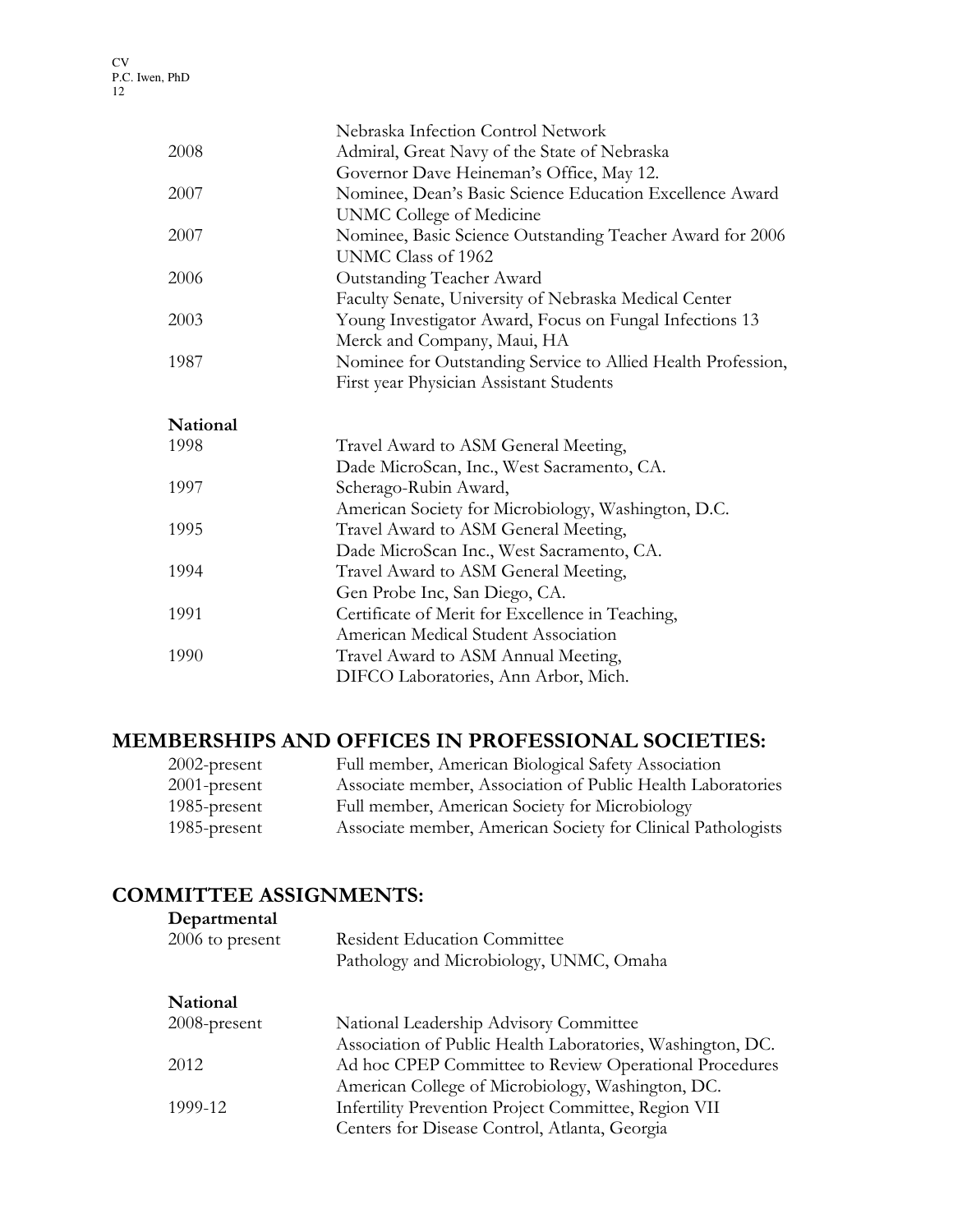| 2008-10           | Infectious Diseases Committee                              |
|-------------------|------------------------------------------------------------|
|                   | Association of Public Health Laboratories, Washington, DC. |
| 2009-10           | <b>Biosafety Competencies Development Committee</b>        |
|                   | Association of Public Health Laboratories, Washington, DC. |
| 2008              | Member of the Mycology Scientific Advisory Committee       |
|                   | American Type Culture Collection, Manassas, Virginia       |
| 2001-06           | Policy and Planning Committee                              |
|                   | Association of Public Health Laboratories, Washington, DC. |
|                   |                                                            |
| <b>UNMC</b>       |                                                            |
| $2013$ to present | UNMC Incident Command System                               |
|                   | <b>Biosafety Team</b>                                      |
| 2008 to present   | UNMC Safety Leadership Team                                |
|                   | Biosafety                                                  |
| $2001$ to present | <b>UNMC Institutional Biosafety Committee</b>              |
|                   | Committee Vice Chair                                       |
| 2001-08           | <b>UNMC Safety Committee</b>                               |
|                   | Team member                                                |
| NM                |                                                            |
|                   |                                                            |
| 2008 to present   | Biocontainment Unit Safety Advisory Committee              |
|                   | Nebraska Medicine, Omaha                                   |
|                   | Committee Chair                                            |
| 1986 to present   | <b>Infection Control Committee</b>                         |
|                   | Nebraska Medical, Omaha                                    |
| 2011 to present   | Consultant, Biological Exposure Algorithms                 |

## Nebraska Medicine Employee Health, Omaha

## COMMUNITY SERVICE:

| Local organizations |                                      |
|---------------------|--------------------------------------|
| 1998-present        | Multiple activities                  |
|                     | Lutheran Church of the Master, Omaha |
| 1999-06             | Multiple activities                  |
|                     | BSA Troop 552, Omaha                 |

## Local radio and television (since 2003)

| November 17, 2014     | WOWT-Ch6, "How dirty is our money"                           |
|-----------------------|--------------------------------------------------------------|
| February 6, 2014      | Fox42, "Stay Germ Free when Using Public Items"              |
| May 15, 2013          | WOWT-Ch6, "Is Your Mascara Safe?"                            |
| April 26, 2013        | WOWT-Ch6, "UNMC's Public Health Lab"                         |
| February 3, 2013      | WOWT-Ch6, "Why You May Want to Disinfect Your Cell Phone"    |
| February 2, 2013      | WOWT-Ch6, "Wash Your Hands! Handing Off Germs"               |
| October 17, 2012      | KFAB-1110, "Fungal Meningitis and Listeriosis Contamination" |
| November 23, 2011     | WOWT-Ch6, "What's Living on Items Our Children Touch?"       |
| November 25, 2009     | WOWT-Ch6, "Germ Worries Heads into Black Friday"             |
| October 5, 7, 8, 2009 | NET-Ch12, "Flu Facts" (panel participation)                  |
| March 9, 2009         | KPTM-Ch42, "Hand Sanitizers: A False Sense of Security"      |
|                       |                                                              |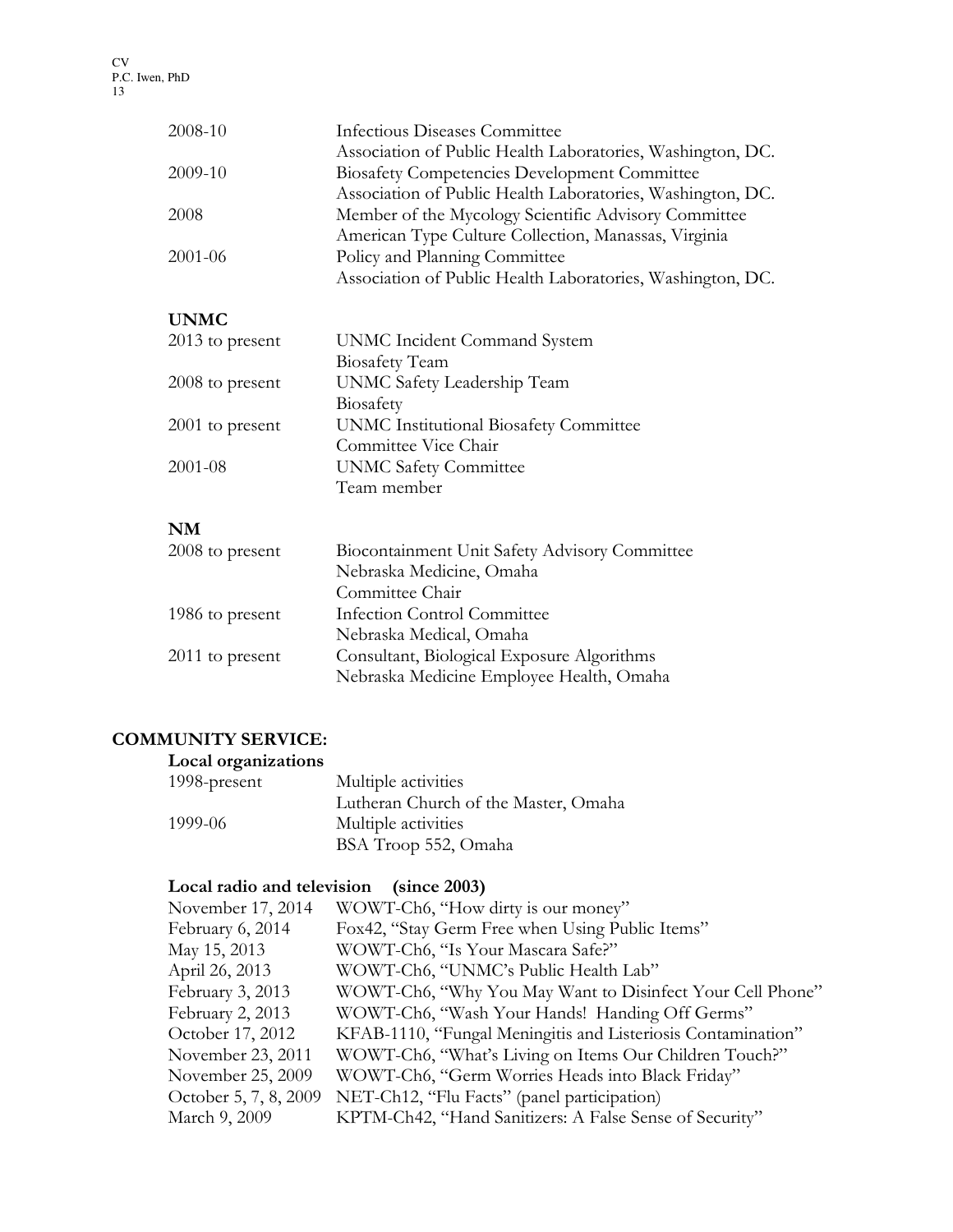| March 2, 2009     | KPTM-Ch42, "Salmonella Saintpaul Outbreak in Douglas County" |
|-------------------|--------------------------------------------------------------|
| April 20, 2008    | KETV-Ch7, "Iraq soldiers and HDR Acinetobacter baumannii"    |
| April 7, 2008     | KETV-Ch7, "Lab Acts as TB Clearinghouse for Nebraska"        |
| February 19, 2008 | KMTV-Ch3, "Kitchen Swabs"                                    |
| March 29, 2006    | KETV-Ch7, "What's in Your Water Bottle?"                     |
| March 28, 2006    | KFAB-1110, "Dirty Water Bottles"                             |
| April 14, 2005    | KETV-Ch7, "Government Asking Labs to Destroy Flu Samples"    |
| April 13, 2005    | KMTV-Ch3, "Strain of a Deadly Flu Virus Sent to Labs"        |
| March 24, 2005    | KETV-Ch7, "Microorganism Gets Local Name"                    |
| June 25, 2003     | KMTV-Ch3, "Tularemia Strikes 3 in Nebraska"                  |
| June 25, 2003     | KPTM-Ch42, "Internal Grant to Study Tularensis"              |
| May 5, 2003       | WOWT- Ch6, "Cleanliness of Play Areas"                       |
| March 6, 2003     | KPTM-Ch42, "Bioterrorism Risk of the Disease Rabbit Fever"   |
|                   |                                                              |

#### National activities

| January 2014   | Woman's Health Magazine, "Water bottle storage"               |
|----------------|---------------------------------------------------------------|
| July 13, 2013  | Lifescript Healthy Living for Women, "How to have a Healthy   |
|                | Summer"                                                       |
| May 2011       | Prevention Magazine, "Handling reuseable water bottles"       |
| July 1, 2007   | Bottom Line Personnel (magazine), "Did you know thatplastic   |
|                | bottles can be reused safety?" Vol 28, No 13.                 |
| August 2006    | 24 Hour Men's Fitness (magazine)                              |
| March 13, 2006 | John Tesh Radio Show (radio), "Safe Use of Water Bottles"     |
| February 2004  | Cosmopolitan (magazine), "20 Freaky Facts You Must Know About |
|                | Germs (cover story)", pg 241-243.                             |
|                |                                                               |

## PUBLICATIONS:

#### Articles published in scholarly journals

1. Iwen, PC, NG Miller, and HW McFadden, Jr. 1984. Treatment of murine pulmonary cryptococcosis with ketoconazole and amphotericin B. J. Infect. Dis., 149:650, Cited in PubMed: PMID-6327840.

2. Iwen, PC and NG Miller. 1986. Enhancement of ketoconazole across the blood-brain barrier of mice by dimethyl-sulfoxide. Antimicrob. Agents Chemother., 30:617-8, Cited in PubMed: PMID-3789696.

3. Iwen, PC, SJ Booth, and GL Woods. 1989. Comparison of media for screening of diarrheic stools for the recovery of Clostridium difficile. J. Clin. Microbiol., 27:2105-6 Cited in PubMed: PMID-2778074.

4. Records, RE and PC Iwen. 1989. Experimental bacterial endophthalmitis following extracapsular lens extraction. Exp. Eye Res., 49:729-37, Cited in PubMed: PMID-2591490.

5. Woods, GL and PC Iwen. 1990. Comparison of a dot immunobinding assay, latex agglutination, and cytotoxin assay for laboratory diagnosis of Clostridium difficile-associated diarrhea. J. Clin. Microbiol., 28:855-7, Cited in PubMed: PMID-2112561.

6. Tritz, DM, PC Iwen, and GL Woods. 1990. Evaluation of MicroScan<sup>TM</sup> for identification of Enterococcus species. J. Clin. Microbiol., 28:1477-8, Cited in PubMed: PMID-2116449.

7. Iwen, PC, TM Blair, and GL Woods. 1991. Comparison of the Gen-Probe PACE 2 System, direct fluorescent-antibody and cell culture for detecting *Chlamydia trachomatis* in cervical specimens. Am. J. Clin. Pathol., 95:578-82, Cited in PubMed: PMID-2014785.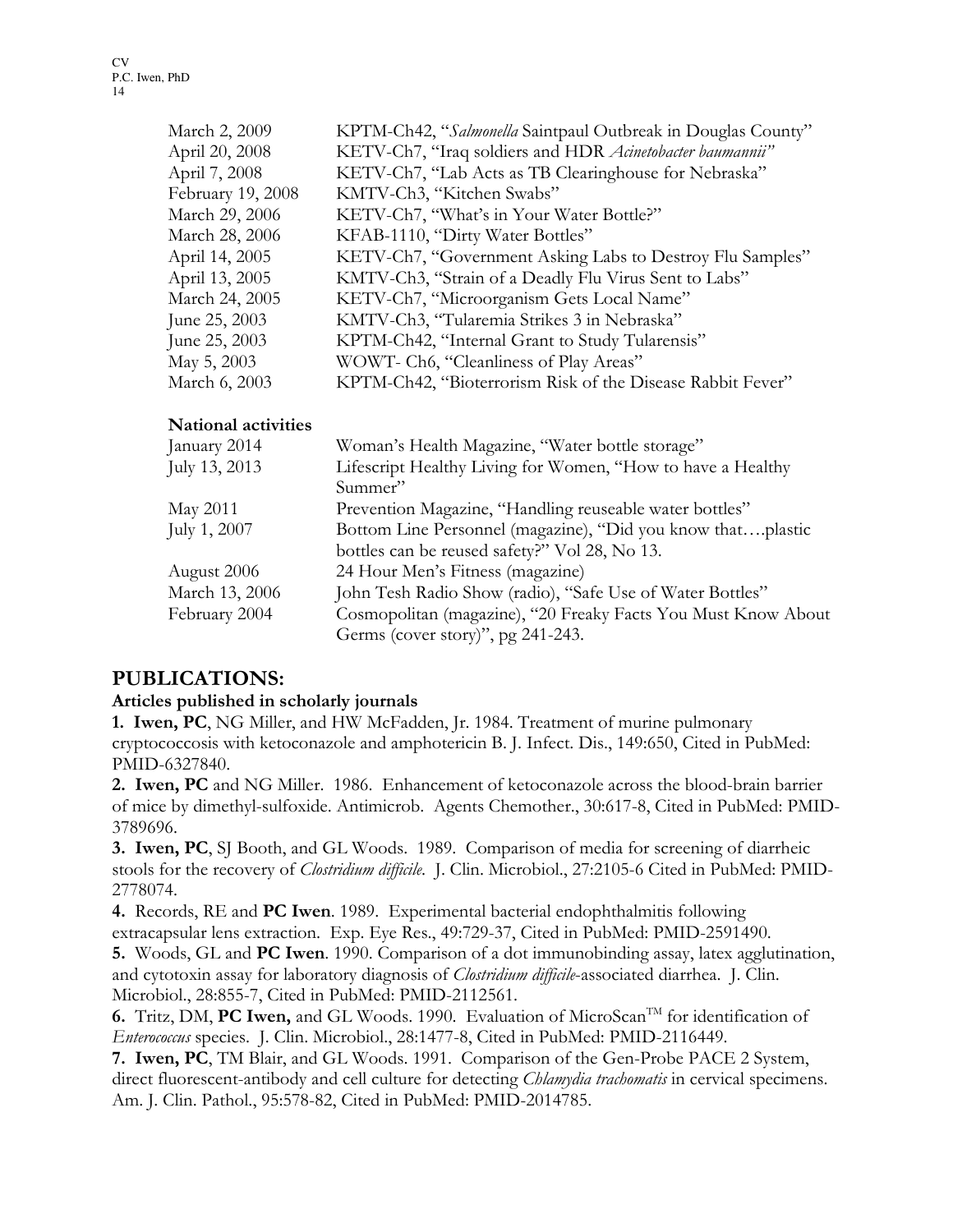8. Sahm, DF, S Boonlayangoor, PC Iwen, JL Baade, and GL Woods. 1991. Factors influencing determination of high-level amino glycoside resistance in *Enterococcus faecalis*. J. Clin. Microbiol., 29:1934-9, Cited in PubMed: PMID-1774318 .

9. Iwen, PC, EC Reed, JO. Armitage, PJ Bierman, A Kessinger, JM Vose, MA. Arneson, BA. Winfield, and GL Woods. 1993. Nosocomial invasive aspergillosis in lymphoma patients treated with bone marrow or peripheral stem cell transplants. Infect. Control Hosp. Epidemiol., 14:131-9, Cited in PubMed: PMID-8478525.

10. Iwen, PC. 1993. Nosocomial aspergillosis in lymphoma patients (letter reply). Infect. Control Hosp. Epidemiol., 14:509.

11. Iwen, PC, JC Davis, EC Reed, BA Winfield, and SH Hinrichs. 1994. Airborne fungal spore monitoring in a protective environment during hospital construction and correlation with an outbreak of invasive aspergillosis. Infect. Control Hosp. Epidemiol., 15:303-6, Cited in PubMed: PMID-8077640.

12. Iwen, PC, DM Kelly, EC Reed, and SH Hinrichs. 1995. Invasive infection due to *Candida krusei* in immunocompromised patients not treated with fluconazole. Clin. Infect. Dis. 20:342-7, Cited in PubMed: PMID-7742440.

13. Iwen, PC, RA Walker, KL Warren, DM Kelly, SH Hinrichs, and J Linder. 1995. Evaluation of a nucleic acid-based test for simultaneously detecting *Chlamydia trachomatis* and Neisseria gonorrhoeae in endocervical specimen. J. Clin. Microbiol., 33:2587-91, Cited in PubMed: PMID-8567887.

14. Iwen, PC, DM Kelly, J Linder, and SH Hinrichs. 1996. Revised approach for identification and detection of ampicillin and vancomycin resistance in *Enterococcus* species by using MicroScan panels. J. Clin. Microbiol., 34:1779-83, Cited in PubMed: PMID-8784589.

15. Iwen, PC, RA Walker, KL Warren, DM Kelly, J Linder, and SH Hinrichs. 1996. Effect of offsite transportation on detection of Neisseria gonorrhoeae in endocervical specimens.

Arch. Pathol. Lab Med., 120:1019-22, Cited in PubMed: PMID-12049102. 16. Iwen, PC, EA Dominguez, DM Kelly, J Linder, KD Patil, ME Rupp, and SH Hinrichs. 1997.

Change in prevalence and antibiotic resistance in *Enterococcus* species isolated from blood cultures over an eight year period. Antimicrob. Agents Chemother., 41:494-5, Cited in PubMed: PMID-9021217.

17. Iwen, PC, ME Rupp, and SH Hinrichs. 1997. Invasive mold sinusitis: 17 cases in immunocompromised patients and review of the literature. Clin. Infect. Dis., 24: 1178-84 (review), Cited in PubMed: PMID-9195079.

18. Tarantolo, SR, JD Landmark, PC Iwen, A Kessinger, WC Chan, and SH Hinrichs. 1997. Bartonella-like erythrocyte inclusions in thrombotic thrombocytopenia purpera. Lancet, 350:1602, Cited in PubMed: PMID-9393349.

19. Smith, TL, PC Iwen, SB Olson, and ME Rupp. 1998. Environmental contamination with vancomycin-resistant enterococci in an outpatient setting. Infect. Control Hosp. Epidemiol., 19:515-8, Cited in PubMed: PMID-9702578.

20. Iwen, PC, ME Rupp, AN Langnas, EC Reed, and SH Hinrichs.1998. Invasive pulmonary aspergillosis due to Aspergillus terreus: 12-year experience and review of the literature. Clin. Infect. Dis. 26:1092-7 (review), Cited in PubMed: PMID-9597234.

21. Iwen, PC, ME Rupp, MR Bishop, MG Rinaldi, DA Sutton, S Tarantolo, and SH Hinrichs.1998. Disseminated aspergillosis caused by *Aspergillus ustus* in a patient following allogeneic peripheral stem cell transplantation. J. Clin. Microbiol., 36:3713-7 (review), Cited in PubMed: PMID-9817905.

22. Ratanasuwan, W, PC Iwen, SH Hinrichs, and ME Rupp. 1999. Bacteremia due to motile Enterococcus species: clinical features and outcomes. Clin. Infect. Dis., 28: 1175-7, Cited in PubMed: PMID-10452665.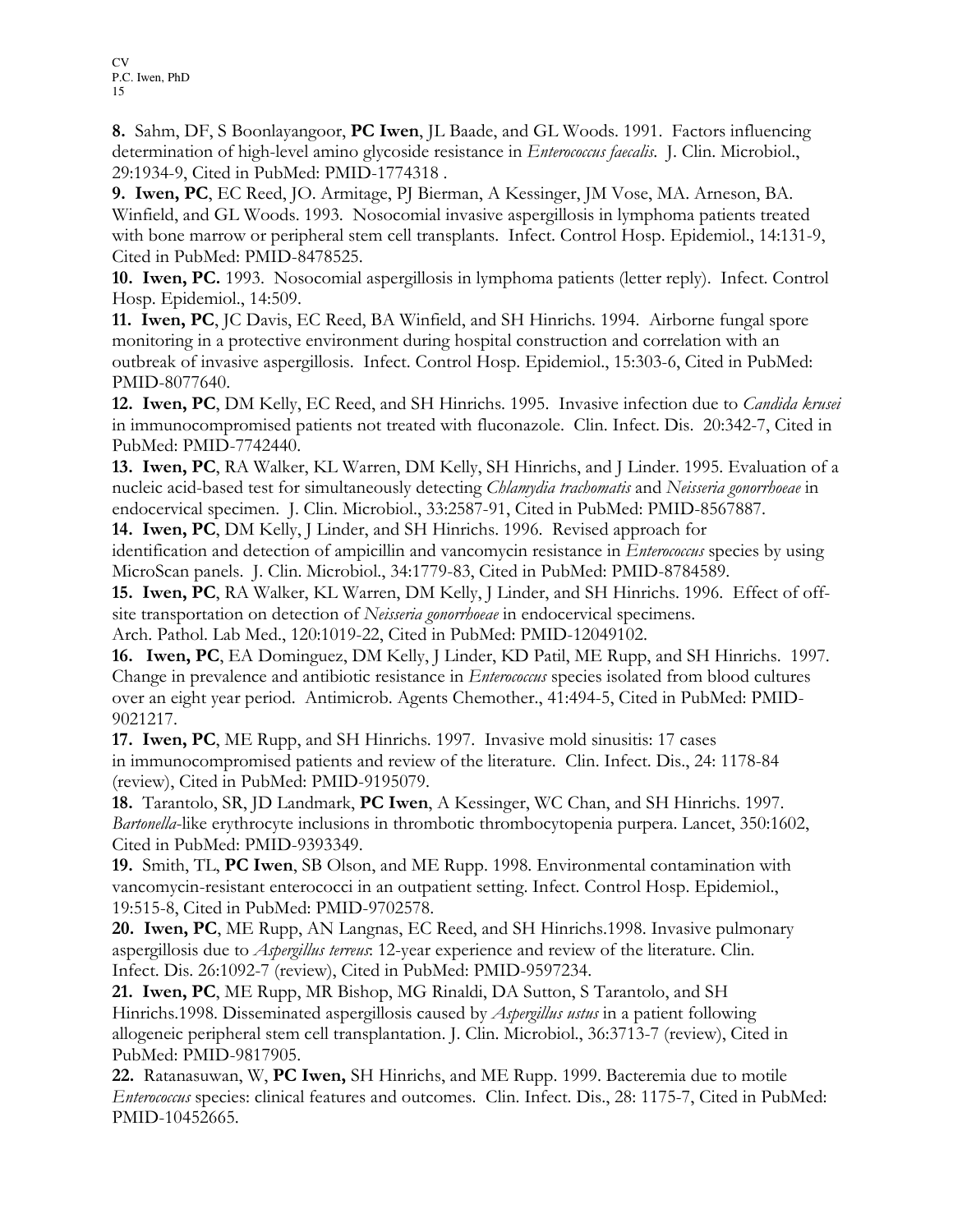23. Rupp, ME, RA Weseman, N Marion, and PC Iwen. 1999. Evaluation of bacterial contamination of a sterile, non air-dependent, enteral feeding system in immunosuppressed patients. Nutri. Clin. Pract., 14: 135-7.

24. Iwen, PC, ME Rupp, PC Schrechenberger, and SH Hinrichs. 1999. Evaluation of the revised MicroScan dried overnight gram-positive identification panel to identify *Enterococcus* species. J. Clin. Microbiol., 37:3756-8, Cited in PubMed: PMID-10523594.

25. Iwen, PC, SR Tarantolo, L Sigler, DA Sutton, MG Rinaldi, RP Lackner, DI McCarthy, and SH Hinrichs. 2000. Pulmonary infection caused by *Gymnascella hyalinospora* in a patient with acute myelogenous leukemia. J. Clin. Microbiol., 38:375-81, Cited in PubMed: PMID-10618119.

26. Henry, T, PC Iwen, and SH Hinrichs. 2000. Identification of *Aspergillus* species using internal transcribed spacer regions 1 and 2. J. Clin. Microbiol., 38:1510-5, Cited in PubMed: PMID-10747135.

27. Fey, PD, TJ Safranek, ME Rupp, EF Dunne, E Ribot, PC Iwen, PA Bradford, F J Angulo, and SH Hinrichs. 2000. Pediatric ceftriaxone-resistant Salmonella infection acquired from infected cattle in the United States. N. Engl. J. Med., 342:1242-9, Cited in PubMed: PMID-10781620.

28. Iwen, PC, SR Tarantolo, DA Sutton, MG Rinaldi, and SH Hinrichs. 2000. Cutaneous infection caused by *Cylindrocarpon lichenicola* in a patient with acute myelogenous leukemia. J. Clin. Microbiol., 38:3375-8, Cited in PubMed: PMID-10970386 .

29. Rupp, ME, N Marion, PD Fey, DL Bolam, PC Iwen, CM Overfelt, and L Chapman. 2001. Outbreak of vancomycin-resistant Enterococcus faecium in a neonatal intensive care unit. Infect. Control Hosp. Epidemiol., 22: 301-3, Cited in PubMed: PMID-11428442.

30. Veverka, F, N.Shapiro, MK Parish, W Becker, F Smith, C Allensworth, T Baker, P Iwen, and T Safranek. 2001. Protracted outbreaks of cryptosporidiosis associated with swimming pool use, Ohio and Nebraska, 2000. MMWR, 50: 406-10, Cited in PubMed: PMID-11400954.

31. Iwen, PC, SH Hinrichs, and ME Rupp. 2002. Utilization of the internal transcribed spacer regions as molecular targets to detect and identify human fungal pathogens. Med. Mycol., 40: 87-109 (review), Cited in PubMed: PMID-11860017.

32. Veligandla, SR, SH Hinrichs, ME Rupp, EA Lien, JR Neff, and PC Iwen. 2002. Delayed diagnosis of osseous blastomycosis in two patients following environmental exposure in

nonendemic areas. Am. J. Clin. Pathol., 118: 536-41 (review), Cited in PubMed: PMID-12375640. 33. Stickle, DF, DA McKenzie, JD Landmark, SJ Pirruccello, GR Post, PC Iwen, RB Thompson, and SH Hinrichs. 2003. Effects of sterilizing gamma irradiation on bloodspot newborn screening tests and whole blood cyclosporine and tracrolimus measurements. Am. J. Clin. Pathol., 119:292-7, Cited in PubMed: PMID-12580001.

34. Tarkin, IS, TJ Henry, P Fey, PC Iwen, SH Hinrichs, and KL Garvin. 2003. PCR rapidly detects methicillin-resistant staphylococci periprosthetic infection. Clin. Orthop Relat. Res., 414: 89-94, Cited in PubMed: PMID-12966281.

35. Schultz, M, C Gottl, RJ Young, P Iwen, and JA Vanderhoof. 2004. Administration of oral probiotic bacteria to pregnant women causes temporary infantile colonization. J. Pediatr. Gastroenterol. Nutr. , 38: 293-7, Cited in PubMed: PMID-15076629.

36. Bastola, DR, HH Otu, SE Doukas, K Sayood, SH Hinrichs, and PC Iwen. 2004. Utilization of the relative complexity measure to construct a phylogenetic tree for fungi. Mycol. Res., 108:117-25, Cited in PubMed: PMID-15119348.

37. Iwen, PC, AG Freifeld, TA Bruening, and SH Hinrichs. 2004. Use of a panfungal PCR assay for the detection of fungal pathogens in a commercial blood culture system. J. Clin. Microbiol., 42: 2292-3, Cited in PubMed: PMID-15131216.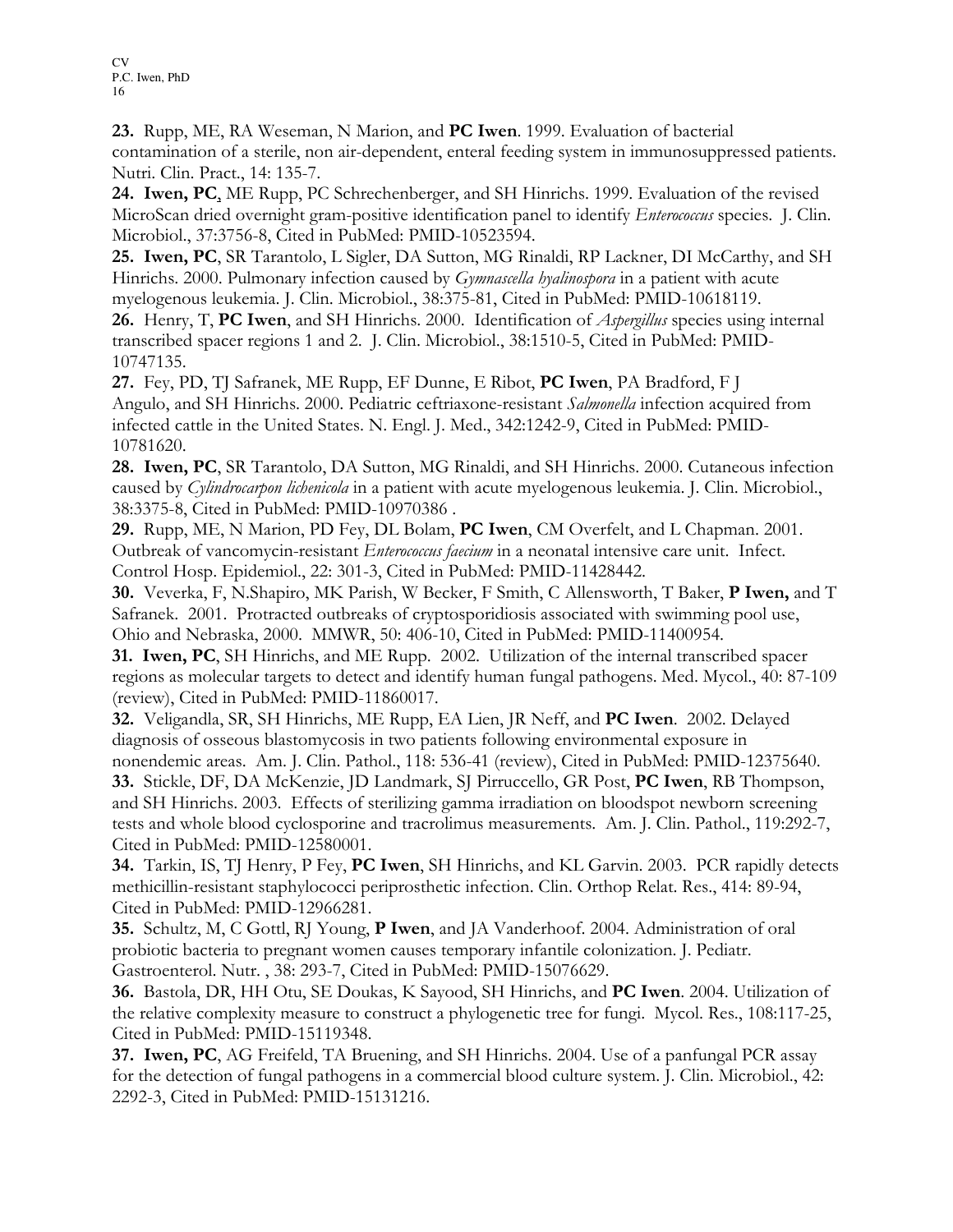38. Freifeld, AG and PC Iwen. 2004. Zygomycosis. Semin. Respir. Crit. Care Med., 25: 221-31, Cited in PubMed: PMID-16088464.

39. Samrakandi, MM, C Zhang, M Zhang, J Nietfeldt, J Kim, PC Iwen, ME Olson, PD Fey, GE Duhamel, SH Hinrichs, JD Cirillo, and AK Benson. 2004. Genome diversity among regional populations of Francisella tularensis subspecies tularensis and Francisella tularensis subspecies holarctica isolated from the US. FEMS Microbiol. Lett., 237: 9-17, Cited in PubMed: PMID-15268932.

40. Mohamed, AM, PC Iwen, S Tarantolo, and SH Hinrichs. 2004. Mycobacterium nebraskense sp. nov., a novel slowly growing scotochromogenic species. Int J. Syst. Evol. Microbiol., 54: 2057-60, Cited in PubMed: PMID-15545434.

41. Sutton, DA, EH Thompson, MG Rinaldi, PC Iwen, KK Nakasone, HS Jung, HM Rosenblatt, and ME Paul. 2005. Identification and first report of *Inonotus (Phellinus) tropicalis* as an etiologic agent in a patient with chronic granulomatous disease. J. Clin. Microbiol., 43: 982-7, Cited in PubMed: PMID-15695724.

42. Mohamed, AM, DJ Kuyper, PC Iwen, HH Ali, DR Bastola, and SH Hinrichs. 2005. Computational approach involving use of the internal transcribed spacer-1 region for identification of Mycobacterium species. J. Clin. Microbiol., 43: 3811-7, Cited in PubMed: PMID-16081916.

43. Freifeld, AG, PC Iwen, B Lesiak, A Kalil, R Gilroy, and B Stevens. 2005. Histoplasmosis in solid organ transplant recipients at a large Midwestern university transplant center. Transpl. Infect. Dis., 7: 109-15, Cited in PubMed: PMID-16390398 .

44. Iwen, PC, AG Freifeld, L Sigler, and SR Tarantolo. 2005. Molecular identification of Rhizomucor pusillus as a cause of sinus-orbital zygomycosis in a patient with acute myelogenous leukemia. J. Clin. Microbiol., 43: 5819-21, Cited in PubMed: PMID-16272531.

45. Chandio, SH, DR Bastola, PC Iwen, and SH Hinrichs. 2005. Identification of pathogenic fungi using computational and molecular biological approaches. IEEE Inter. Conf. on Electro Inform. Technol.

46. Sambol, AR and PC Iwen. 2006. Biological monitoring of ultraviolet germicidal irradiation in a biosafety level 3 laboratory. Appl. Biosafety, 11: 81-87.

47. Schweitzer, BK, W L Kramer, AR Sambol, JL Meza, SH Hinrichs, and PC Iwen. 2006. Geographical factors contributing to a high seroprevalence of West Nile virus-specific antibodies in humans following an epidemic. Clin. Vaccine Immunol., 13: 314-8, Cited in PubMed: PMID-16522771 .

48. Iwen, PC, SR Tarantolo, AM Mohamed, and SH Hinrichs. 2006. First report of *Mycobacterium* nebraskense as a cause of human infection. Diagn. Microbiol. Infect. Dis. 56: 451-3, Cited in PubMed: PMID-16935454.

49. Smith, PW, AO Anderson, GW Christopher, TJ Cheslak, GJ DeVreede, GA Fosdick, CB Greiner, JM Hauser, SH Hinrichs, KD Huebner, PC Iwen, DR Jourdan, MG Kortepeter, VP Landon, RA Lenaghan, RE Leopold, LA Marklund, JW Martin, SJMedcalf, RJ Mussack, RH Neal, BS Ribner, JY Richmond, C Rogge, GA Roselle, ME Rupp, AR Sambol, JE Schaefer, J Sibley, AJ Streifel, SG von Essen, and KL Warfield. 2006. Designing a biocontainment unit to care for patients with serious communicable diseases: a consensus statement. Biosecur Bioterror. 4: 351-65, Cited in PubMed: PMID-17238819.

50. Sayood, K, D Bastola, PC Iwen, and SH Hinrichs. 2007. Use of average mutual information for fungal and mycobacterial differentiation. 2007 Inter. Conf. Bioinform. Comput. Bio., June 25-28, 2007.

51. Iwen, PC, L Sigler, RK Noel, and AG Freifeld. 2007. Mucor circinelloides was identified by molecular methods as a cause of primary cutaneous zygomycosis. J. Clin. Microbiol. 45: 636-40, Cited in PubMed: PMID-17122018.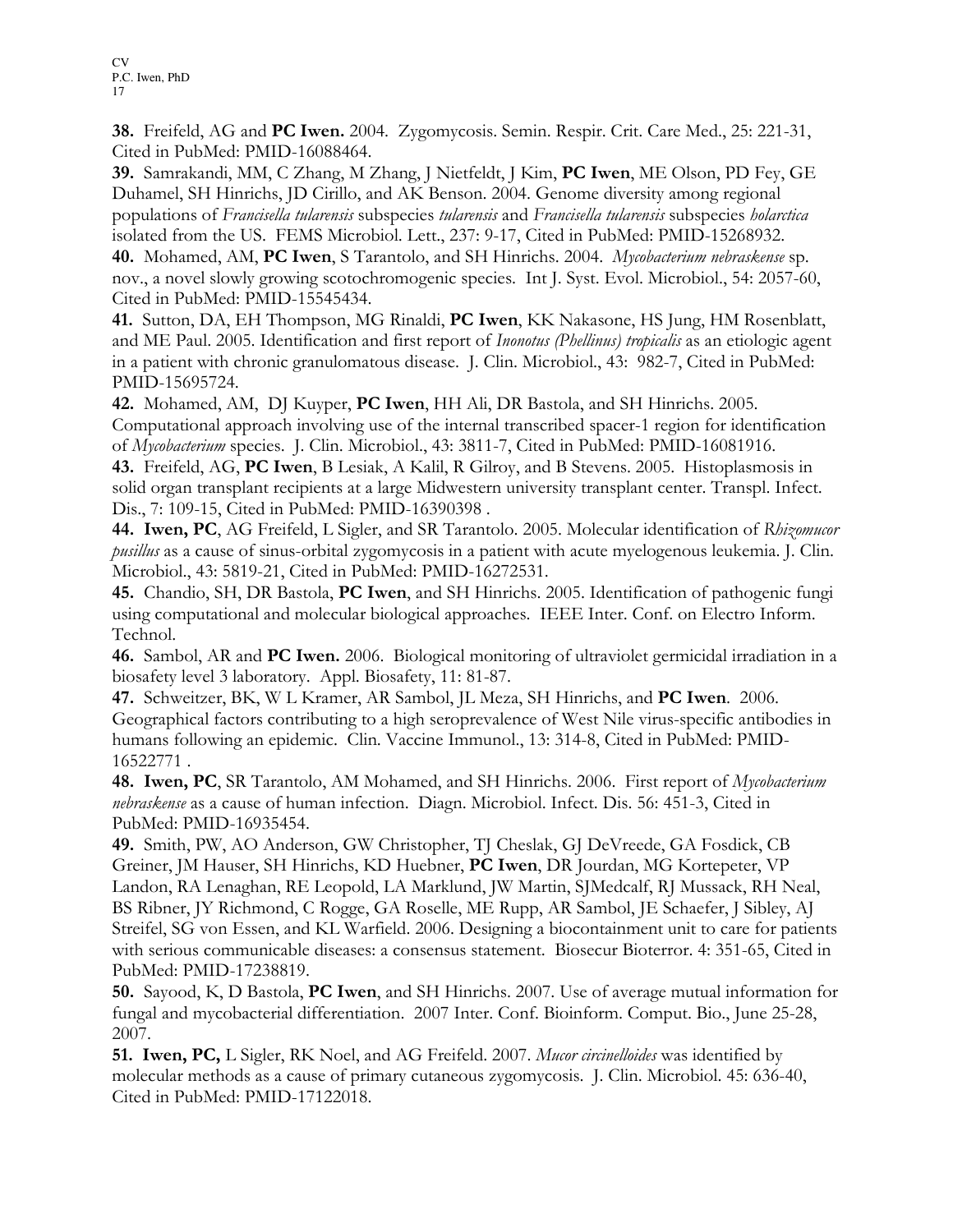52. Rupp, ME, LA Sholtz, DR Jourdan, ND Marion, LK Tyner, PD Fey, PC Iwen, and JR Anderson. 2007. Outbreak of bloodstream infection temporally associated with the use of an intravascular needleless valve. Clin. Infect. Dis., 44: 1408-14, Cited in PubMed: PMID-17479934 . 53. Fey, PD, MP Dempsey, ME Olson, MS Chrustowski, JL Engle, JJ Jay, ME Dobson, KS Kalasinsky, AA Shea, PC Iwen, RC Wickert, SC Francesconi, RM Crawford, and SH Hinrichs. 2007. Molecular analysis of Francisella tularensis subspecies tularensis and holartica. Am. J. Clin. Pathol., 128: 926-35, Cited in PubMed: PMID-18024317.

54. Rupp, ME, T Fitzgerald, JR Anderson, R Craig, PC Iwen, D Jourdan, J Keuchel, N Marion, S Puumala, L Sholtz, and V Smith. 2007. Prospective, controlled, cross-over trial of an alcohol hand rub in critical care units. Infect. Control Hosp. Epidemiol. 29: 8-15, Cited in PubMed: PMID18171181.

55. Dempsey, MP, M Dobson, C Zhang, M Zhang, C Lion, CB Gutierrez-Martin, PC Iwen, PD Fey, ME Olson, D Niemeyer, S Francesconi, R Crawford, M Stanley, J Rhodes, DM Wagner, AJ Vogler, D Birdsell, P Keim A Johansson, SH Hinrichs, and AK Benson. 2007. Genomic deletion marking an emerging subclone of *Francisella tularensis* subsp. *holartica* in France and the Iberian Peninsula. Appl. Environ. Microbiol. 73: 7465-70, Cited in PubMed: PMID-17890329.

56. Erlandson, KM, J Sun, PC Iwen, and ME Rupp. 2008. Impact of more potent antibiotics quinupristin/dalfopristin and linezolid on outcome measures of patients with vancomycin-resistant disease. Clin. Infect. Dis. 46: 30-6, Cited in PubMed: PMID-18171210.

57. van Schooneveld, T, A Freifeld, B Lesiak, A Kalil, DA Sutton, and PC Iwen. 2008. Paecilomyces lilacinus infection in a liver transplant patient: case report and review of the literature. Transpl. Infect. Dis. 10: 117-22, Cited in PubMed: PMID-17605741.

58. Rupp, ME, PC Iwen, LK Tyner, N Marion, E. Reed, and JR Anderson. 2008. Routine sampling of air for fungi does not predict risk of invasive aspergillosis in immunocompromised patients. J. Hosp Infect. 68: 270-1, Cited in PubMed: PMID-18226417.

59. Nusair, A., D Jourdan, S Medcalf, N Marion, PC Iwen, PD Fey, E Reed, A Langnas, and ME Rupp. 2008. Infection control experience in a cooperative care center for transplant patients. Infect. Control Hosp. Epidemiol. 29: 424-9, Cited in PubMed: PMID 18419364.

60. Mellmann, A, J Cloud, T Maier, U. Keckevoet, I. Ramminger, P Iwen, J. Dunn, G Hall, D. Wilson, P Lasala, M. Kostrzewa, and D Harmsen. 2008. Evaluation of matix-assisted laser desorption/ionization time-of-flight mass spectrometry (MALDI-TOF MS) in comparison to 16S rRNA gene sequencing for species identification of non-fermenting bacteria. J. Clin. Microbiol. 46: 1946-54, Cited in PubMed: PMID-18400920.

61. Hermsen, ED, SS Shull, DG Klepser, PC Iwen, A. Armbrust, J Garrett, AG Freifeld, and ME Rupp. 2008. Pharmacoeconomic analysis of microbiologic techniques for differentiating staphylococci directly from blood culture bottles. J. Clin. Microbiol. 46: 2924-9, Cited in PubMed: PMID-18614649.

62. Florescu, DF, L Hill, D Sudan, and PC Iwen. 2008. Leuconostoc bacteremia in pediatric patients with short bowel syndrome: case series and review. Ped. Infect. Dis. J.27: 1013-9, Cited in PubMed: PMID-18833028.

63. Bastola, DR, SH Chandio, PC Iwen, SH Hinrichs, and H Ali. 2008. RFLP-WAVE analysis of rapid identification of medically important fungi. Proc. Inter.. Confer. Syst. Sci., pp.229-237.

64. Florescu, DF, PC Iwen, LA Hill, I Dumitru, MA Quader, AC Kalil, and AG Freifeld. 2009. Cerebral aspergillosis caused by *Aspergillus ustus* following orthotopic heart transplantation: case report and review of the literature. Clin. Transplant. 23: 116-20, Cited in PubMed: PMID-18798849. 65. Bills, N, SH Hinrichs, TA Aden, RS Wickert, and PC Iwen. 2009. Molecular identification of Mycobacterium chimerae as a cause of infection in a patient with chronic obstructive pulmonary disease. Diag Microbiol Infect Dis. 63: 292-5, Cited in PubMed: PMID-19216940.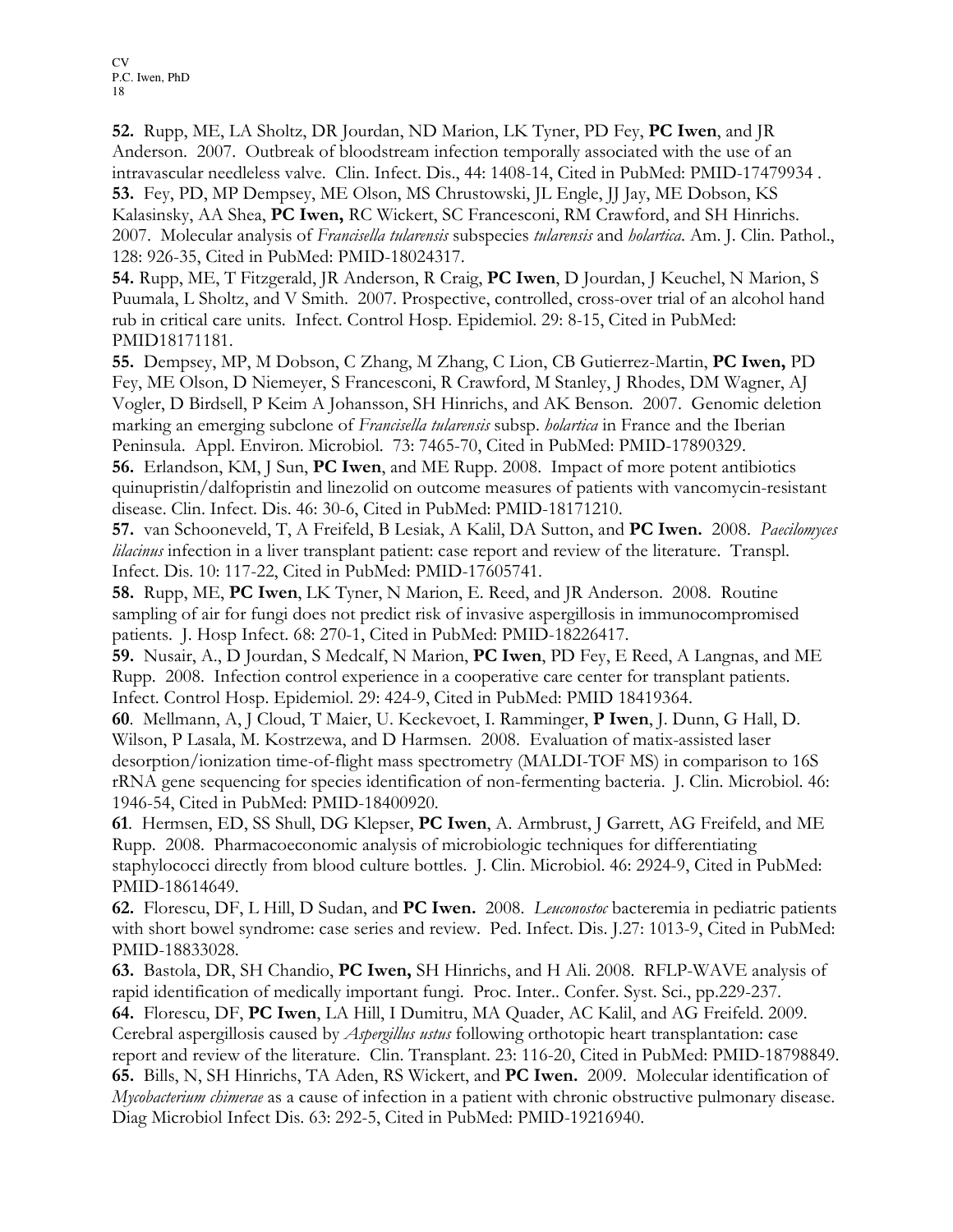66. Scheweitzer, B, N Chapman, and PC Iwen. 2009. Overview of the Flaviviridae with an emphasis on the Japanese encephalitis group viruses (review). Lab Medicine. 40: 493-500.

67. Napier, JE, SH Hinrichs, F Lampen, PC Iwen, RS Wickert, JL Garrett, TA Aden, E Restis, TG Curro, LG Simmons, and DL Armstrong. 2009. An outbreak of avian mycobacteriosis caused by Mycobacterium intracellulare in little blue penguins (Eudyptula minor). J Zoo Wildlife Med. 40: 680-6, Cited in PubMed: PMID-20063814.

68. Sigler, LS, DA Sutton, CF Gibas, RC Summerbell, RK Noel and PC Iwen. 2010. Phialosimplex, a new anamorphic genus associated with infections in dogs and having phylogenetic affinity to the Trichocomaceae. Med. Mycol. 48: 335-45, Cited in PubMed: PMID-20141373.

between a new clinical isolate of Francisella tularensis subsp. tularensis A1 and Schu S4. PLOS One.5: e9007, Cited in PubMed: PMID-20140244.

69. Jacobs, AC, I Hood, KL Boyd, PD Olson, J Morrison, S Carson, K Sayood, PC Iwen, EP Skaar, and PM Dunman. 2010. Inactivation of phospholipase D diminishes Acinetobacdter baumannii pathogenesis. Infect. Immun. 78: 1952-62, Cited in PubMed: PMID-20194595.

70. Cloud, JL, D Harmsen, PC Iwen, JJ Dunn, G Hall, PR Lasala, K Hoggan, D Wilson, GL Woods, and A Mellmann. 2010. Comparison of traditional phenotypic identification methods with partial 5' 16S rRNA gene sequencing for species-level identification of non-fermenting gramnegative bacilli. J. Clin. Microbiol. 48:1442-4, Cited in PubMed: PMID-20164273.

71. Abdalhamid, B, SH Hinrichs, JL Garrett, JM O'Neill, KM Hansen-Cain, AA Armbrust, and PC Iwen. 2010. Utilization of the QuantiFERON-TB Gold test in a 2-step process with the tuberculin skin test to evaluate healthcare workers for latent tuberculosis. J. Clin. Microbiol. 48: 2955-6, Cited in PubMed: PMID-20573876.

72. Sambol, AR, PC Iwen, M Pieretti, M. Basu, MH Levi, KD Gilonske, KD Moses, JL Marola, and P Ramamoorthy. 2010. Validation of the Cepheid Xpert Flu A real-time RT-PCR detection panel for emergency use authorization. J. Clin. Virol. 48: 234-8, Cited in PubMed: PMID-20580600.

73. Pfeifer, RA, PC Iwen, F Qiu, ME Rupp, and ED Hermsen. 2011. Is incidental recovery of yeast from enteric pathogen stool cultures obtained from hospitalized patients clinically significant? Infect. Dis. Rept. 3:e1-2.

74. Iwen, PC, I Thapa, and D Bastola. 2011. Review of methods for the identification of zygomycetes with an emphasis on advances in molecular diagnostics. Lab Med. 42: 260-6. 75. Biosafety Competencies Working Group (PC Iwen). 2011. Biosafety laboratory safety competency guidelines, CDC and the Association of Public Health Laboratories. MMWR Supplement Vol. 60, April 15.

76. Larson, MA, PD Fey, AM Bartling, PC Iwen, MP Dempsey, SC Francesconi, and SH Hinrichs. 2011. Francisella tularensis molecular typing using differential insertion sequence amplification. J. Clin. Microbiol. 49: 2786-97. Cited in PubMed: PMID-21613430

77. Iwen, PC, C Mindru, AR Kalil, and DF Florescu. 2011. Pediococcus acidilactici endocarditis successfully treated with daptomycin. J. Clin Microbiol. 50: 1106-8. Cited in PubMed: PMID-22205795.

78. Joshi, MV, PC Iwen, K Somonsen, M Tibbits, and M Islam. 2011. Epidemiology of methicillin resistant Staphylococcus aureus at a Midwestern academic health care center. Value Health, 14:A115.

79. Freifeld, AG, KA Simonsen, CS Booth, X Zhao, SE Whitney, T Karre, PC Iwen, and HJ Viljoen. 2012. A new rapid method for *Clostridium difficile* DNA extraction and detection in stool: toward point-of-care diagnostic testing. J. Mol. Diagn. 14:274-9. Cited in PubMed: PMID-22402170.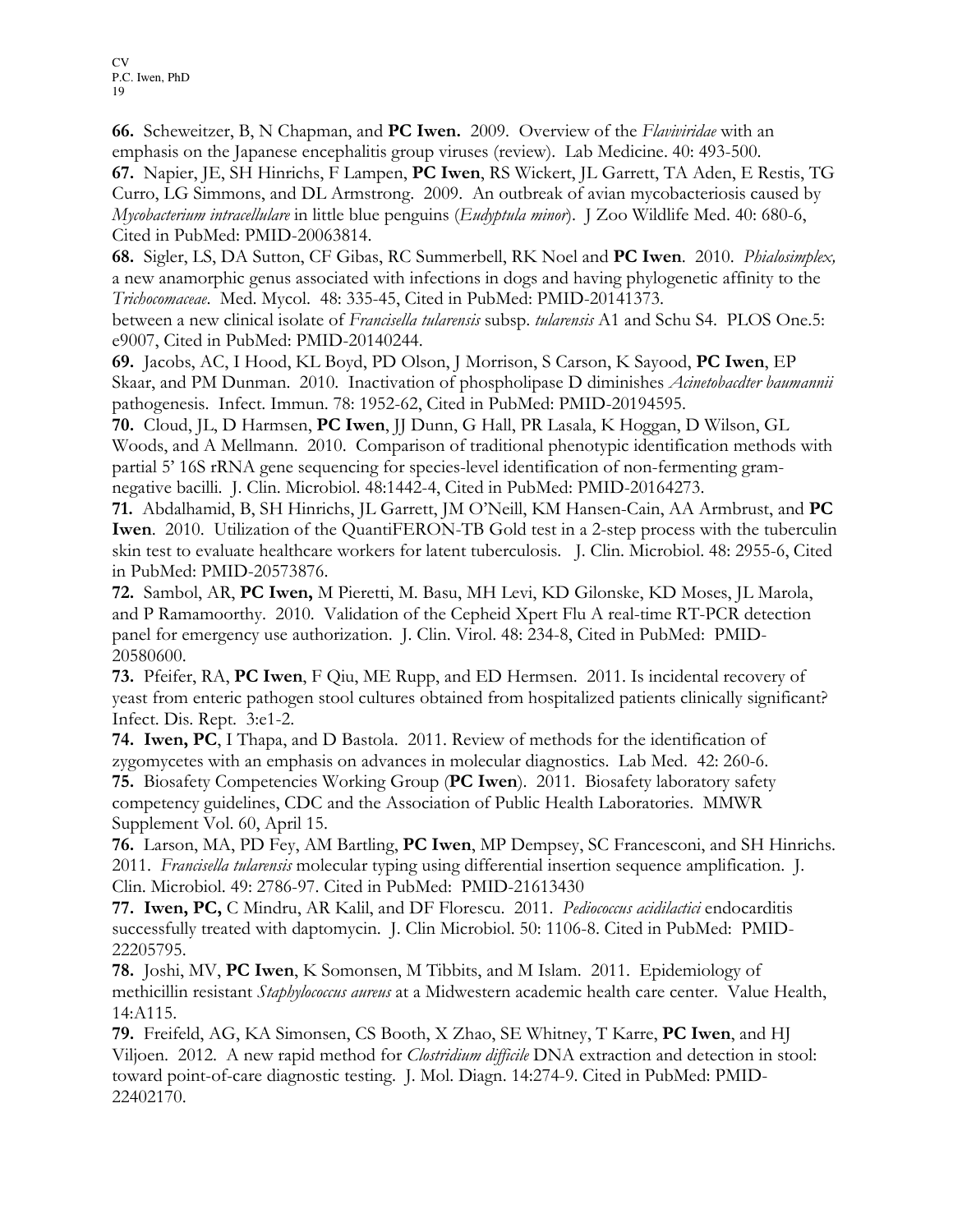80. Iwen, PC, SD Schutte, DF Florescu, RK Noel-Hurst, and L Sigler. 2012. Invasive Scopulariopsis brevicaulis infection in an immunocompromised patient and review of prior cases caused by Scopulariopsis and Microascus species. Med. Mycology 50:561-9. Cited in PubMed: PMID-22524638. 81. Fey, PD, PC Iwen, EB Zentz, AM Briska, JK Henkhaus, DA Bryant, MA Larson, RK Noel, and SH Hinrichs. 2012. Assessment of whole-genome mapping in a well-defined outbreak of Salmonella enterica serotype Saintpaul. J. Clin. Microbiol. 50: 3063-5. Cited in PubMed: PMID-22718933.

82. Koepsell, SA, SH Hinrichs, and PC Iwen. 2012. Applying a real-time PCR assay for Histoplasma capsulatum to clinically relevant formalin-fixed paraffin-embedded human tissue. J. Clin. Microbiol. 50: 3395-7. Cited in PubMed: PMID-22855519.

83. Lowe, JJ, SG Gibbs, PC Iwen, and PW Smith. 2012. A case study on decontamination of a biosafety level-3 laboratory and associated ductwork within an operational building using gaseous chlorine dioxide. J. Occup. Environ. Hygiene. 9:D196-205. Cited in PubMed: PMID-23113601. 84. Smith, PW, S Gibbs, H. Sayles, A Hewlett, ME Rupp, and PC Iwen. 2013. Observations on hospital room contamination testing. Healthcare Infect. http://dx.doi.org/10.1071/H112049. 85. Lowe, JJ, AL Hewlett, PC Iwen, PW Smith, and SG Gibbs. 2013. Evaluation of ambulance decontamination using gaseous chlorine dioxide. Prehosp. Emerg. Care. 27:401-8. Cited in PubMed: PMID-23734992.

86. Lowe, JJ, SG Gibbs, PC Iwen, PW Smith, and AL Hewlett. 2013. Decontamination of a hospital room using gaseous chlorine dioxide: Bacillus anthracis, Francisella tularensis, and Yersinia pestis. J Occup. Environ. Hygiene 10:533-9. Cited in PubMed: PMID-23971883.

87. Lowe, JJ, SG Gibbs, PC Iwen, PW Smith, and AL Hewlett. 2013. Impact of chlorine dioxide gas sterilization on nosocomial organism viability in a hospital room. Int. J. Environ. Res. Public Health. 21: 2596-605. Cited in PubMed: PMID-23792697.

88. Buss, SN, R. Alter, PC Iwen, and PD Fey. 2013. Implications of culture-independent panelbased detection of Cyclospora cayetanensis. J. Clin. Microbiol. 51: 3909. Cited in PubMed: PMID-23985921.

89. Roberts, AL, AL Hewlett, J Yu, MH Nahm, PD Fey, and PC Iwen. 2013. Streptococcus pneumoniae serotype 6C presenting as recurrent prosthetic knee joint infection in a patient with a history of congenital asplenia and underlying autoimmune disease: a case report and literature review. Diagn. Microbiol. Infect. Dis. 77: 376-9. Cited in PubMed: PMID-24139971.

90. Roberts, AL, AE Schneider, RL Young, SH Hinrichs, and PC Iwen. 2013. Strongyloides stercoralis infection in a non-endemic area. Lab. Med. 44:339-43.

91. Buss, SN, R. Starlin, and PC Iwen. 2014. Bacteremia caused by *Microbacterium binotii* in a patient with sickle cell anemia. J. Clin. Microbiol. 52: 379-81. Cited in PubMed: PMID-24197889. 92. Beam, EL, SG Gibbs, AL Hewlett, PC Iwen, SL Nuss, and PW Smith. 2014. Method for investigating nursing behaviors related to isolation care. Amer. J. Infect. Control. 42: 1152-6. Cited in PubMed: PMID-25444261.

93. Iwen, PC, JL Garrett, SG Gibbs, JJ Lowe, VL Herrera, AR Sambol, K Stiles, JL Wisecarver, KJ Salerno, SJ Pirruccello, and SH Hinrichs. 2014. An integrated approach to laboratory testing for patients with Ebola virus disease. Lab. Med. 45: e146-51. Cited in PubMed: PMID-25348431. 94. Larson, MA, PD Fey, SH Hinrichs, and PC Iwen. 2014. Francisella tularensis bacteria associated with feline tularemia in the United States. Emerg. Infect. Dis. 20: 2068-71. Cited in PubMed: PMID-25424732.

95. Southern, TR, TC VanSchooneveld, DL Bannister, TL Brown, AS Crismon, SN Buss, PC Iwen, and PD Fey. 2015. Implementation and performance of the Biofire FilmArray® Blood Culture Identification panel with antimicrobial treatment recommendations for blood stream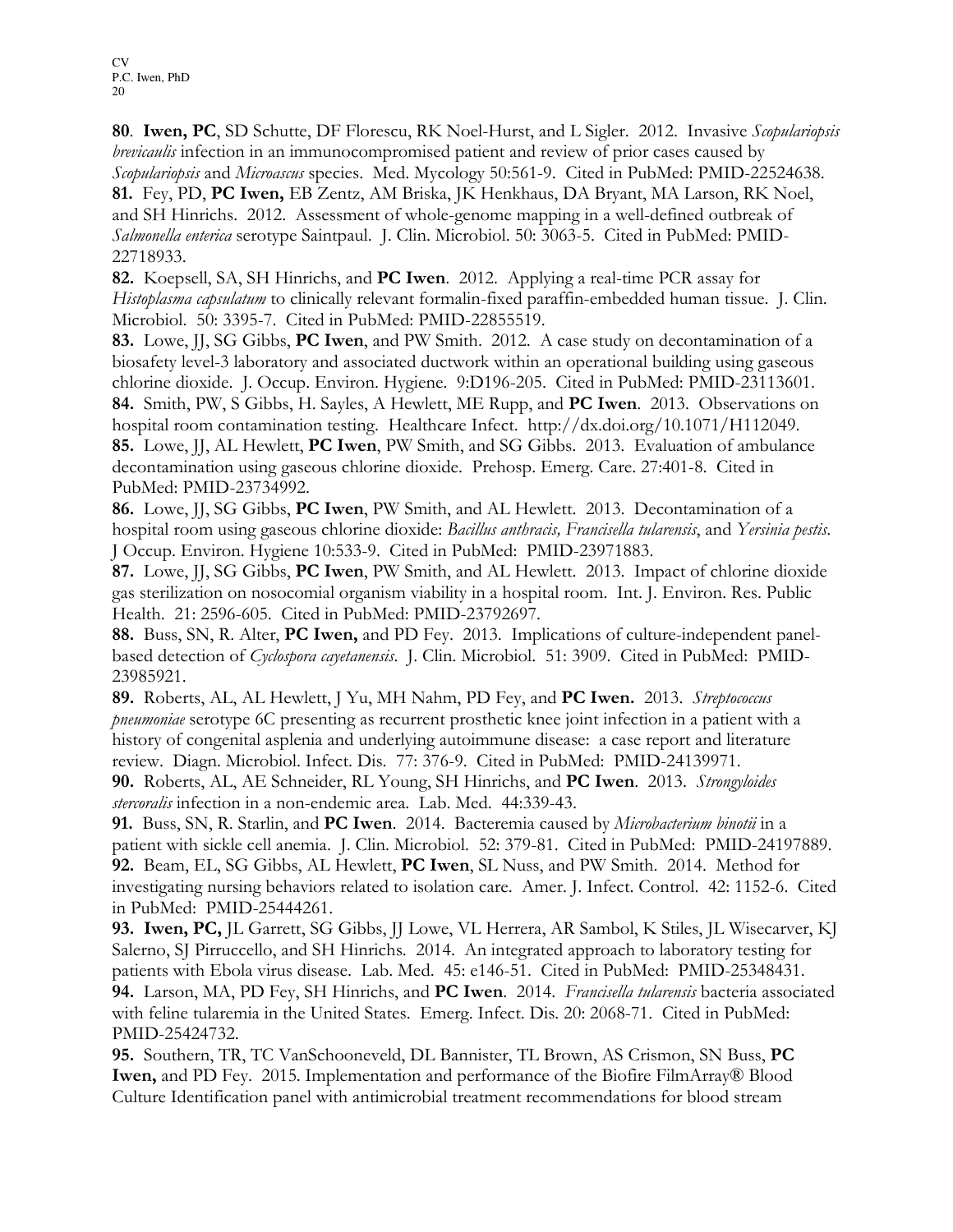infections at a Midwestern academic tertiary hospital. Diag. Microbiol. Infect. Dis. 81: 96-101. Cited in PubMed: PMID25488272.

96. Iwen, PC, PW Smith, AL Hewlet, CJ Kratochvil, SJ Lisco, JN Sullivan, SG Gibbs, JJ Lowe, PD Fey, VL Herrera, AR Sambol, JL Wisecarver, and SH Hinrichs. 2015. Safety considerations in the laboratory testing of specimens suspected or known to contain Ebola virus. Amer. J. Clin. Pathol. 143: 4-5. Cited in PubMed: PMID25511134.

97. Jelden, KC, SG Gibbs, PW Smith, MM Schwedhelm, PC Iwen, EL Beam, AK Hayes, N Marion, CJ Kratochvil, KC Boulter, AL Hewlett, and JJ Lowe. 2015. Nebraska Biocontainment Unit patient discharge and environmental decontamination after Ebola care. Amer. J. Infect. Control. 43: 203-5. Cited in PubMed: PMID25637433.

98. Beam, EL, SG Gibbs, A Hewlett, PC Iwen, SL Nuss, and PW Smith. 2015. Clinical challenges in isolation care: safe practices for nurses at the bedside. Amer. J. Nurs. 115:44-9. Cited in PubMed: PMID 25811520.

99. Lowe, JJ, KC Jelden, SG Gibbs, PW Smith, M Schwedhelm, PC Iwen, E Beam, CJ Kratochvil, KC Boulter, and A Hewlett. 2015. Caring for patients with Ebola virus in the Nebraska Biocontainment Unit. Infect Dis Spec Ed. 18: 60-2.

100. Lowe, JJ, AL Hewlett, PC Iwen, PW Smith, and SG Gibbs. 2015. Surrogate testing suggests that chlorine dioxide gas exposure would not inactivate Ebola virus contained in environmental blood contamination. J Occup Environ Hyg. (in press). Cited in PubMed: PMID 25955403. 101. Southern T, A Alelew, and PC Iwen. Discrimination of Candida albicans from Candida dubliniensis using the BioFire FilmArray blood culture identification Panel. J Clin Microbiol. 53: 1999-2000. Cited in PubMed: PMID 25878337.

102. Wadman, MC, SS Schwedhelm, S Watshon, , J Swanhorst, SG Gibbs, JJ Lowe, PC Iwen, AK Hayes, S. Needham, DW Johnson, DJ Kalin, WG Zeger, and RL Muelleman. 2015. Emergency department processes for the evaluation and management of the person under investigation for Ebola virus disease. Ann Emerg Med. (in press). Cited in PubMed: PMID 26003001.

103. Medcalf, S, L Bilek, J Chaitram, PC Iwen, P Leuschen, A O'Keefe, H Sayles, and PW Smith. 2015. Smallpox vaccination of laboratory workers at National Variola Testing Sites. Emerg Infect Dis (in press)

#### Articles submitted for publication

Pruckler, JM, C Carlson, PC Iwen, J Nucci, M Rauch, C Robertson, C Wells, K Holmes-Talbot, PI fields, and C Fitzgerald. 2014. Multi-center validation of a multiplex real-time PCR for idenfication of the genus Campylobacter and speciation of Campylobacter jejuni and Campylobacter coli. J. Clin. Microbiol.

Papp, JR, MC Rowlinson, NP O'Connor, J Wholehan, JH Razeq, A. Glennen, C Walters, PC Iwen, LV Lee, and C. Hagan. 2014. Assessment of the Etest for determining antibiotic susceptibility of Neisseria gonorrhoeae to cefixime, ceftriaxone, and azithromycin. J. Clin. Microbiol.

Buss, SN, AL Hewlett, LA Mingle, and PC Iwen. 2014. Two cases of bacteremia in immunocompromised patients cause by *Cellulosimicrobium* species and review of the literature. J. Clin. Microbiol.

Roberts, AL, AG Freifeld, SH Hinrichs, and PC Iwen. 2014. Nocardia exalbida as a cause of disseminated nocardiosis in a patient with chronic lymphocytic leukemia and rheumatoid arthritis. J. Clin. Microbiol.

Racsa, LD, TR Southern, CE Hill, CS Kraft, CN Murphy, AK Mehta, JB Varkey, VL Herrera, AR Sambol, JC Ritchie, EL Ryan, GM Lyon III, PD Fey, SH Hinrichs, T Stroher, BS Ribner, KP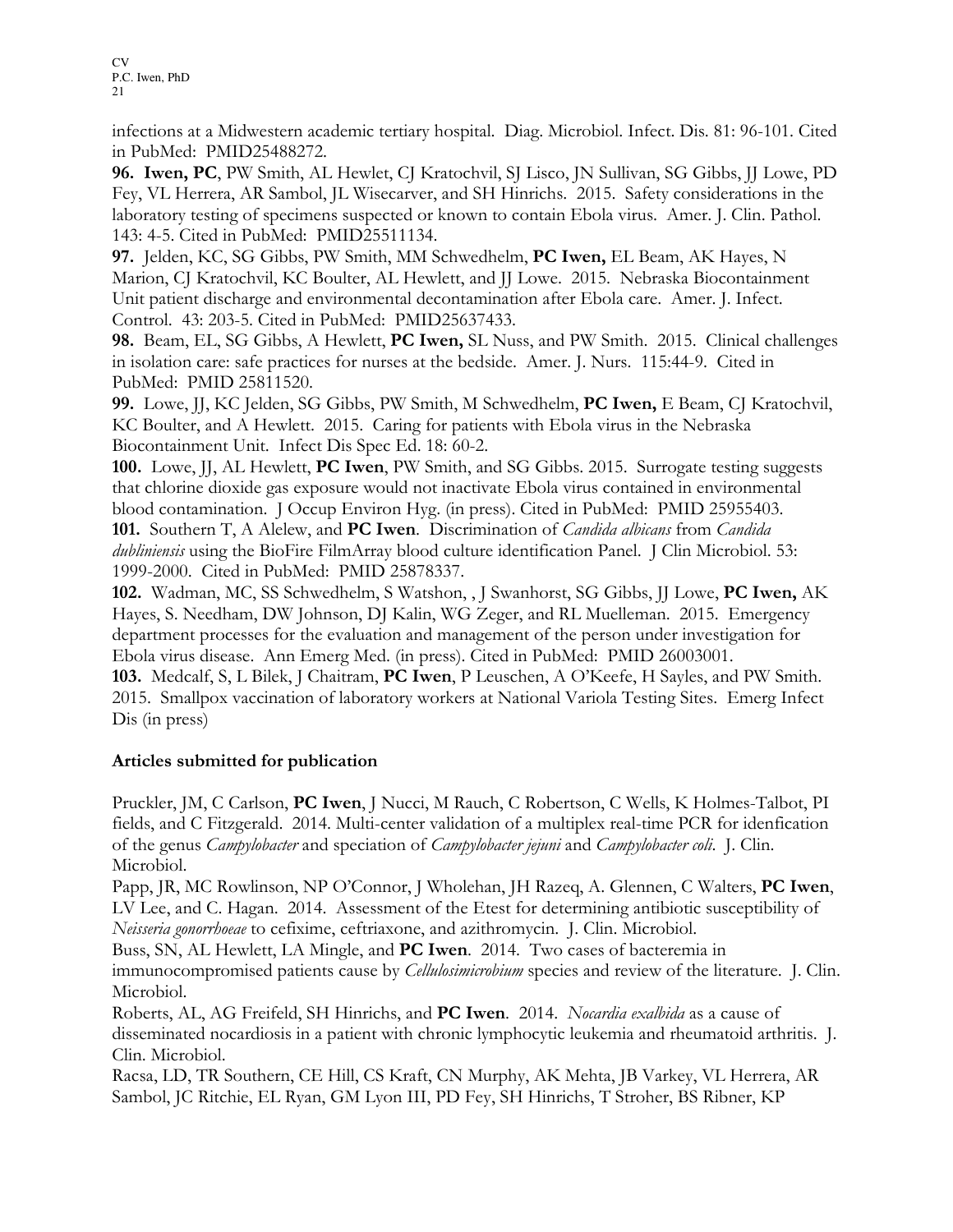Brantly, **PC Iwen,** and EM Burd. 2015. Performance characteristics of the FilmArray Biothreat Panel for Identification of Ebolavirus from individuals with Ebola virus disease. J. Clin. Microbiol.

#### Books published

None

#### Chapters in books

Iwen, PC. 2004. Molecular detection and typing of fungal pathogens. Clin. Lab Med. 23: 781-99, Cited in PubMed: PMID-14711092.

Smith, PW, P A Lenaghan, and **PC Iwen.** 2006. The Nebraska biocontainment patient care unit, p. 85-95. In J.Y. Richmond (ed.), Anthology of Biosafety IX: Exploring the Performance Envelope for BSL-3 and BSL-4 Laboratories. 1<sup>st</sup> Edition, American Biological Safety Association, Mundelein, IL. Iwen, PC. 2007. Mycotic diseases, p. 1086-1118. In R.A. McPherson and M.R. Pincus (ed.), Henry's Clinical Diagnosis and Management by Laboratory Methods, 21<sup>st</sup> Edition, Saunders Elsevier, Philadelphia, PA..

Smith, PW, PC Iwen, and S Schwedhelm. 2008. Patient facility safety and design, p237-253. In J.Y. Richmond (ed), Anthology of Biosafety XI: Worker Health and Safety Issues. 1st Edition, American Biological Safety Association, Mundelein, IL.

Iwen, PC. 2011. Mycotic diseases, p. 1155-1187. In R.A. McPherson and M.R. Pincus (ed.), Henry's Clinical Diagnosis and Management by Laboratory Methods, 22<sup>nd</sup> Edition, Saunders Elsevier, Philadelphia, PA.

Iwen, PC. 2011. Mucor, p. 759-772. In D. Liu (ed), Molecular Detection of Human Fungal Pathogens, 1<sup>st</sup> Edition, Taylor & Francis CRC Press.

Iwen PC. 2013. Francisella tularensis , p. 139-144. In McVey, Kennedy, and Chengappa (ed), Veterinary Microbiology, 3rd Edition, John Wiley & Sons.

Iwen, PC. 2014. Brucella Infections, In M. Caplan (ed), 2014: the Reference Module in biomedical Sciences, 1<sup>st</sup> Edition, Elseivers. (in press)

Iwen, PC. 2014. Francisella Infections, In M. Caplan (ed), 2014: the Reference Module in biomedical Sciences, 1<sup>st</sup> Edition, Elseivers. (in press)

Iwen, PC. 2015. Mycotic diseases, In R.A. McPherson and M.R. Pincus (ed.), Henry's Clinical Diagnosis and Management by Laboratory Methods, 23<sup>rd</sup> Edition, Saunders Elsevier, Philadelphia, PA.

#### Books or journals edited

None

#### Abstracts and preliminary communications

1. Miller, N.G., P.C. Iwen, D.M. Smith, and H.W. McFadden, Jr. 1981. Therapy of pulmonary cryptococcosis with ketoconazole in immunosuppressed mice. 21st Interscience Conference on Antimicrobial Agents and Chemotherapy. Chicago, IL, Abstract

2. Iwen, P.C., N.G. Miller, and H.W. McFadden, Jr. 1983. A comparison of ketoconazole and amphotericin B in the treatment of pulmonary cryptococcosis in immunosuppressed mice. 23rd Interscience Conference on Antimicrobial Agents and Chemotherapy. Las Vegas, NV, Abstract 3. Iwen, P.C. and N.G. Miller. 1986. Enhancement of ketoconazole across the blood-brain barrier of mice by dimethyl-sulfoxide. 86th Annual Meeting of the American Society for Microbiology. Washington, D.C. Abstract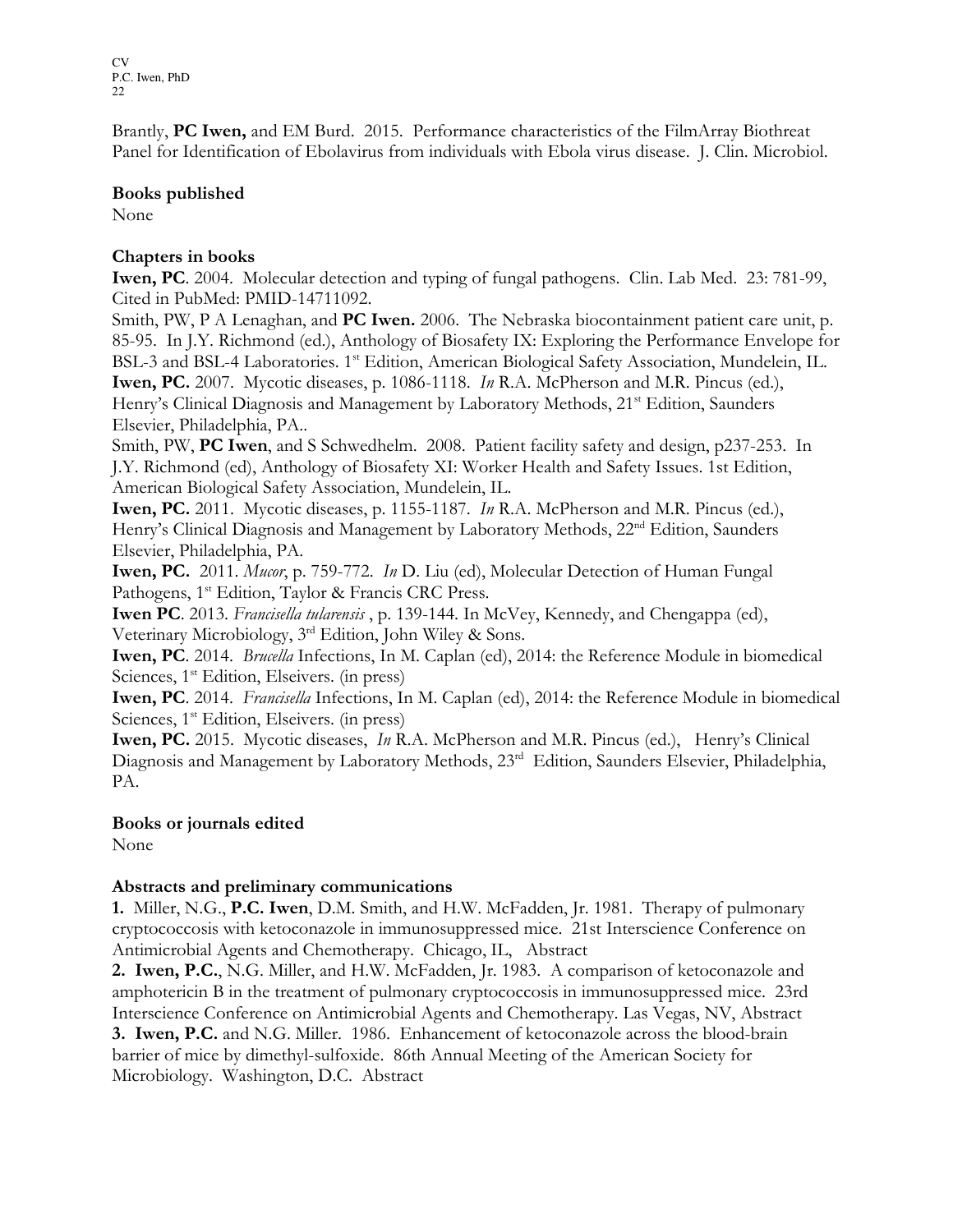4. Iwen, P.C., S.J. Booth, and G.L. Woods. 1989. Screening of diarrheic stools for the recovery of Clostridium difficile: a media comparison. 89th Annual Meeting of the American Society for Microbiology, New Orleans, LA, Abstract

5. Tritz, D.M., P.C. Iwen, and G.L. Woods. 1989. Comparative evaluation of the MicroScan and conventional media for the identification of enterococci. 89th Annual Meeting of the American Society for Microbiology. New Orleans, LA, Abstract

6. Iwen, P.C., J.M. Saunders, and G.L. Woods. 1990. Comparison of MicroScan<sup>TM</sup> and agar dilution for detection of high-level amino glycoside resistance among enterococci. 90th Annual Meeting of the American Society for Microbiology, Anaheim, CA, Abstract

7. Iwen, P.C., T.M.H. Blair, and G.L. Woods. 1990. Evaluation of Gen-Probe PACE 2 for detection of *Chlamydia trachomatis* in endocervical specimens. 30th Interscience Conference on Antimicrobial Agents and Chemotherapy, Atlanta, GA, Abstract.

8. Sahm, D.F., S. Boonlayangoor, P.C. Iwen, J. Baade, and G. Woods. 1990. Factors influencing the determination of high-level amino glycoside resistance in *Enterococcus faecalis*. 30th Interscience Conference on Antimicrobial Agents and Chemotherapy, Atlanta, GA, Abstract.

9. Iwen, P.C., M.A. Arneson, E.C. Reed, B.A. Winfield, and G.L. Woods. 1991. Nosocomial aspergillosis in lymphoma patients treated with bone marrow or peripheral stem cell transplants. 91st General Meeting of the American Society for Microbiology, Dallas, TX, Abstract

10. **Iwen, P.C.**, J.C. Davis, and B.A. Winfield. 1992. An assessment of air quality monitoring following failure of a protective environment to prevent invasive aspergillosis (IA) in neutropenic patients during major construction. 92nd General Meeting of the American Society for Microbiology, New Orleans, LA, Abstract No. F-21.

11. **Iwen, P.C.**, S.H. Hinrichs, D.M. Kelly, and E.C. Reed. 1993. *Candida krusei* causing invasive candidiasis in compromised patients not treated with fluconazole. 93rd General Meeting of the American Society for Microbiology, Atlanta, GA, Abstract No. F-51.

12. Klaebisch, S., P.C. Iwen, B. Winfield, N. Jones-Ladd, and J.C. Davis. 1993. Comparison of gravity air settling plates to the Andersen single stage viable impactor for detecting molds in a protected environment. Twentieth Annual Conference and International Meeting of the Association for Practitioners in Infection Control, Orlando, FL, Abstract.

13. Cattral, M., J. Lowell, A. Langnas, P.C. Iwen, J. Linder, J. Bynon, R. Stratta, and B. Shaw, Jr. 1993. Invasive aspergillosis and other mold infections in liver transplant recipients. 44<sup>th</sup> Annual Meeting of the American Association for the Study of Liver Disease, Chicago, IL, Abstract No. 741.

14. Cantral, D.E., P.C. Iwen, E.C. Reed, M.A. Kessinger, S.I. Rennard, A.A. Floreani, A.B. Thompson, T. Walters, and J.R. Spurzem. 1994. Diagnosis of invasive pulmonary aspergillosis by bronchoalveolar lavage in patients undergoing bone marrow transplantation. American Thoracic Society Meeting, Boston, MA, Abstract.

15. Iwen, P.C., R.A. Walker, K.L. Warren, D.M. Kelly, S.H. Hinrichs, and J. Linder. 1994. Evaluation of a nucleic acid based test for simultaneously detecting *Chlamydia trachomatis* and Neisseria gonorrhoeae in endocervical specimens. 94th General Meeting of the American Society for Microbiology, Las Vegas, NV, Abstract No. C-517.

16. Dominguez, E.A., J.C. Davis, M.E. Rupp, R.V. Goering, B. Winfield, P.C. Iwen, and A.N. Langnas. 1994. Vancomycin-resistant Enterococcus faecium infections in liver-transplant patients. 32nd Annual Meeting of the Infectious Disease Society of America, Orlando, FL, Abstract No. 115.

17. Rader, A.E., M.B. Kenny-Moynihan, J. Linder, and P.C. Iwen. 1994. Utility of surgical biopsy and frozen section in the diagnosis of invasive mould infections of the sinuses in the immunocompromised patient. ASCP/CAP 1994 Fall National Meeting, Washington, D.C., Abstract No. 142.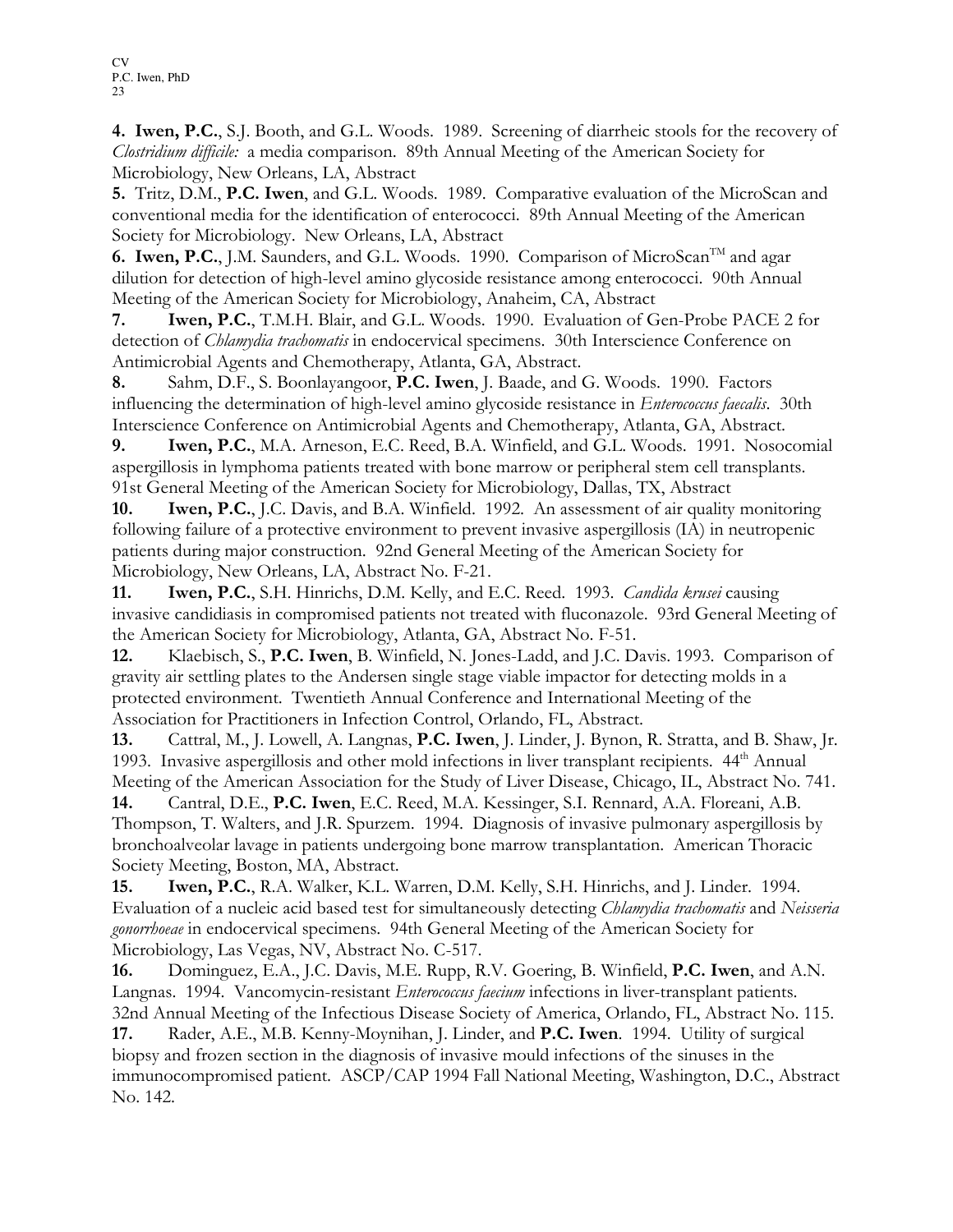18. Iwen, P.C., A.E. Rader, D. Kelly, J.C. Davis, M.E. Rupp, E.A. Dominguez, and J. Linder. 1994. Selective media for surveillance of vancomycin-resistant Enterococcus. ASCP/CAP 1994 Fall National Meeting, Washington, D.C., Abstract No. 149.

19. Iwen, P.C., R.A. Walker, K.L. Warren, D.M. Kelly, S.H. Hinrichs, and J. Linder. 1994. Comparison of nucleic-acid probe testing with off-site testing for detection of *Chlamydia trachomatis* and Neisseria gonorrhoeae from endocervical specimens. ASCP/CAP 1994 Fall National Meeting, Washington, D.C., Abstract No. 151.

20. Iwen, P.C., E.A. Dominguez, D.M. Kelly, M.E. Rupp, and J. Linder. 1995. Increase in antimicrobial resistance among blood isolates of enterococci accompanied by a shift in distribution of species. 95th General Meeting of the American Society for Microbiology, Washington, D.C., Abstract No. L-12.

21. **Iwen, P.C.**, D.M. Kelly, J. Mockler, and J. Linder. 1995. Performance of MicroScan<sup>R</sup> conventional dried panels for identification and detection of ampicillin and vancomycin resistance in Enterococcus species. 95<sup>th</sup> General Meeting of the American Society for Microbiology, Washington, D.C., Abstract No. C-365.

22. West, L.Y., S.M. Beiraghi, P.C. Iwen, and C.G. Kuster. 1996. Streptococcus mutans levels in children before and after restorations. International Association of Dental Research Annual Meeting, San Francisco, CA, Abstract.

23. Iwen, P.C., D.M. Kelly, and S.H. Hinrichs. 1996. Ten-year review of *Aspergillus terreus* infection in immunocompromised patients. 96th General Meeting of the American Society for Microbiology, New Orleans, LA, Abstract No. F-23.

24. Iverson, P.L., P.C. Iwen, D.L. Wells, P. Matthews, D.D. Weller, and R. E. Brand. 1997. Evaluation of ion trapping engines for delivery of novel therapeutics into Helicobacter felis. IBC, Fourth Annual International Conference on Helicobacter felis and Gastrointestinal Disorders, Washington, D.C., Abstract.

25. **Iwen, P.C.**, M.E. Rupp, and S.H. Hinrichs. 1997. Community-acquired invasive aspergillosis in immunocompromised patients. 97th General Meeting of the American Society for Microbiology, Miami, FL, Abstract No. F-59.

26. Iverson, P.L., P.C. Iwen, D.L. Weller, P. Matthews, D.D.Weller, and R.E. Brand. 1997. Ion trapping engines for delivery of novel therapies for treatment of *Helicobacter pylori*. Annual Meeting of the American Gastroenterological Association and American Association for the Study of Liver Disease, Washington, D.C., Abstract.

27. Iverson, P.L., P.C. Iwen, D.L. Weller, P. Matthews, D.D.Weller, and R.E. Brand. 1997. Ion trapping engines for delivery of chloramphenicol for treatment of *Helicobacter pylori*. Annual Meeting of the American Gastroenterological Association and American Association for the Study of Liver Disease, Washington, D.C., Abstract.

28. Smith, T.L., P.C. Iwen, S. Olson, M. Lewis, and M.E. Rupp. 1997. Environmental contamination with vancomycin-resistant enterococci (VRE) in an outpatient setting. Seventh Annual Meeting of the Society for Health care Epidemiology of America, St. Louis, MO, Abstract.

29. Ratanasuwan, W., P.C. Iwen, S. H. Hinrichs, and M.E. Rupp. 1998. Bacteremia due to motile *Enterococcus* species: clinical features and outcomes. 98th General Meeting of the American Society for Microbiology, Atlanta, GA., Abstract No. A-95.

30. Iwen, P.C., M.E. Rupp, P.Schreckenberger, and S.H. Hinrichs. 1998. Evaluation of the revised MicroScan dried overnight gram-positive identification panel to identify *Enterococcus* species. 98th General Meeting of the American Society for Microbiology, Atlanta, GA., Abstract No.C-154

31. Rupp, M.E., R.A. Weseman, N.Marion, and **P.C. Iwen**. 1998. Evaluation of a sterile, nonair-dependent enteral feeding system. Eighth Annual Meeting of the Society for Health care Epidemiology of America, Orlando, FL., Abstract.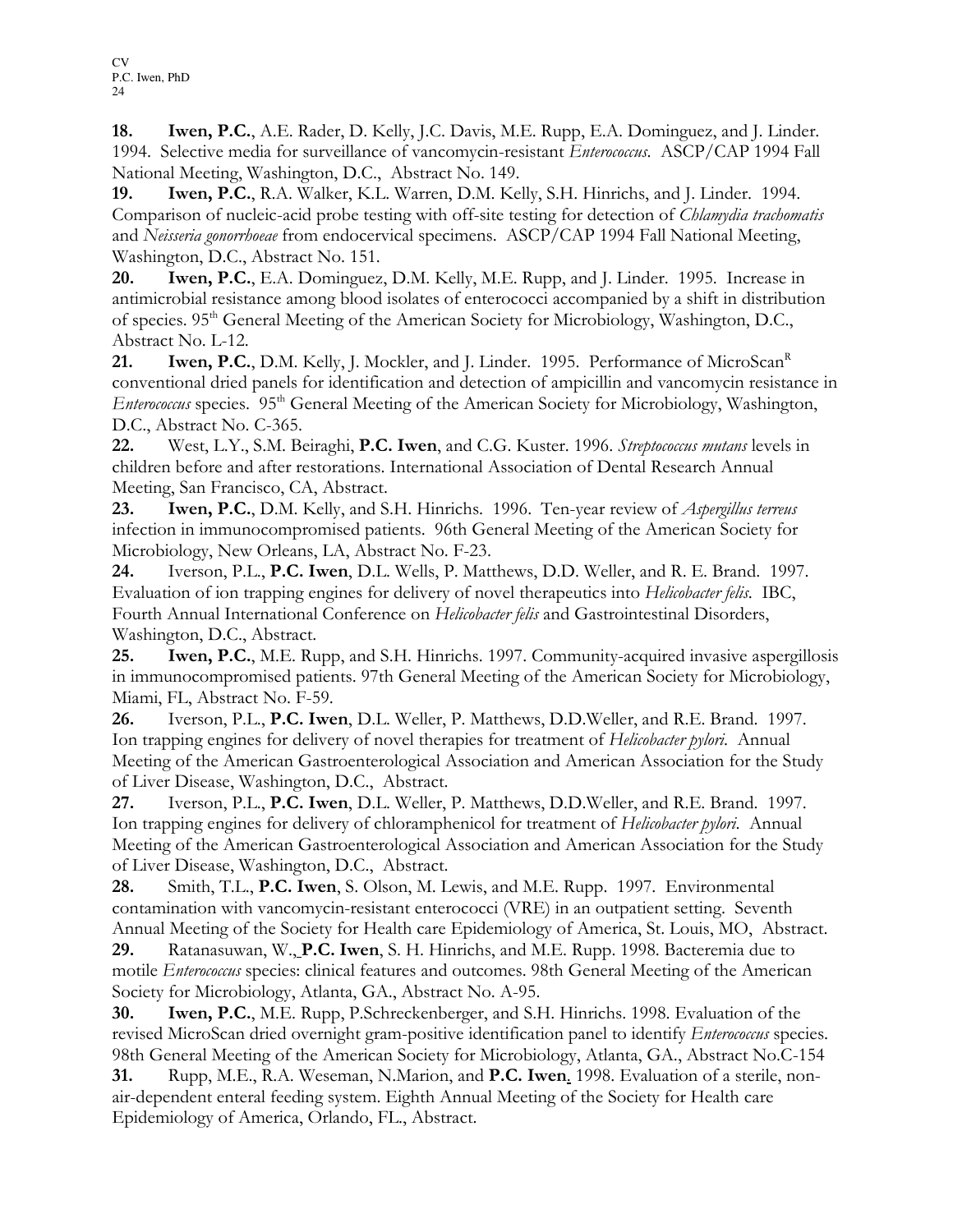32. Rupp, M.E., N. Marion, P.D. Fey, P.C. Iwen, D.L. Bolam, C.M. Overfelt, and L.Chapman. 1998. Successful control of an outbreak due to vancomycin-resistant enterococci in a neonatal intensive care unit. Eighth Annual Meeting of the Society for Health care Epidemiology of America, Orlando, FL, Abstract.

33. Tarantolo, S.R., J.D. Landmark, P.C. Iwen, T.L. McDonald, E.C. Reed, M.R. Bishop, W.C. Chan, A.Kessinger, and S.H. Hinrichs. 1998. Evidence for an infectious cause of thrombotic thrombocytopenia purpura. The International Conference on Emerging Infectious Diseases, CDC, Atlanta, GA, Abstract.

34. Fey, P.D. E.S. Moland, P.C. Iwen, S.H. Hinrichs, and M.E. Rupp. 1998. Outbreak of Klebsiella pneumoniae producing an extended-spectrum beta-lactamase in pediatric liver transplant patients. Interscience Conference on Antimicrobial Agents and Chemotherapy, Abstract

35. Weseman, R.A., N. Marion, P.C. Iwen, and M.E. Rupp. 1998. Absence of contamination in a non-air-dependent feeding system used with immunosuppressed patients. The American Dietetic Association 81st Annual Meeting and Exhibition, Kansas City, KS, Abstract.

36. Vanderhoof, J.A., S.H. Hinrichs, P.C. Iwen, D.D. Bilyeu, and R.J. Young. 1999. Colonization of an infant with the probiotic, *Lactobacillus* GG, by maternal transmission. The American Pediatric Society/The Society for Pediatric Research, Abstract.

37. Henry, T., P.C. Iwen, and S.H. Hinrichs. Identification of *Aspergillus* species by internal transcribed spacer PCR. 1999. 99th General Meeting of the American Society for Microbiology, Chicago, IL., Abstract No. F-55.

38. Iwen, P.C., S.R. Tarantolo, L. Sigler, D.A. Sutton, M.G. Rinaldi, R.P. Lackner, D.I. McCarthy, and S.H. Hinrichs. 1999. Pulmonary infection caused by *Gymnascella hyalinospora* in a patient with acute myelogenous leukemia. 99th General Meeting of the American Society for Microbiology, Chicago, IL., Abstract No. F-6.

39. Iwen, P.C., T.J. Henry, S.R. Tarantolo, and S.H. Hinrichs. 1999. ITS sequence identification of novel mould pathogens. Focus on Fungal Infections 9, San Diego, CA., Abstract 40. Shearon, E.C., S.H. Hinrichs, D.A. Sutton, M.G. Rinaldi, D.L. McCarthy, D.L. Sudan, and P.C. Iwen. 2000. Correlation of susceptibility testing with clinical response in patients without hematologic malignancies who develop candidemia caused by *Candida lusitaniae*. 100<sup>th</sup> General Meeting of the American Society for Microbiology, Los Angeles, CA., Abstract No. F-5.

41. Meaker-Medcalf, S.M., L. Chapman, R.M. Craig, P.D. Fey, P.C. Iwen, N. Marion, and C.M. Overfelt. 2000. Successful control of an outbreak due to *Serratia marcescens* in a neonatal intensive care unit. 27<sup>th</sup> Annual Conference and International Meeting of the Association for Practitioners in Infection Control, Minneapolis, MN, Abstract.

42. Rupp, M.E., A.M. Wallace, N. Marion, A.M. Paxton, R.M. Craig, J.D. Armitage, E.C. Reed, J.R. Anderson, and **P.C. Iwen**. 2000. Correlation between low-level environmental *Aspergillus* exposure and invasive aspergillosis in a HEPA-filtered bone marrow transplant unit, 1992-99.  $27<sup>th</sup>$ Annual Conference and International Meeting of the Association for Practitioners in Infection Control, Minneapolis, MN., Abstract

43. Iwen, P.C., T. Henry, A.R. Lodes, and S.H. Hinrichs. 2000. Culture identification of Histoplasma capsulatum using the rDNA internal transcribed spacer regions 1 and 2 as a molecular target. 100<sup>th</sup> General Meeting of the American Society for Microbiology, Los Angeles, CA., Abstract No. F-57.

44. Rupp, M.E., S. Medcalf, D. Vondra, K. Gross, R. Zimmerman, P.C. Iwen, P. Fey, B Reed, and A. Langnas. 2001. Infection control experience in cooperative care at a transplant center.  $11<sup>th</sup>$ Annual Meeting of the Society for Healthcare Epidemiology of America, Toronto, ON, Abstract.

45. Iwen, P.C., S.H. Hinrichs, J.A. Gulizia, and Mark E. Rupp. 2001. Utilization of the internal transcribed spacer gene complex for diagnosis of invasive aspergillosis from formalin-fixed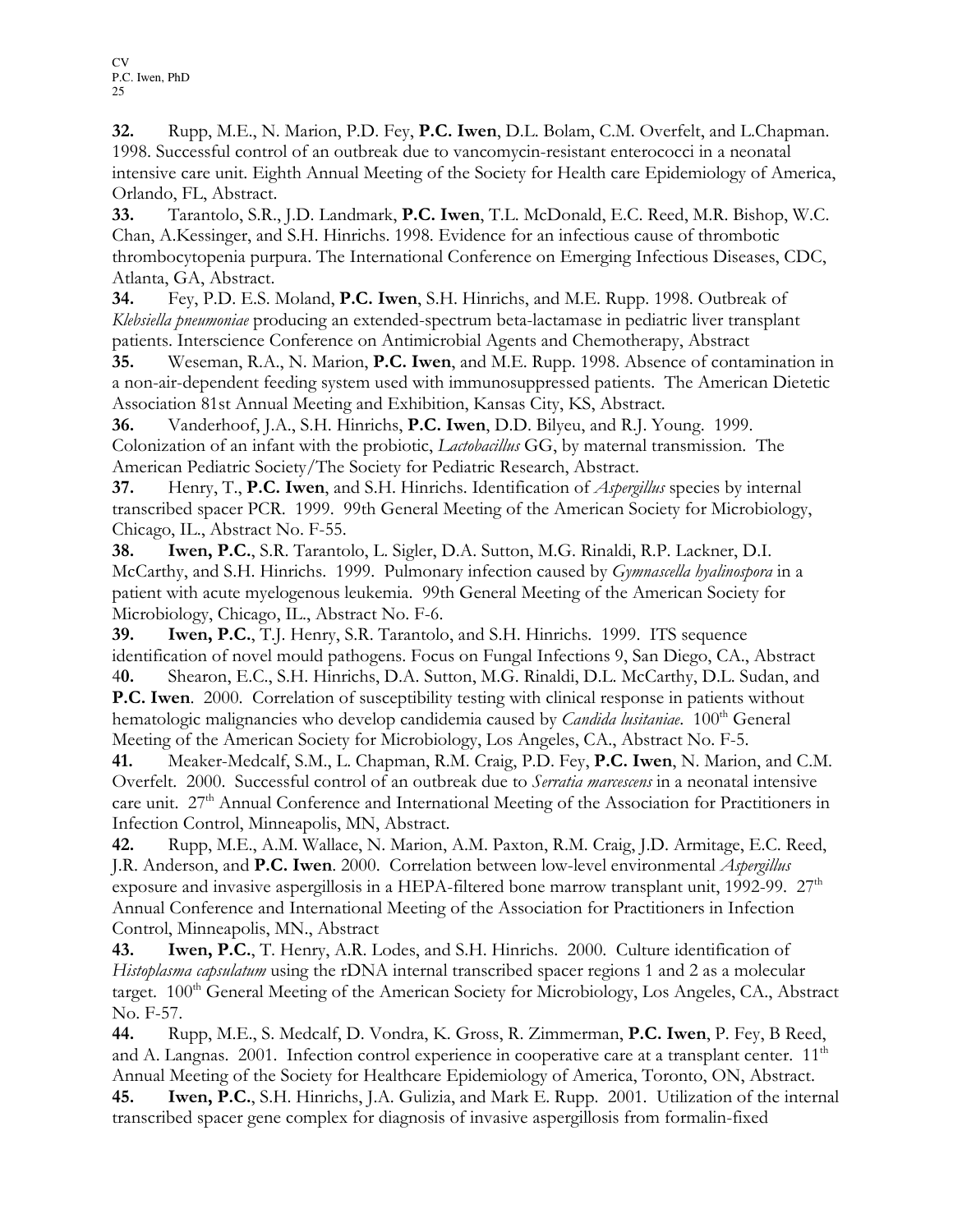postmortem tissue. 2001 Diagnostic Approaches for Infectious Diseases: Future Promises and Impact on Clinical Management, Infectious Diseases Society of America, Orlando, FL. Abstract ID: 200652.

46. Iwen, P.C., R. Rennie, D. Ballou, J. Johnston, S. Connell, and B. Zimmer. 2001. Multicenter evaluation of moxifloxacin and gatifloxacin comparing a MicroScan dried overnight panel with an NCCLS reference panel. 101st General Meeting of the American Society for Microbiology, Orlando, FL, Abstract No. C-297.

47. Ballou, D., R.Rennie, P. Iwen, J. Johnston, S. Connell, and B. Zimmer. 2001. Comparison of a MicroScan dried overnight panel to an NCCLS reference panel for antimicrobial susceptibility testing of linezolid in a multicenter study. 101st General Meeting of the American Society for Microbiology, Orlando, FL, Abstract No. C-100.

48. Fey, P.D., S.L. Greenwood, A.R. Sambol, P.C. Iwen, M.E. Rupp, T.J. Safranek, and S.H. Hinrichs. 2001. Prevalence of expanded spectrum cephalosporin-resistance within human Salmonella isolates from Nebraska. 101<sup>st</sup> General Meeting of the American Society for Microbiology, Orlando, FL, Abstract No. C-518.

49. Knudston, K.E., E.J. Haas, P.C. Iwen, W. C. Ramaley, and R.F. Ramaley. 2001. Characterization of a gram-positive, non spore-forming Exiguobacterium-like organism isolated from a Western Colorado (USA) hot spring. 101<sup>st</sup> General Meeting of the American Society for Microbiology, Orlando, FL., Abstract No. I-92.

50. Hall, G., D. Kohn, P. Iwen, I. Mellion, P. Schreckenberger, J. Tjhio, J. Johnson, S. Connell, J. O'Connor, B. Zimmer, and S. Cullen. 2002. Multicenter evaluation of cation-adjusted Mueller-Hinton broth for antimicrobial susceptibility testing of amino glycosides on MicroScan dried overnight gram-negative panels. 102<sup>nd</sup> General Meeting of the American Society for Microbiology, Salt Lake City, UT, Abstract No. C-125.

51. Iwen, P.C., A.G. Freifeld, T.A. Bruening, and S.H. Hinrichs. 2002. Evaluation of the ESP blood culture system with a panfungal PCR assay for the detection of fungal pathogens in human blood. 102nd General Meeting of the American Society for Microbiology, Salt Lake City, UT Abstract No. F-64.

52. Moore, K.L., P.C. Iwen, E.J. Haase, I.C. Mellion, and R.F. Ramaley. 2002. Previously unrecognized pigmented thermophilic bacteria isolated from natural hot springs in Western Colorado and Yellowstone National Park. 102nd General Meeting of the American Society for Microbiology, Salt Lake City, UT, Abstract No. N-148.

53. Rupp, M., D. Jourdan, R. Craig, J. Keuchal, A. Paxton, N. Marion, E. Reed, and **P. Iwen**. 2002. Can fresh flowers and live plants be safely introduced into a bone marrow transplant unit? 12<sup>th</sup> Annual Meeting of the Society for Healthcare Epidemiology of America., Salt Lake City, UT, Abstract

54. Sambol, T., P.C. Iwen, and S.H. Hinrichs. 2002. Implementation of the National Laboratory System at the state level and the Nebraska Laboratory Demonstration Project; status to date. Association of Public Health Laboratories Annual Meeting, Albuquerque, NM, Abstract.

55. Sambol, T., P.C. Iwen, and S.H. Hinrichs. 2002. Building the National Laboratory System: creating a laboratory reserve force. Association of Public Health Laboratories Annual Meeting, Albuquerque, NM, Abstract.

56. Iwen, P.C., R.K. Noel, T.A. Bruening, and S.H. Hinrichs. 2003. Identification of yeast using internal transcribed spacer regions and microarray. 103<sup>rd</sup> Meeting of the American Society for Microbiology, Washington, D.C., Abstract No. F-085.

57. Sutton, D.A., E.H. Thompson, M.G. Rinaldi, P.C. Iwen, K.K. Nakasone, H. Sung Yung, H.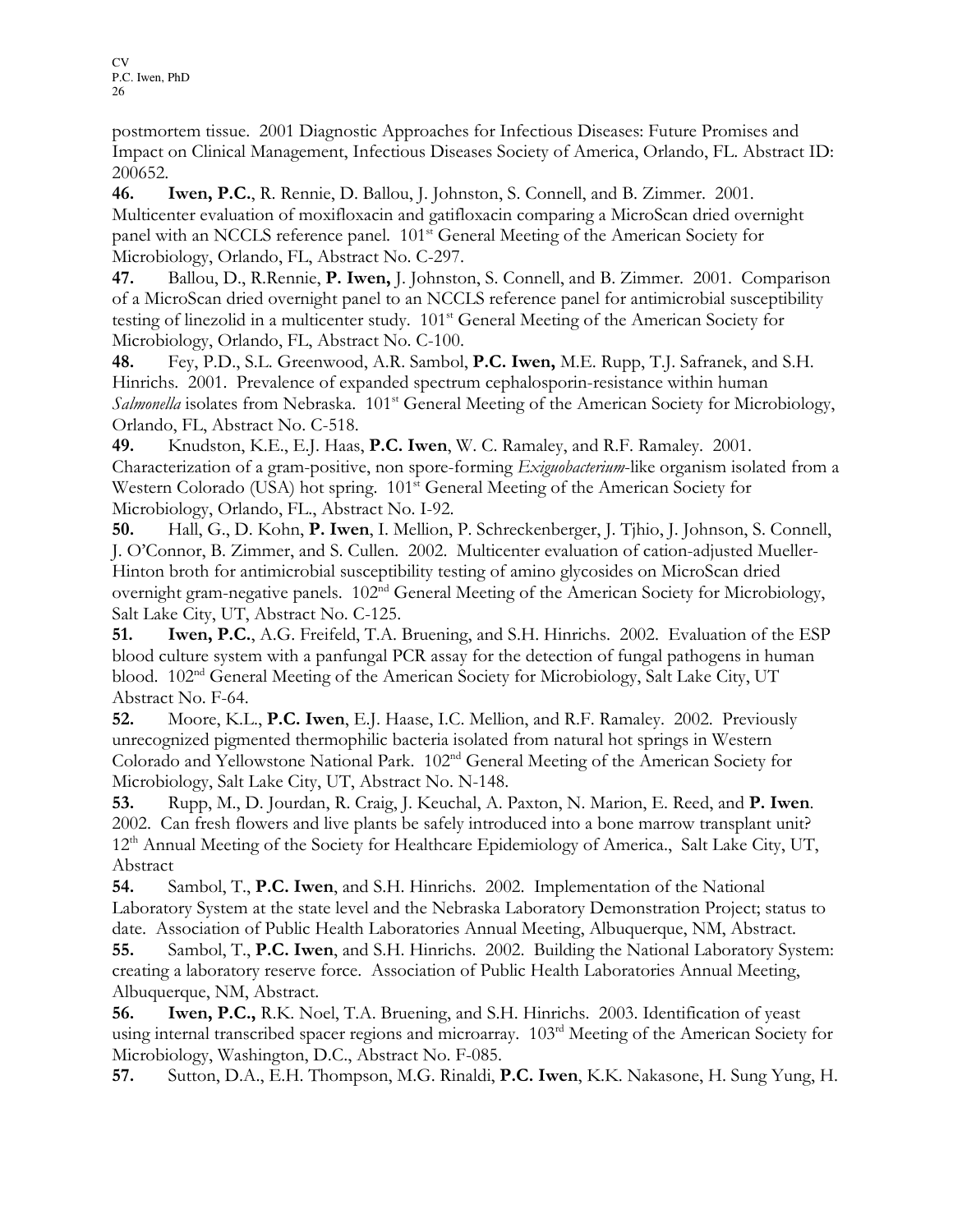M. Roseblatt, and M.E. Paul. 2003. First report of a Phellinus species as a human etiological agent in a patient with chronic granulomatous disease.  $103<sup>rd</sup>$  Meeting of the American Society for Microbiology, Washington, D.C., Abstract No. F-097.

58. Mohamed, A.M., D.R. Bastola, P.C. Iwen, and S.H. Hinrichs. 2003. Detection of pyrazinamide resistance and differentiation between Mycobacterium tuberculosis and Mycobacterium bovis by temperature mediated heteroduplex analysis using denaturing high-pressure liquid chromatography. 103rd Meeting of the American Society for Microbiology, Washington, D.C., Abstract No. C-224

59. Schweitzer, B., P.C. Iwen, S.H. Hinrichs, et. al. 2003. Salmonella serotypes isolated in Nebraska for 1998 through 2001: a comparison with national data. 103<sup>rd</sup> Meeting of the American Society for Microbiology, Washington, D.C., Abstract No. Y-017.

60. Bastola, D.R., H.H. Out, S.E. Doukas, K. Sayood, S.H. Hinrichs, and P.C. Iwen. 2003. Utilization of the relative complexity measures to construct a phylogenetic tree for fungi.  $103<sup>rd</sup>$ Meeting of the American Society for Microbiology, Washington, D.C., Abstract No. R-044.

61. Romero, J., N. Cornish, P.C. Iwen, D. El-Hajar, and S. Tarantolo. 2003. Identification of Borrelia hermsii infection in a pediatric patient by PCR of blood utilizing the 16S rDNA genomic target. 103rd Meeting of the American Society for Microbiology, Washington, D.C., Abstract No. C-215.

62. Iwen, P.C., A.G. Freifeld, L. Sigler, S.Z. Pavletic, and S.R. Tarantolo. 2003. Molecular identification of Rhizomucor pusillus as a cause of sinus-orbital zygomycosis in a patient with acute myelogenous leukemia. Focus on Fungal Infections 13, Maui, Hawaii, Abstract No. 1664.

63. Sambol, T.A., P.C. Iwen, B. Knutson, D. Josh Rowland, R. Leopold, T. Safranek, and S. Hinrichs. 2003. Implementation of the national laboratory system at the state level: the Nebraska Laboratory Network, phase II studies. Association of Public Health Laboratories Annual Meeting, Philadelphia, PA, Abstract

64. Rupp, M.A., P.C. Iwen, J. Anderson, N. Marion, T. Fitzgerald, D. Jordan, R. Craig, J. Keutchel, and V. Helget. 2003. Hand hygiene in an adult ICU: impact of an alcohol-based hand sanitizer. Society for Healthcare Epidemiology in America Annual Meeting, Arlington, VA, Abstract No. 159.

65. Kalil, A.C., A. Freifeld, and P.C. Iwen. 2003. Invasive aspergillosis peritonitis in liver transplant recipients. 41<sup>st</sup> Annual Meeting of the Infectious Diseases Society of America, San Diego, CA, Abstract No. 390.

66. Freifeld, A., B. Lesiak, P.C. Iwen, and R.B. Steven. 2003 An outbreak of histoplasmosis in solid organ transplant recipients. 41<sup>st</sup> Annual Meeting of the Infectious Diseases Society of America, San Diego, CA, Abstract No. 393.

67. Tarantolo, S.R., S.H. Hinrichs, D.A. Sutton, D.I. McCarthy, M.G. Rinaldi, and P.C. Iwen. 2004. Candidemia caused by *Candida glabrata* highly resistant to amphotericin B following an allogeneic transplant.  $104<sup>th</sup>$  Meeting of the American Society for Microbiology, New Orleans, LA Abstract No.

68. Samrakandi, M.M., C. Zhang, M. Zhang, J. Nietfeldt, G. Duhamel, M.E. Olson, P.D. Fey, P.C. Iwen, S.H. Hinrichs, J.D. Cirillo, and A.K. Benson. 2004. Genomic diversity among Francisella in North America. 104<sup>th</sup> Meeting of the American Society for Microbiology, New Orleans, LA Abstract No. B-163.

69. Iwen, P.C., R.K. Noel, S.R. Tarantolo, D.F. El-Hajjar, K.A. Bryant, T. Brown, and S.H. Hinrichs. 2004. Regional identification of thermophilic *Campylobacter* species using the 16S rDNA sequence as a molecular target. 104<sup>th</sup> Meeting of the American Society for Microbiology, New Orleans, LA , Abstract No. V-036.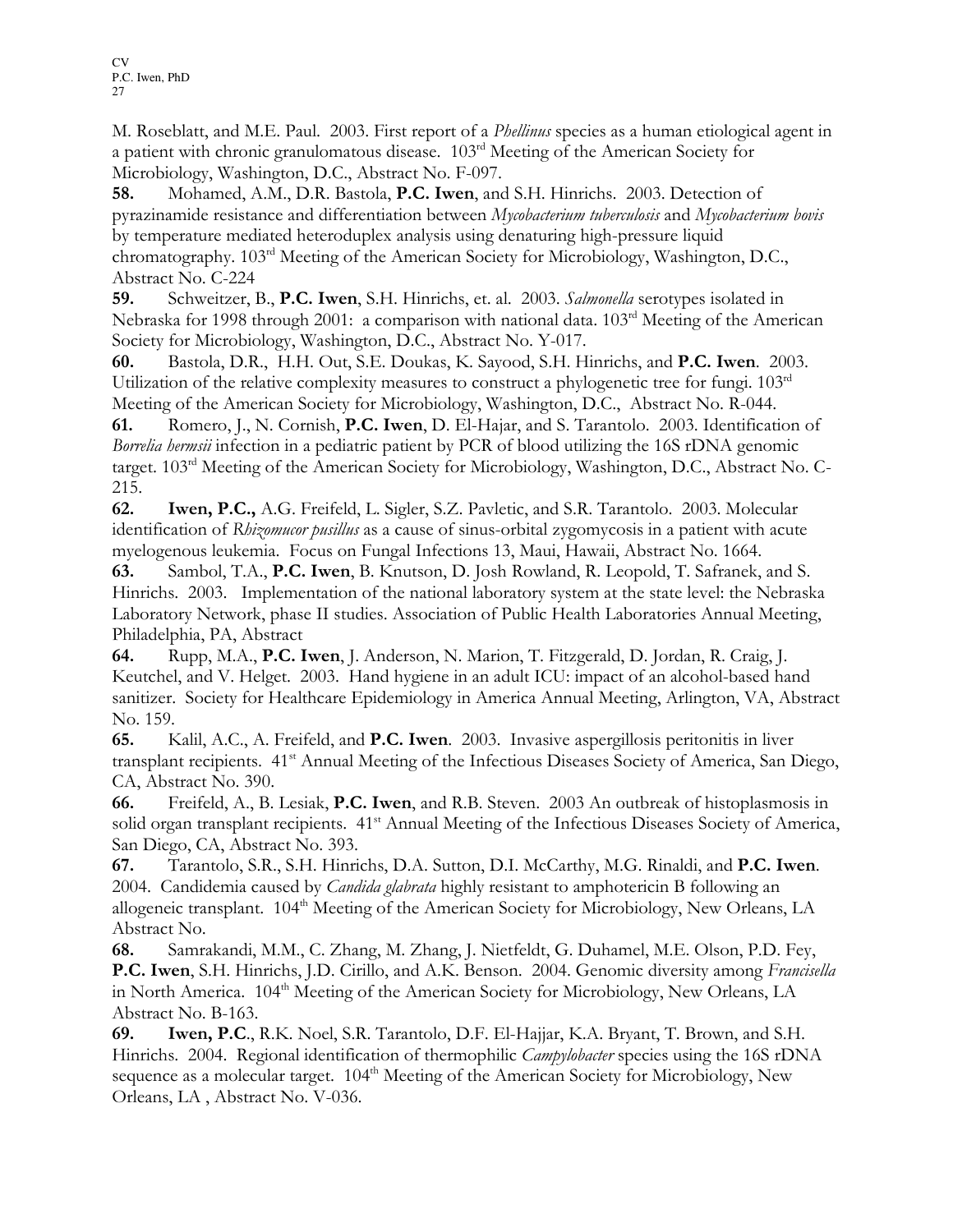70. Rennie, R., Brosnikoff, C., S. Shokoples, S. Mirrett, L,B. Reller, P.C. Iwen, R.K. Noel, M. Bacsafra, S. Connell, K. Devitt, J. Johnston, J. O'Connor, and B. Zimmer. 2004. Multicenter evaluation of ertapenem, garenoxacin, and gemifloxacin in a MicroScan dried overnight panel with gram-negative bacteria. 104<sup>th</sup> Meeting of the American Society for Microbiology, New Orleans, LA, Abstract No. C-139.

71. Mohamed, A.M., D. Kuyper, P.C. Iwen, H.H. Ali, and S.H. Hinrichs. 2004. Internal transcribed spacer sequence-based algorithm for differential identification of Mycobacterium species. 104th Meeting of the American Society for Microbiology, New Orleans, LA, Abstract No. U-074.

72. Sambol, A.R., D.J. Rowland, R.S. Wickert, J.L. Garrett, R.B. Gagiolo, M.A. Imhoff, T.L. Brown, D.L. Bannister, B. Irwin, B.N. Lenz, A.L. Hudson, P.C. Iwen, S.H. Hinrichs, and B.K. Schweitzer. Evaluation of a Flavivirus (West Nile) IgM capture ELISA using a screening test for heterophilic antibodies. 104th Meeting of the American Society for Microbiology, New Orleans, LA, Abstract No. V-032.

73. Rupp, M.E., T. Fitzgerald, J.R. Anderson, R. Craig, P.C. Iwen, D. Jourdan, J. Keuchel, N. Marion, S.E. Puumola, L. Scholtz, and J. Smith. 2004. Prospective, controlled, cross-over trial of an alcohol-based hand sanitizer in an ICU-setting. Annual Meeting of the Society for Healthcare Epidemiology, Abstract

74. Bastola, D.R., P.C. Iwen, S.H. Hinrichs, and K. Sayood. 2004. Identification of microorganisms at the species level by comparing strings derived from their DNA sequences. Nebraska State Conference on Bioinformatics and Biomedical Computing, Omaha, NE, Abstract. 75. Sambol, A.R., D.J. Rowland, R.S. Wickert, J.L. Garrett, R.B. Gagliolo, M.A. Imhoff, T.L.

Brown, D.L.. Bannister, B. Irwin, B. Lenz, A. Hudson, P.C. Iwen, S.H. Hinrichs, and B.K. Schweitzer. 2005. Evaluation of a Flavivirus (West Nile) IgM capture ELISA using a screening test for interfering factors. 2005 National Conference on West Nile Virus in the US, San Jose, CA, Abstract No. 95.

76. Wickert, R.S., B.K. Schweitzer, W.L. Kramer, P.C. Iwen, S.H. Hinrichs, and A.R. Sambol. 2005. West Nile virus testing: a heartland experience. 2005 National Conference on West Nile Virus in the US, San Jose, CA, Abstract No. 39.

77. Okamoto, M., M. Kabir, J.H. Priest, E. Raychaudhuri, r.A. Hoffman, P.C. Iwen, G.P. Talati, D.G. Grant, J. Jean, A.S. Sambol, and J. Hu. 2005. Evaluation of a recombinant-derived capture IgM EIA for the presumptive diagnosis of West Nile virus infection. 2005 National Conference on West Nile Virus in the US, San Jose, CA, Abstract.

78. Freifeld, A.G., P.C. Iwen, B. Lesiak, A. Kalil, R. Gilroy, and B. Stevens. 2005. Histoplasmosis in solid organ transplant patients: a recent outbreak in a Midwest transplant center. American Transplant Congress, Seattle, Washington, Abstract No. 1179.

79. Dempsey, M., M. Dobson, C. Zhang, M. Zhang, C. Lion, C. Gutierrez-Martin, P. Iwen, D. Neiemeyer, R. Crawford, S. Hinrichs, and A. Benson. 2005. Genomic markers associated with subspecies-specific and geographic-specific divergence and diversification of subpopulations comprising the two major Francisella tularensis subspecies. 105th General Meeting of the American Society for Microbiology, Atlanta, GA, Abstract No.

80. Noel, R.K. and P.C. Iwen. 2005. Clinical evaluation comparing the BD Phoenix automated microbiology system with the MicroScan WalkAway for identification and antimicrobial susceptibility testing of *Staphylococcus* and *Enterococcus* species. 105<sup>th</sup> General Meeting of the American Society for Microbiology, Atlanta, GA, Abstract No. C-204.

81. Reller, L.B., S. Mirrett, R. Rennie, C. Brosnikoff, S. Shokoples, L. Trunbull, P.C. Iwen, R.K. Noel, M. Bacsafra, S. Connell, K. Devitt, J. Johnston, J. O'Connor, and B. Zimmer. 2005. Multicenter evaluation of daptomycin and ertapenem in a MicroScan dried overnight panel with gram-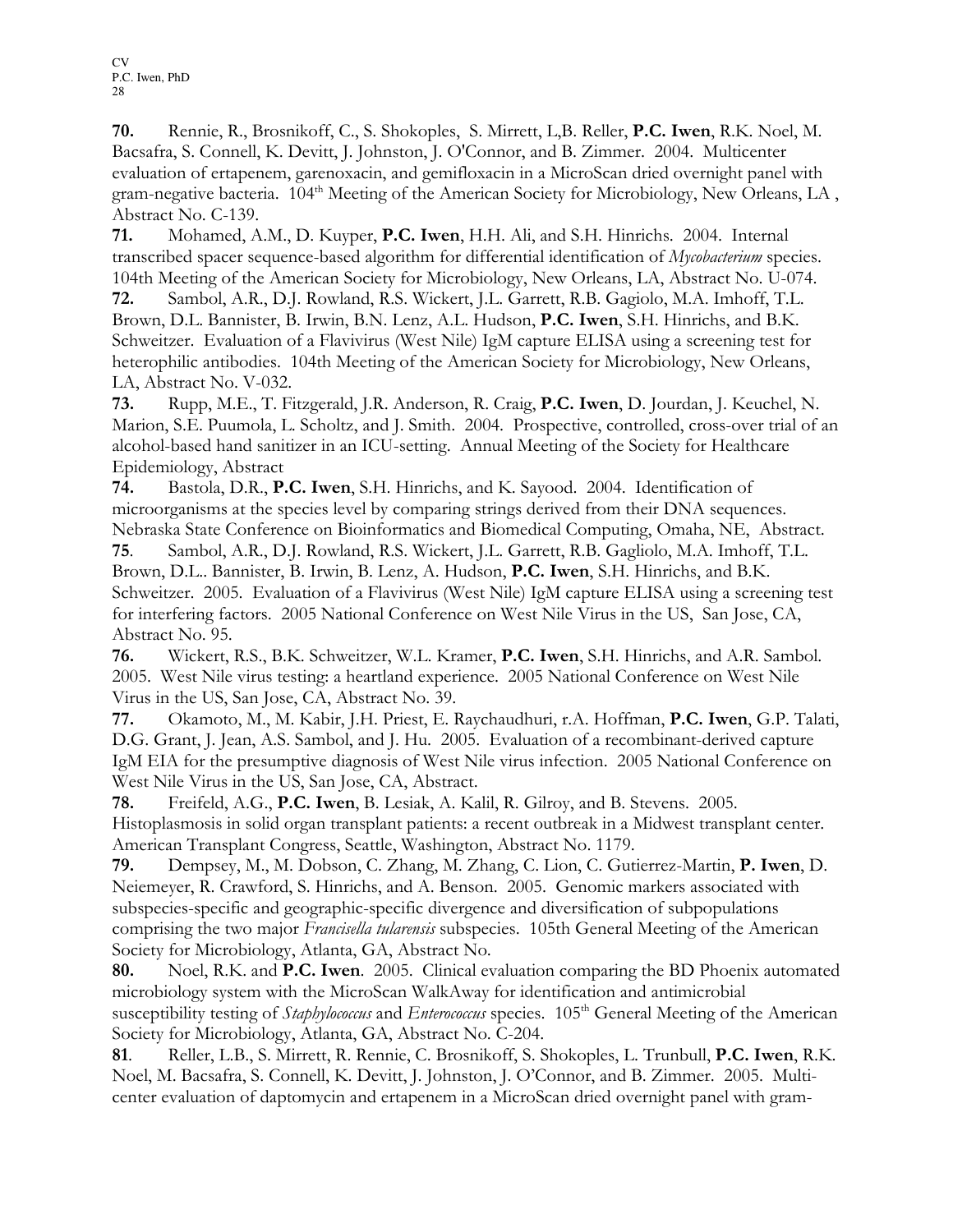positive bacteria. 105<sup>th</sup> General Meeting of the American Society for Microbiology, Atlanta, GA, Abstract

82. Iwen, P.C., S.H. Hinrichs, D.J. Kuyper, H.H. Ali, A. Mohamed, M.Morien, and D.R. Bastola. 2005. Advanced computational bio-identification system. Bio2005 Annual International Convention, Innovation Corridor, Philadelphia, Pennsylvania, Abstract No E-6.

83. Rennie, R. C. Brosnikoff, S. Shokoples, L. Turnbull, S. Mirrett, L.B. Reller, P.Iwen, R. Noel, M. Bacsafra, S. Connell, J. Johnston, and B. Zimmer. 2005. Evaluation of MicroScan dried overnight panels compared to a NCCLS reference panel for daptomycin susceptibility testing with a challenge set of organisms. Copenhagen, Denmark, Abstract.

84. Okamoto, M., M. Kabiri, J.H. Priest, E. Raychaudhuri, R.A. Hoffman, P.C. Iwen, G.P. Talati, D.G. Grant, J. Jean, J. Hu, H. Kapoor, A.R. Sambol, and R. Raychaudhuri. 2005. Evaluation of a recombinant-derived capture IgM IEA fro the presumptive diagnosis of West Nile virus infection. 21st Annual Clinical Virology Symposium. Clearwater, FL, Abstract.

85. Cloud, J., J. Dunn, K. Hoggan, D. Wilson, P. Iwen, P. Lasala, G. Hall, and G. Woods. 2006. Sequence-based identification of gram negative nonfermenters using commercial 16S rDNA databases. 46th International Conference on Antimicrobial Agents and Chemotherapy. Orlando, FL, Abstract.

86. Rupp, M.E., T. Fitzgerald, J.R. Anderson, R. Craig, P.C. Iwen, D. Jourdan, J. Keuchel, N. Marion, S.E. Puumala, L. Sholtz, and V. Smith. 2006. Prospective, controlled, cross-over trial of an alcohol-based hand sanitizer in an ICU-setting. SHEA 16th Annual Scientific Meeting, Chicago, Il., Abstract.

87. Schweitzer, B.K., W.L. Kramer, A.R. Sambol, J.L. Meza, S.H. Hinrichs, and P.C. Iwen. High seroprevalence of West Nile virus-specific antibodies in humans following an epidemic in Nebraska. 106<sup>th</sup> General Meeting of the American Society for Microbiology, Orlando FL. Abstract No. Y-033.

88. Rennie, R., C. Brosnikoff, S. Shokoples, S. Mirrett, L.B. Reller, P.C. Iwen, R.K. Noel, M. Bacsafra, S. Connell, K. Devitt, J. Johnston, J. O'Connor, and B.L. Zimmer. 2006. Multi-center evaluation of a MicroScan dried overnight panel for susceptibility testing of faropenem against gram-positive bacterial. 106<sup>th</sup> General Meeting of the American Society for Microbiology, Orlando, FL. Abstract No. C-129.

89. Noel, R.K. and P.C. Iwen. 2006. Clinical evaluation comparing the BD Phoenix automated microbiology system with the MicroScan Walkaway for identification of gram-negative bacilli. 106<sup>th</sup> General Meeting of the American Society for Microbiology, Orlando, FL., Abstract No. C-022.

90. Erlandson, K.M., J. Sun, P.C. Iwen, and M.E. Rupp. 2006. Impact of more potent antibiotics on outcome measures of patients with vancomycin-resistant bacteremia.  $44<sup>th</sup>$  Annual Meeting of the Infectious Disease Society of America, Toronto, Canada, Abstract No. 234.

91. Schweitzer, B.K., S.H. Hinrichs, A.R. Sambol, R.S. Wickert, and P.C. Iwen. 2007. Antimicrobial susceptibility testing of Francisella tularensis subspecies tularensis using the E-test method. 107<sup>th</sup> General Meeting of the American Society for Microbiology, Toronto, Canada, Abstract No Y-023

92. Noel, R.K., M.E. Rupp, S.H. Hinrichs, K.R. Erlandson, and P.C. Iwen. 2007. Incidental finding of vancomycin-resistant *Enterococcus* (VRE) species in stool and the subsequent development of systemic VRE infection. 107<sup>th</sup> General Meeting of the American Society for Microbiology, Toronto, Canada, Abstract No. L-008.

93. Cloud, J.L., D. Harmsen, G.L. Woods, K. Hoggan, P.C. Iwen, J.J. Dunn, G.S. Hall, D. Wilson, P.R. LaSala, and A. Mellmann. 2007. Evaluation of a novel 16S rDNA sequence library for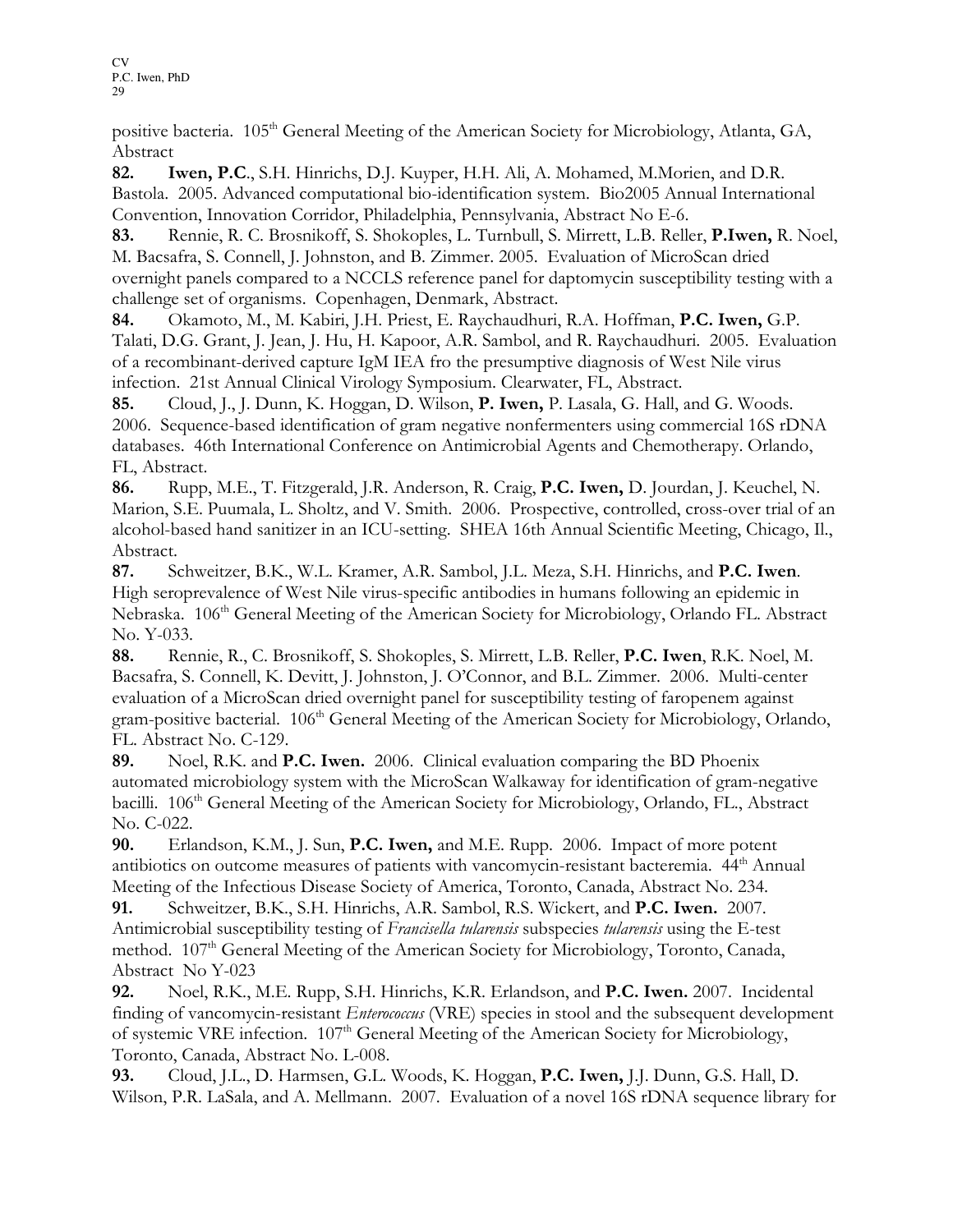the identification of nonfermenters. 107<sup>th</sup> General Meeting of the American Society for Microbiology, Toronto, Canada, Abstract No. C-274.

94. Schreckenberger, P., J. Tjhio, D. Bruckner, J. Hindler, S. Mirrett, L. Reller, M. Weinstein, R. Rennie, C. Brosnikoff, P. Iwen, R. Noel, R. Eusebio, J. O'Connor, B. Zimmer, and J. Johnston. 2007. Multicenter evaluation of a MicroScan synergies plus panel for susceptibility testing with selected antimicrobial agents against staphylococci. 47<sup>th</sup> International Conference on Antimicrobial Agents and Chemotherapy. Chicago, IL, Abstract No. D-231.

95. Hermsen, E.D., S.S. Shull, D.G. Klepser, P.C. Iwen, A. Armbrust, J. Garrett, A.G. Freifeld, and M.E. Rupp. 2007. Pharmacoeconomic analysis of microbiologic techniques for differentiating gram-positive cocci in clusters directly from blood culture bottles. 47<sup>th</sup> International Conference on Antimicrobial Agents and Chemotherapy, Chicago, IL, Abstract No. O-1874.

96. Mellmann, A, J Cloud, T Maier, U Keckevoet, I Ramminger, PC Iwen, J Dunn, G Hall, D Wilson, P LaSala, M Kostrzewa, and D Harmsen. 2007. MALDI-TOF for species identification of non-fermenting bacteria: evaluation and comparison of 16S rDNA sequencing. 47<sup>th</sup> International Conference on Antimicrobial Agents and Chemotherapy, Chicago, IL, Abstract No. D-1595.

97. Iwen, PC, RK Noel, DL Sudan, and AG Freifeld. 2007. Molecular identification of Trichosporon dermatis as a cause of fungemia in a pediatric patient undergoing a combined liver and small bowel transplant.  $3<sup>rd</sup>$  Trends in Medical Mycology, Torino, Italy, Abstract No. P-196.

98. Noel, RK and PC Iwen. 2008. Demonstration of DNA extraction from yeast culture using a modified sample pretreatment on the Roche MagNA Pure compact instrument. 108<sup>th</sup> General Meeting of the American Society for Microbiology, Boston, MA, Abstract No. F-020.

99. Iwen, PC, R Noel, S Mirrett, LB Reller, J Hindler, D Bruckner, N Nguyen, R Rennie, C Brosnikoff, L Turnbull, P Schreckenberger, J Tjhio, M Weinstein, J Rothberg, OM Louie, G Mendoza-Morales, J O'Connor, and JA Johnson. 2008. Multicenter evaluation of selected antimicrobial agents in a MicroScan Synergies plus gram-positive panel with *Staphylococcus* species. 108<sup>th</sup> General Meeting of the American Society for Microbiology, Boston, MA, Abstract No. C-013.

100. P Schreckenberger, J Tjhio, J Hindler, D Bruckner, N Nguyen, S Mirrett, LB Reller, R Rennie, C Brosnikoff, L Turnbull, M Weinstein, J Rothberg, PC Iwen, R Noel, A Kassam, W Shealy, J O'Connor, and JA Johnson. 2008. Multicenter evaluation of selected antimicrobial agents in MicroScan Synergies plus gram-positive panel with *Enterococcus* species. 108<sup>th</sup> General Meeting of the American Society for Microbiology, Boston, MA, Abstract No. C-023.

101. Martin, KL, SH Hinrichs, AA Armbrust, JL Garrett, RK Noel, and PC Iwen. 2008. Utilization of the direct tube coagulase test for the rapid identification of *Staphylococcus aureus* from blood culture bottles and review of the literature. 2008 American Society for Clinical Pathology Annual Meeting, Baltimore, MD, Abstract No. 62.

102. Fitzgerald, T, E Hermsen, L Scholtz, PC Iwen, N Marion, and M Rupp. 2008. Multidisciplinary interventions for the management and prevention of *Clostridium difficile*-associated disease at an academic medical center. Association for Professional in Infection Control and Epidemiology 35th Annual Education Conference and International Meeting, Denver, CO, Abstract No. 6-51.

103. Napier, JE, SH Hinrichs, F Lampen, PC Iwen, RS Wickert, JL Garrett, TA Aden, E Restis, TG curro, LG Simmons, and DL Armstrong. 2008. An outbreak of avian mycobacteriosis caused by Mycobacterium intracellulare in little blue penguins (Eudyptula minor).  $40<sup>th</sup>$  Annual Conference of the American Association of Zoo Veterinarians, Los Angeles, CA, Abstract.

104. Iwen, PC, R Noel, R Rennie, C Brosnikoff, M Weinstein, J O'Connor, B Zimmer, and J Johnston. 2008. Multicenter evaluation of a MicroScan synergies plus panel for susceptibility testing with teicoplanin against staphylococci and enterococci. 48th Annual Interscience Conference on Antimicrobial Agents and Chemotherapy, Washington DC, Abstract No. D-2240.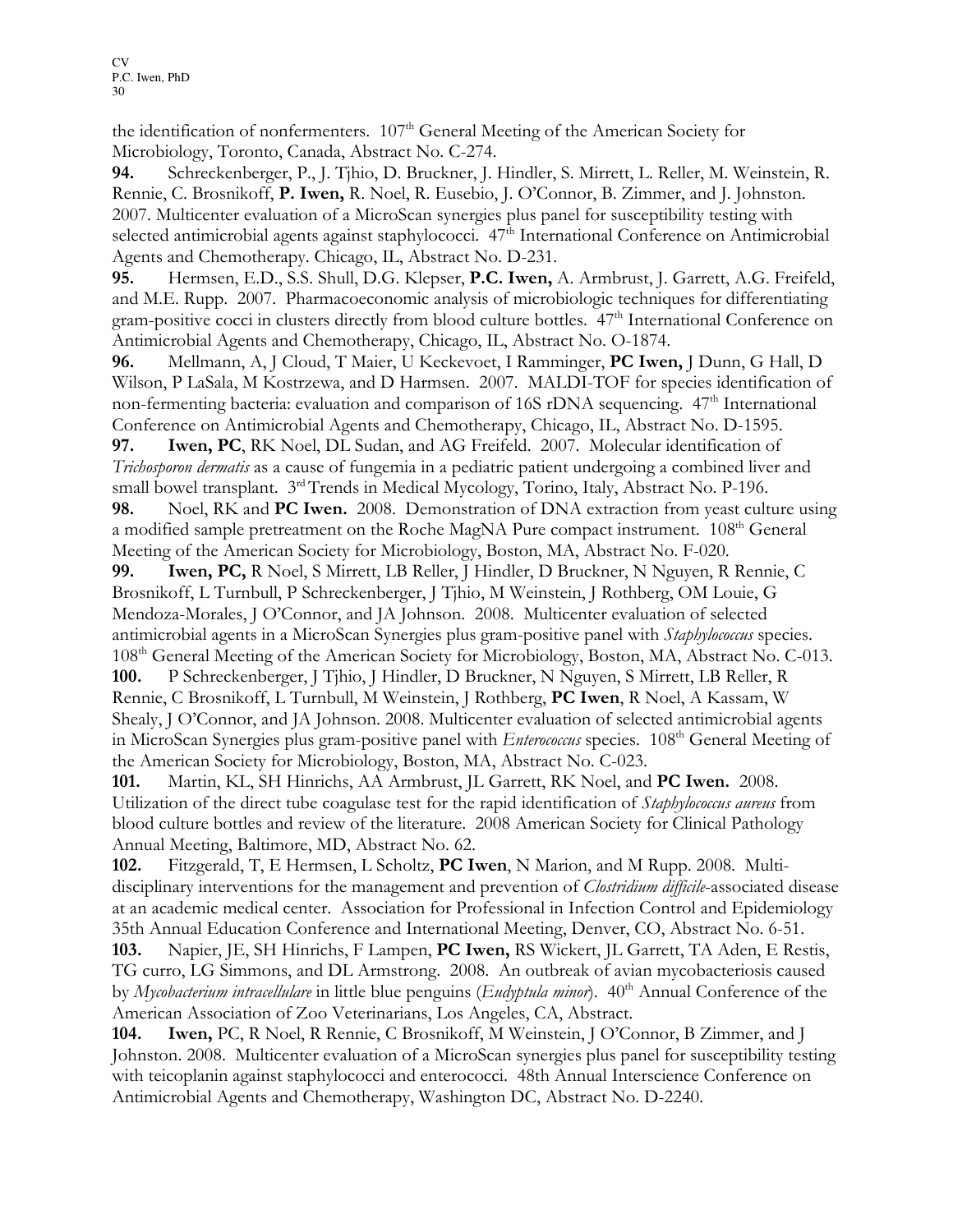105. Linde, EM, L Sigler, SH Hinrichs, and PC Iwen. 2009. Schizophyllum commune as a cause of allergic fungal sinusitis in an immunocompetent patient: an argument of histopathologic and molecular techniques for diagnosis. 109<sup>th</sup> General Meeting of the American Society for Microbiology, San Diego, CA, Abstract No. F-2136.

106. Saxlund, MA, GA Capraro, and PC Iwen. 2009. Validation of a dual antigen EIA for diagnosis of *Clostridium difficile* infection. School of Allied Health Professions Forum on Evidence-Based Medicine, Abstract #74.

107. Iwen, PC, SW Peterson, DF Florescu, AC Kalil, RD Noel, and L Sigler. 2010. Molecular identification of *Emericella echinulata* as a cause of cerebral aspergillosis in a patient following small bowel and liver transplantation. 110<sup>th</sup> General Meeting of the American Society for Microbiology, Philadelphia, PA, Abstract No. F-009.

108. Van Schooneveld, TC, ME Rupp, BW Gunter, T Fitzgerald, PC Iwen, and GA Capraro. 2010. A change in *Clostridium difficile* testing: some clarity, more confusion. 48<sup>th</sup> Annual Meeting of the Infectious Diseases Society of America, Vancouver, British Columbia, Canada, Abstract No. 996.

109 Schutte, SD, LS Sigler, DF Florescu, RK Noel-Hurst, and PC Iwen. 2010. Utilization of a molecular method for the identification of *Scopulariopsis brevicaulis* as a cause of disseminated hyalohyphomycosis. 2010 American Society for Clinical Pathologist Annual Meeting, San Francisco, CA, Abstract No. 80.

110. Linde, EM, GA Talmon, SH Hinrichs, and PC Iwen. 2011. Toward a uniform reporting of surgical specimens with a diagnosis of fungal rhinosinusitis. 2011 United States and Canadian Academy of Pathology. San Antonio, TX, Abstract.

111. Joshi, MV, P Iwen, K Simonson, M Tibbits, and M Islam. 2011. Epidemiology of methicillin resistant Staphylococcus aureus at a Midwestern academic healthcare center. ISPOR Conference,

112. Fisher, RT, BL Wickes, DA Sutton, J. Fu, and PC Iwen. 2011. Microsatellite DNA polymorphism analysis of confirm fungemia caused by the probiotic Saccharomyces cerevisiae (boulardii) in a patient with short bowel syndrome. 111<sup>th</sup> General Meeting of the American Society for Microbiology, New Orleans, LA, Abstract No. F-1627

113. Capraro, GA and PC Iwen. 2011. A two-pronged approach to the diagnosis of *Clostridium* difficile infection. 2011 Association of Public Health Laboratories Annual Meeting, Omaha, NE, Abstract No. P-04

114. Paules, C., PC Iwen, KM Hansen-Cain, and PW Smith. 2011. Biological exposure algorithm for laboratory and hospital employees. 2011 Association of Public Health Laboratories Annual Meeting, Omaha, NE, Abstract No. P-05

115. Simonsen, K, X Zhao, P Iwen, C Booth, H Viljoen, and A Freifeld. 2011. Novel Clostridium difficile DNA extraction and rapid PCR detection in stool. 2011 Association of Public Health Laboratories Annual Meeting, Omaha, NE, Abstract No. P-08

116. Bilder, CR, PC Iwen, and JT Tebbs. 2011. Alternative pooled testing procedures to evaluate high volume clinical specimens. 2011 Association of Public Health Laboratories Annual Meeting, Omaha, NE, Abstract No. P-37

117. Watkins, KA, AR Sambol, and PC Iwen. 2011. Research methods and primary sources: writing the history of you public health laboratory. 2011 Association of Public Health Laboratories Annual Meeting, Omaha, NE, Abstract No. P-47

118. Larson, MA, AM Bartling, SH Hinrichs, and PC Iwen. 2011. Molecular typing of Francisella tularensis in cases of feline-associated tularemia by differential insertion sequence amplification. 2011 Association of Public Health Laboratories Annual Meeting, Omaha, NE, Abstract No. P-48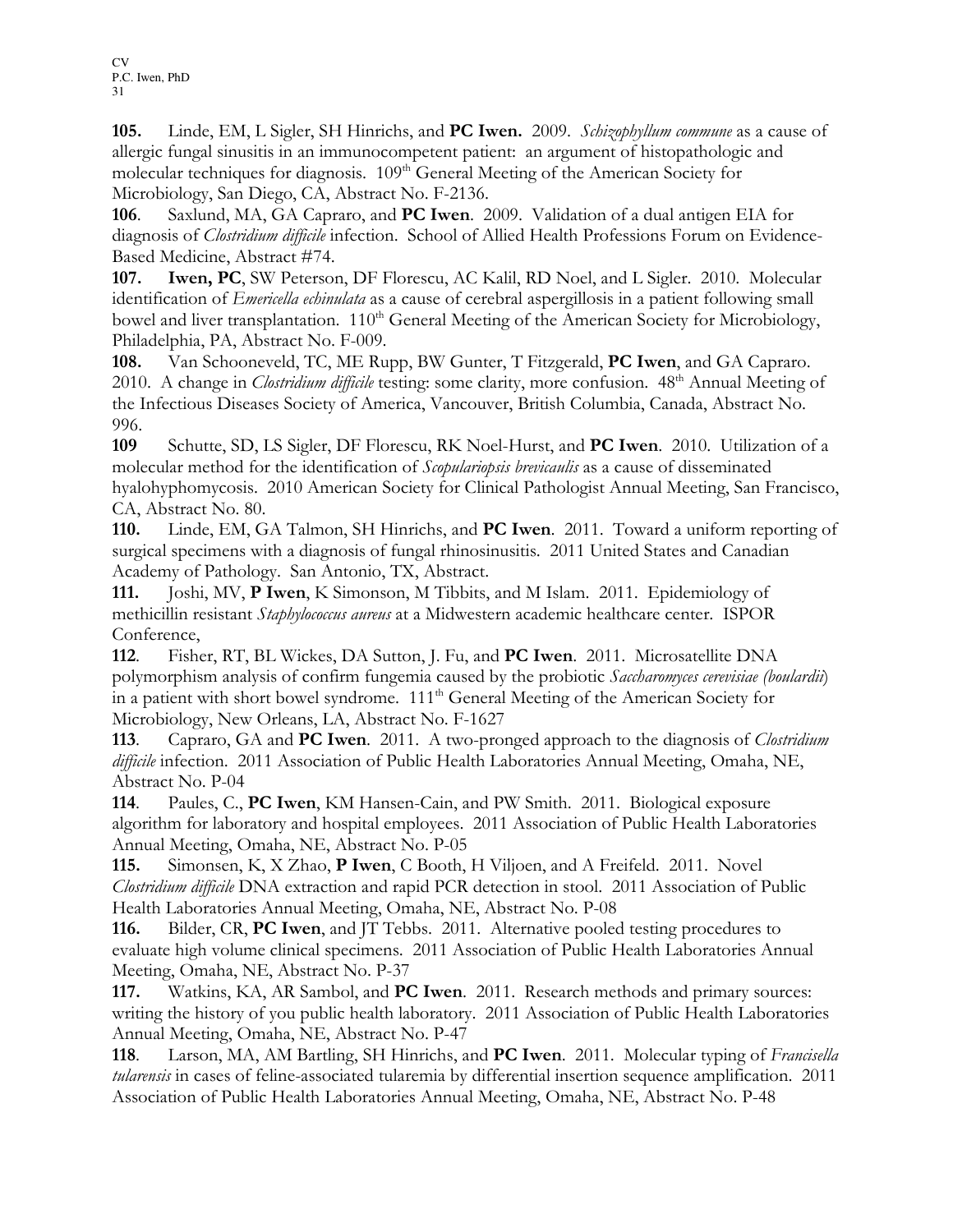119. Bosilevac, JM and PC Iwen. 2011. Sensitivity of *Mycobacterium bovis* to common beef processing intervention. 2011 Annual Meeting of the International Association of Food Protection, Milwaukee, WI.

120. Bastola, DK, S. Mcgrath, I. Thapa, and PC Iwen. 2012. Nocardia spp. Identification using a bioinformatics approach. 8<sup>th</sup> International Symposium on bioinformatics Research and Applications, Paper #115.

121. Koepsell, SA, SH Hinrichs, and PC Iwen. 2012. Detection of Histoplasma capsulatum in clinically-relevant formalin-fixed paraffin-embedded tissue. 112<sup>th</sup> General Meeting of the American Society for Microbiology, San Francisco, CA, Abstract No. F-2347.

122. Roberts, AL, AG Freifeld, SH Hinrichs, SM Lele, and PC Iwen. 2013. Nocardia exalbida as a cause of disseminated nocardiosis in a patient with chronic lymphocytic leukemia. 113<sup>th</sup> General Meeting of the American Society for Microbiology, Denver, CO , Abstract No. P-1393

123. Buss, SN, R Noel-Hurst, AL Hewlett, and PC Iwen. 2013. Polyphasic identification of *Cellulsimicrobium cellulans* isolated from two bacteremic patients.  $113<sup>th</sup>$  General Meeting of the American Society for Microbiology, Denver, CO , Abstract No. P-1392

124. Herrera. VL, AJ Williams, SH Hinrichs, and PC Iwen. 2013. Development of a pooled positive control for the molecular serotyping of Salmonella strains. 2013 Association of Public Health Laboratories Annual Meeting, Raleigh, NC, Abstract No. P-13.

125. Williams, AJ, VL Herrera, SH Hinrichs, RK Noel-Hurst, AR Sambol, and PC Iwen. 2013. Utilization of multiplexed DNA detection to identify monophasic strains of *Salmonella enterica* subsp. Enterica serogroup B. 2013 Association of Public Health Laboratories Annual Meeting, Raleigh, NC, Abstract No. P-12.

126. D. El-Hajjar, D. Timko, B. Lenz, S. Hinrichs, and PC Iwen. 2013. Examination of the positivity rate of elevated blood lead levels in Nebraska. 2013 Association of Public Health Laboratories Annual Meeting, Raleigh, NC, Abstract No. P-14.

127. Simonsen, K, X Zhao, A Green-Hines, A Anderson-Berry, L Willett, PC Iwen, A Hornay, H Viljoen, and A. Freifeld. 2013. Point prevalence by PCR of Clostridium difficile colonization in hospitalized infants is lower than previously reported. ID Week Advancing Science, Improving Care, San Francisco, CA, Abstract No. 42101.

128. Papp, J, MC Rowlinson, J Razeq, J Wholehan, A Glennen, C Walters, PC Iwen, L Lee, and C Hagan. 2014. Intra-laboratory variability in the Etest method for determining antibiotic susceptibility of Neisseria gonorrhoeae to cefixime, ceftriaxone and azithromycin. 2014 National STD Prevention Conference, Atlanta, GA, Abstract No. 34752.

129. Sambol, AR, P Iwen, S Hinrichs, J Mikesell, and C Chadwick. 2014. Department of defense biosurveillance baseline assessment. 2014 Association of Public Health Laboratories Annual Meeting, Little Rock, AK, Abstract No. P-09.

130. Sambol, AR, AL Williams, and PC Iwen. 2014. Trends in antibiotic resistance patterns of Salmonella serotypes detected in human specimens: a 10-year perspective in Nebraska. 2014 Association of Public Health Laboratories Annual Meeting, Little Rock, AK, Abstract No. P-10.

131. Williams, AJ, VL Herrera, AR Sambol, and PC Iwen. 2014. Molecular serotyping of Salmonella in Nebraska: a one year review. 2014 Association of Public Health Laboratories Annual Meeting, Little Rock, AK, Abstract No. P-11.

132. Southern, T, P Fey, T Van Schooneveld, and **PC Iwen**. 2014. Bacteremia attributed to the opportunistic pathogen *Delftia acidovorans*. 114<sup>th</sup> General Meeting of the American Society for Microbiology, Boston, MA , Abstract No. 158

133. Buss, SN, R Alter, PC Iwen, PD Fey, and KM Bourzac. 2014. Detection of Cyclospora *cayetanensis* during an outbreak: a comparison of two methods.  $114<sup>th</sup>$  General Meeting of the American Society for Microbiology, Boston, MA , Abstract No. 572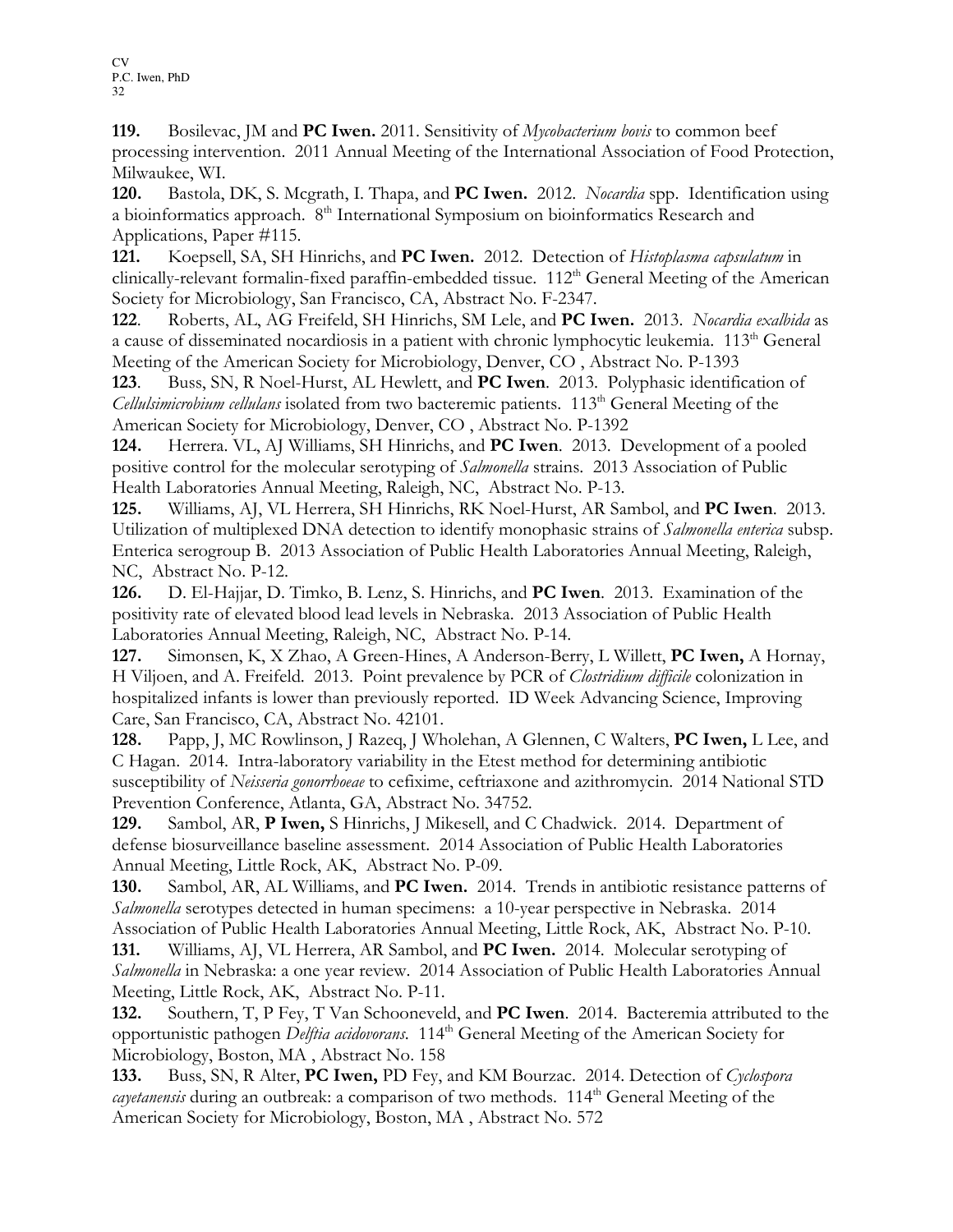134. Hagan, CN, MC Rowlinson, J Razeq, J Wholehan, A Glennen, C Walters, P Iwen, L Lee, N O'Connor, K Wroblewski. 2014. Comparison of Etest minimum inhibitory concentration values for azithromycin, cefixime, and ceftriaxone to agar dilution for Neisseria gonorrhoeae. 114<sup>th</sup> General Meeting of the American Society for Microbiology, Boston, MA , Abstract No. 1934

135. Bean, E, S Gibbs, A Hewlett, S Nuss, P Iwen, and P Smith. 2014. Variations in infection control practice among registered nurses: investigating best practices. American Public Health Association Annual Meeting, New Orleans, LA, Abstract No.

136. Miller, RJ, S Abbott, CFC Gibas, M Tarau, MH Dudley, and **PC Iwen.** 2015. An autopsy report: death secondary to a widely disseminated invasive Scopulariopsis infection. American Academy of Forensic Sciences 67<sup>th</sup> Annual Scientific Meeting, Orlando, FL, Abstract No. H1.

137. Herrera, V, A Sambol, and P Iwen. 2015. Experience of the Nebraska Public Health Laboratory in response to the Ebola virus public health emergency. 2015 Association of Public Health Laboratories Annual Meeting Indianapolis, IN, Abstract No. P-06.

138. Stiles, K, A Sambol, and P. Iwen. 2015. Transportation of Ebola virus-infected specimens: a public health laboratory's experience. 2015 Association of Public Health Laboratories Annual Meeting Indianapolis, IN, Abstract No. P-07.

139. Southern T, A Brockman, S Buss, C Carlson, C Murphy, P Fey, and P. Iwen. 2015. Validation and performance of an algorithm for the detection of carbapenemase-producing Enterobacteriaceae. 2015 Association of Public Health Laboratories Annual Meeting Indianapolis, IN, Abstract No. P-08.

140. Jelden, K, S Gibbs, P Smith, P Iwen, and JM Lowe. 2015. Accelerated hospital room decontamination by ultraviolet germicidal irradiation paired with UV reflective coating. American Public Health Association 143<sup>rd</sup> Annual Meeting & Expo, Chicago, IL, Abstract No. 327875. 141. Jelden, K, S Gibbs, P Smith, P Iwen, and JM Lowe. 2015. Limitations of ultraviolet germicidal irradiation in the hospital room. American Public Health Association 143rd Annual Meeting & Expo, Chicago, IL, Abstract No. 326705.

142. Jelden, K, S Gibbs, P Smith, P Iwen, E. Beam, C. Kratochvil, K Boulter A Hewlet and JM Lowe. 2015. Caring for patients with Ebola virus: Nebraska biocontainment unit student perspective. American Public Health Association 143<sup>rd</sup> Annual Meeting & Expo, Chicago, IL, Abstract No. 326705.

143. Biehle J, P Iwen, M. Brown, and S. Cavalieri. 2015. The use of Czapek agar for identification of Candida dubliniensis.  $115<sup>th</sup>$  General Meeting of the American Society for Microbiology, New Orleans, LA, Abstract No. P-2013

143. Murphy, CN, PD Fey, and PC Iwen. 2015. *Aeromonas caviae* as a common cause of gastroenteritis in patients receiving or waiting liver or small bowel transplantation. 115<sup>th</sup> General Meeting of the American Society for Microbiology, New Orleans, LA, Abstract No. P-1962 145. Jelden, KC, SG Gibbs, PW Smith, M Schwedhelm, PC Iwen, EL beam, CJ Kratochvil, KC Boulter, AL Hewlett, and JJ Lowe. 2015. Nebraska biocontainment unit perspectives on Ebola environmental infection control in transport and discharge. International Student Research Forum, Aberdeen, Scotland. Abtract No. (pending).

#### Published audiovisual or computer-based educational materials

Iwen, PC 2004. Francisella infections; xPharm; eds., D.B. Borlund and S.J. Enna, Elsevier Science, Inc. (computer website)

Iwen, PC 2004. Brucella infections; xPharm; eds., D.B. Borlund and S.J. Enna, Elsevier Science, Inc. (computer website)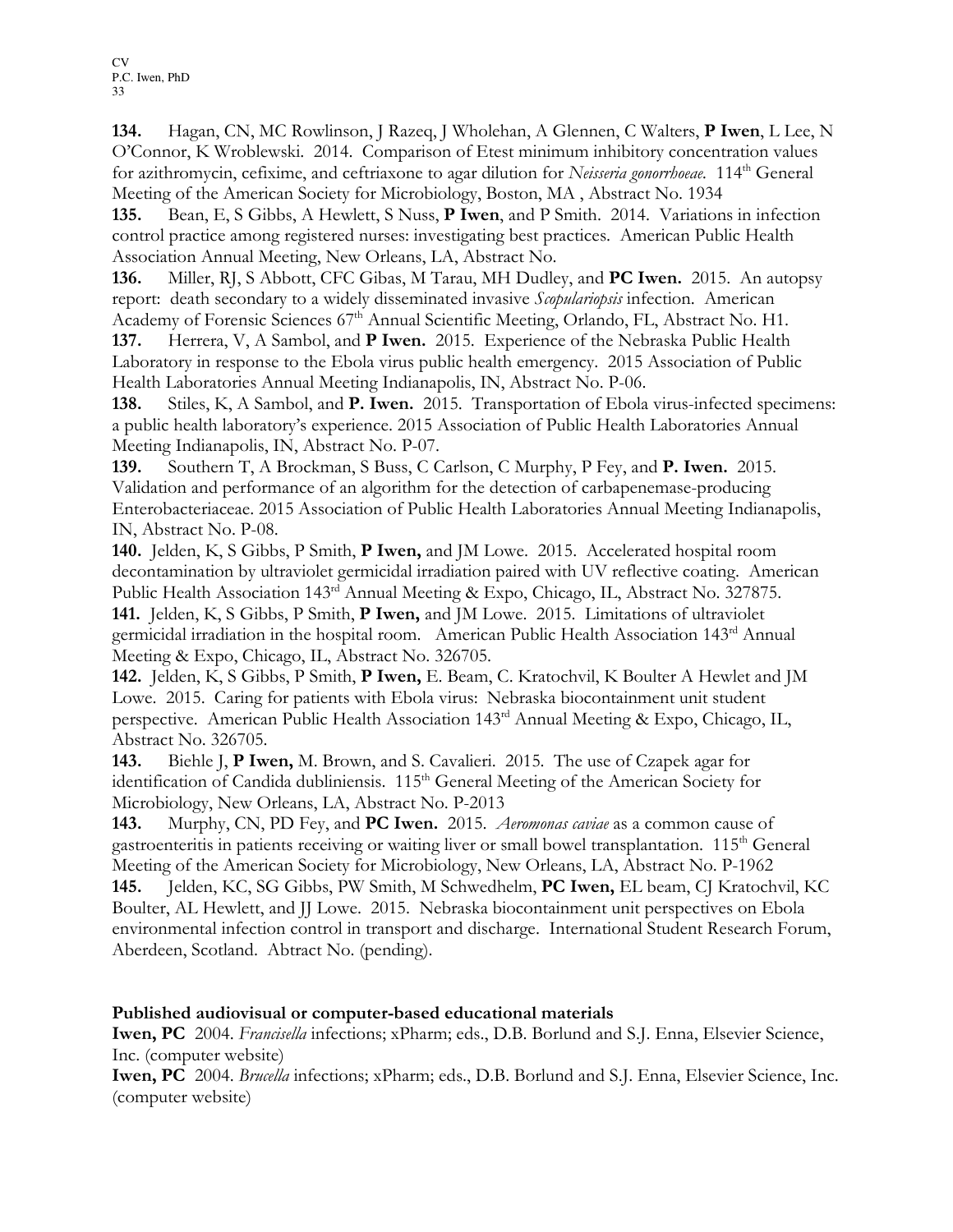Iwen, PC and SJ Booth. 2005. Medical Parasitology, Computer Aided Instruction Web-based Program, as a part of the UNMC Medical Student Curriculum, MD-ID 630.

Iwen, PC and SH Hinrichs. 2005. Medical Virology, Computer Aided Instruction Web-based Program, As a part of the UNMC Medical Student Curriculum, MD-ID 630.

Iwen, PC and SJ Booth. 2006. Sexually Transmitted Diseases, Computer Aided Instruction Webbased Program, as a part of the UNMC Medical Student Curriculum, MD-ID 630.

Iwen, PC and SJ Booth. 2006. Lower GI Diseases, Computer Aided Instruction Web-based Program, as a part of the UNMC Medical Student Curriculum, MD-ID 630.

#### Published continuing education materials

Iwen, PC. 1997. Laboratory diagnosis: Chlamydia trachomatis/Neisseria gonorrhoeae. Nebraska Public Health Laboratory Newsletter, Winter issue

Iwen, PC. 1998. Salmonella typing. Nebraska Public Health Laboratory Newsletter, Spring issue. Iwen, PC. 1998. Vancomycin-resistant Enterococcus. Nebraska Public Health Laboratory Newsletter, Summer/Fall issue.

Iwen, PC. 1998. Clinical spectrum of Group A Streptococcus infections. Nebraska Infection Control Network Newsletter: Summer issue.

Iwen, PC. 1999. Multistate outbreak of listeriosis. Nebraska Public Health Laboratory Newsletter, Winter/Spring issue.

Iwen, PC. 1999. Transportation of dangerous goods. Nebraska Public Health Laboratory Newsletter, Fall issue.

Iwen, PC. 2001. Regulation and licensure update for reporting and control of communicable diseases. Nebraska Public Health Laboratory Newsletter, Spring issue.

Iwen, PC. 2002. Testing for *Chlamydia trachomatis* and *Neisseria gonorrhoeae*. Nebraska Public Health Laboratory Newsletter: Fall/Winter issue.

Iwen, PC. 2002. Banking of isolates for epidemiological purposes. Nebraska Public Health Laboratory Newsletter: Spring/Summer issue.

Iwen, PC. 2003. Select agents and toxins: what is the role of the clinical laboratory? Nebraska Public Health Laboratory Newsletter, Summer issue.

Iwen, PC. 2005. Identification of microbial pathogens using nucleic acid sequencing. Nebraska Public Health Laboratory Newsletter, Spring issue.

Iwen, PC. 2005. Mycobacterium nebraskense, a newly recognized slow growing opportunistic pathogen, Nebraska Public Health Laboratory Newsletter, Spring issue.

Iwen, PC. 2005. Reporting the identification of a select agent or toxin in a clinical or diagnostic laboratory, Nebraska Public Health Laboratory Newsletter, Summer 2005.

Davis-Hall, E, JR Anderson, WO Berndt, PJ Bierman, MC Haven, V Helget, PC Iwen, , ML Froechle, CB Greiner, MM Daiser, P Lenaghan, M Peck, R Raymond, J Romero, P Smith, V Stevens, R Zagurski, and P Muellenberg. 2005. Bioterrorism and Public Health Emergency Response Overview Module 1, US Dept. of Health and Human Services, Health Resource Service Administration, Bioterrorism and Public Health Emergency Course (CD). HRSA grant.

Booth, SJ, D Brown, P C Iwen, AR Sambol, C Larson, PM Paulman, and P Muellenberg. 2005 Biological Events - Bacteriological Agents Module 2, US Dept. of Health and Human Services, Health Resource Service Administration, Bioterrorism and Public Health Emergency Course (CD). HRSA grant

Thiele, G, D Brown, N Chapman, PC Iwen, and P Muellenberg. 2005. Biological Events - Viral Agents Module 6. US Dept. of Health and Human Services, Health Resource Service

Administration, Bioterrorism and Public Health Emergency Course (CD). HRSA grant.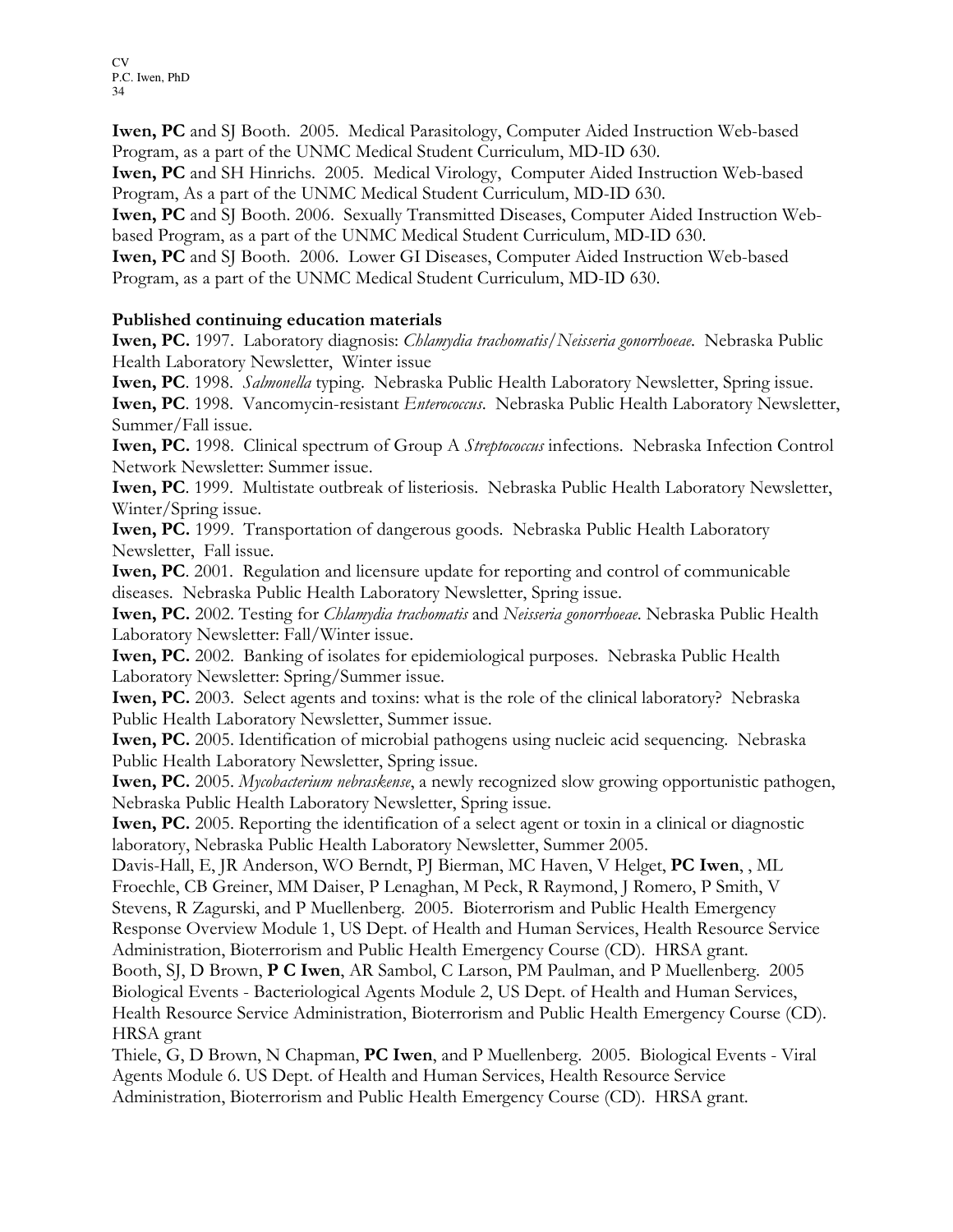Iwen, PC. 2006. Reporting the identification of a select agent or toxin in a clinical or diagnostic laboratory: revised APHIS/CDC Form 4, Nebraska Public Health Laboratory Newsletter, Fall issue. Iwen, PC. 2007. Salmonella serotypes in Nebraska for 2006. Nebraska Public Health Laboratory Newsletter, Spring issue.

Iwen, PC. 2007. Antimicrobial susceptibility testing of *Salmonella* isolates from Nebraska, 2006. Nebraska Public Health Laboratory Newsletter, Winter issue.

APHL Leadership Training Group (PC Iwen). 2008. Laboratory Management Curriculum Training Modules, National Center for Public Health Laboratory Leadership Emerging Leaders Program, Tampa Bay, FL, January 28-30.

**Iwen, PC.** 2008. What's in a name? The genus *Citrobacter*. Nebraska Public Health Laboratory Newsletter, Summer issue.

**Iwen, PC.** 2009. What's in a name? Taxonomic overview of the genus *Elizabethkingia*. Nebraska Public Health Laboratory Newsletter, Fall issue.

Iwen, PC. 2010. What's in a name? Taxonomic overview of the species *Cronobacter sakazaki*. Nebraska Public Health Laboratory Newsletter, Fall issue

#### Published computer software

None

### PRESENTATIONS:

1. Iwen, P.C., N.G. Miller, and H.W. McFadden, Jr. A comparison of ketoconazole and amphotericin B in the treatment of pulmonary cryptococcosis in immunosuppressed mice.  $23<sup>rd</sup>$ Interscience Conference on Antimicrobial Agents and Chemotherapy, Las Vegas, NV. October 26, 1983

2. Iwen, P.C. and N.G. Miller. Enhancement of ketoconazole across the blood-brain barrier of mice by dimethyl-sulfoxide. 86<sup>th</sup> Annual Meeting of the American Society for Microbiology, Washington, D.C. March 24, 1986

3. Iwen, P.C., S.J. Booth, and G.L. Woods. Screening of diarrheic stools for the recovery of Clostridium difficile: A media comparison. 89<sup>th</sup> Annual Meeting of the American Society for Microbiology. New Orleans, LA. May 17, 1989

4. Iwen, P.C. D.M. Kelly, and G.L. Woods. Comparison of MicroScan<sup>TM</sup> and agar dilution for detection of high-level amino glycoside resistance among enterococci. 90<sup>th</sup> Annual Meeting of the American Society for Microbiology, Anaheim, CA. May 15, 1990.

5. Iwen, P.C., J.M. Saunders, and G.L. Woods. Clinical evaluation of a dot immuno-binding assay for laboratory diagnosis of *Clostridium difficile*-associated disease. 90<sup>th</sup> Annual Meeting of the American Society for Microbiology, Anaheim, CA. May 16, 1990

6. Iwen, P.C. Risks and precautions of HIV infections and the health-care worker. Annual Meeting of the Iowa Organization for the Advancement of Associate Degree Nursing, Des Moines, IA. October 17, 1990.

7. Iwen, P.C., M.A. Arneson, E.C. Reed, B.A. Winfield, and G.L. Woods. Nosocomial aspergillosis in lymphoma patients treated with bone marrow or peripheral stem cell transplants. 91<sup>st</sup> General Meeting of the American Society for Microbiology, Dallas, TX. May 9, 1991.

8. Iwen, P.C., J.C. Davis, and B.A. Winfield. An assessment of air quality monitoring following failure of a protective environment to prevent invasive aspergillosis (IA) in neutropenic patients during major construction. 92<sup>nd</sup> General Meeting of the American Society for Microbiology, New Orleans, LA. May 27, 1992.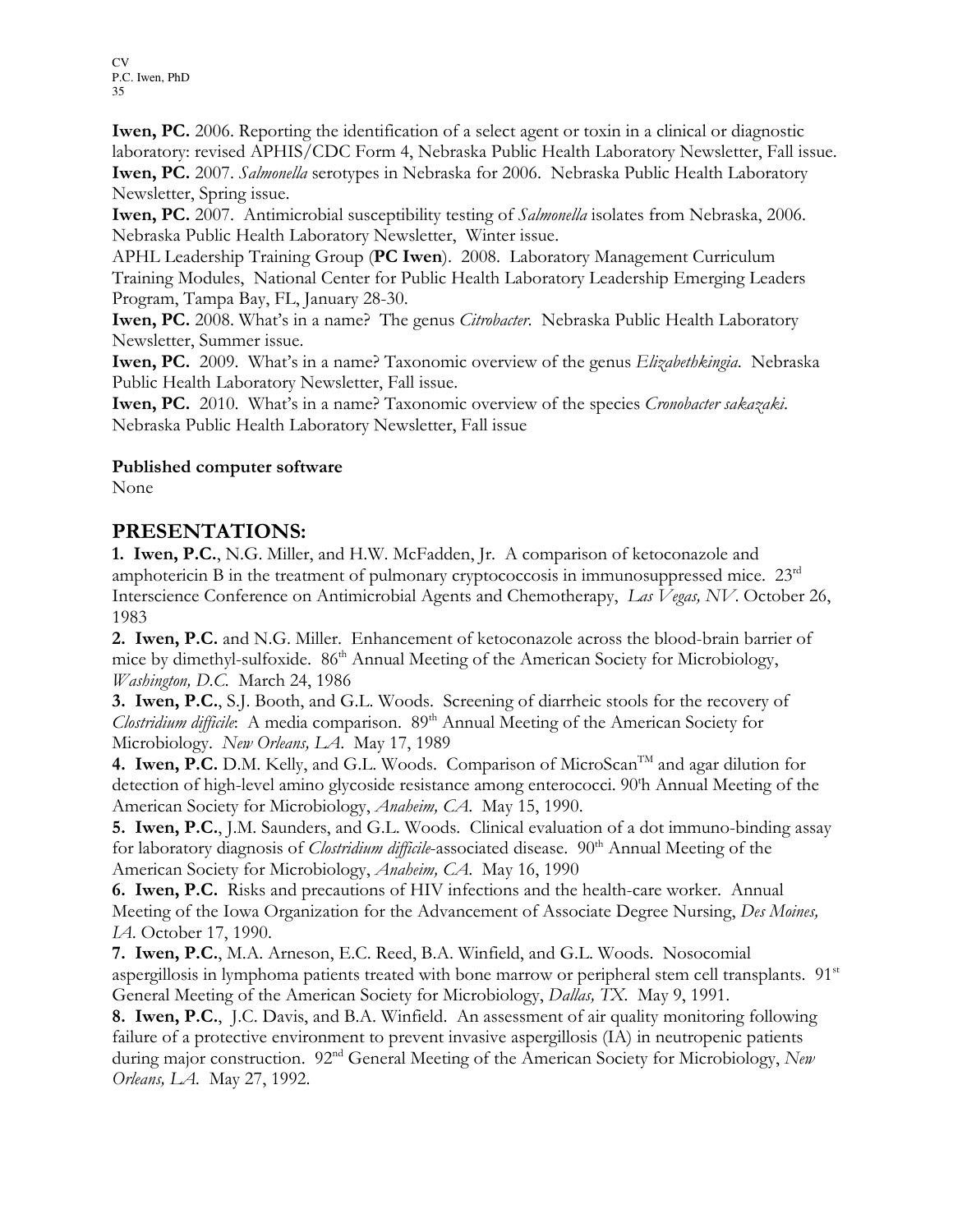9. Iwen, P.C., S.H. Hinrichs, D.M. Kelly, and E.C. Reed. *Candida krusei* causing invasive candidiasis in compromised patients not treated with fluconazole. 93rd General Meeting of the American Society for Microbiology, Atlanta, GA. May 19, 1993.

10. Iwen, P.C., R.A. Walker, K.L. Warren, D.M. Kelly, S.H. Hinrichs, and J. Linder. Evaluation of a nucleic acid based test for simultaneously detecting Chlamydia trachomatis and Neisseria gonorrhoeae in endocervical specimens.  $94<sup>th</sup>$  General Meeting of the American Society for Microbiology, Las Vegas, NV. May 27, 1994.

11. Iwen, P.C., A.E. Rader, D. Kelly, J.C. Davis, M.E. Rupp, E.A. Dominguez, and J. Linder. Selective media for surveillance of vancomycin-resistant Enterococcus. ASCP/CAP 1994 Fall National Meeting, Washington, D.C. October 24-26, 1994.

12. Iwen, P.C., R.A. Walker, K.L. Warren, D.M. Kelly, S.H. Hinrichs, and J. Linder. Comparison of nucleic-acid probe testing with off-site testing for detection of *Chlamydia trachomatis* and Neisseria gonorrhoeae from endocervical specimens. ASCP/CAP 1994 Fall National Meeting, *Washington, D.C.* October 24-26, 1994.

13. Iwen, P.C., D.M. Kelly, J. Mockler, and J. Linder. Performance of MicroScan<sup>R</sup> conventional dried panels for identification and detection of ampicillin and vancomycin resistance in *Enterococcus* species. 95th General Meeting of the American Society for Microbiology, *Washington, DC*. May 23, 1995.

14. Iwen, P.C., E.A. Dominguez, D.M. Kelly, M.E. Rupp, and J. Linder. Increase in antimicrobial resistance among blood isolates of enterococci accompanied by a shift in distribution of species. 95<sup>th</sup> General Meeting of the American Society for Microbiology, Washington, DC. May 24, 1995.

15. Iwen, P.C. and S.H. Hinrichs. Community-acquired invasive aspergillosis in patients requiring admission to the hospital. Annual Meeting of the Missouri Valley Branch of the American Society for Microbiology. Omaha, NE. March 8, 1996.

16. Iwen, P.C., D.M. Kelly, and S.H. Hinrichs. Ten-year review of *Aspergillus terreus* infection in immunocompromised patients. 96<sup>th</sup> General Meeting of the American Society for Microbiology, New Orleans, LA, May 20, 1996.

17. Iwen, P.C., M.E. Rupp, and S.H. Hinrichs. Community-acquired invasive aspergillosis in immunocompromised patients. 97<sup>th</sup> General Meeting of the American Society for Microbiology, Miami, FL, May 1997.

18. Iwen, P.C., M.E. Rupp, P.Schreckenberger, and S.H. Hinrichs. Evaluation of the revised MicroScan dried overnight gram-positive identification panel to identify *Enterococcus* species. 98<sup>th</sup> General Meeting of the American Society for Microbiology, Atlanta, GA , May 19, 1998.

19. Iwen, P.C., T.J. Henry, S.R. Tarantolo, and S.H. Hinrichs. ITS sequence identification of novel mould pathogens. Focus on Fungal Infections 9, San Diego, CA., March 1999.

20. Iwen, P.C., S.R. Tarantolo, L. Sigler, D.A. Sutton, M.G. Rinaldi, R.P. Lackner, D.I. McCarthy, and S.H. Hinrichs. Pulmonary infection caused by Gymnascella hyalinospora in a patient with acute myelogenous leukemia. 99<sup>th</sup> General Meeting of the American Society for Microbiology, Chicago, IL., May, 1999.

21. Iwen, P.C., S.H. Hinrichs, J.A. Gulizia, and Mark E. Rupp. Utilization of the internal transcribed spacer gene complex for diagnosis of invasive aspergillosis from formalin-fixed postmortem tissue. 2001 Diagnostic Approaches for Infectious Diseases: Future Promises and Impact on Clinical Management, Infectious Diseases Society of America, Orlando, FL., April 29, 2001.

22. Iwen, P.C., R. Rennie, D. Ballou, J. Johnston, S. Connell, and B. Zimmer. Multicenter evaluation of moxifloxacin and gatifloxacin comparing a MicroScan dried overnight panel with an NCCLS reference panel. 101<sup>st</sup> General Meeting of the American Society for Microbiology, Orlando, FL, May 21, 2001.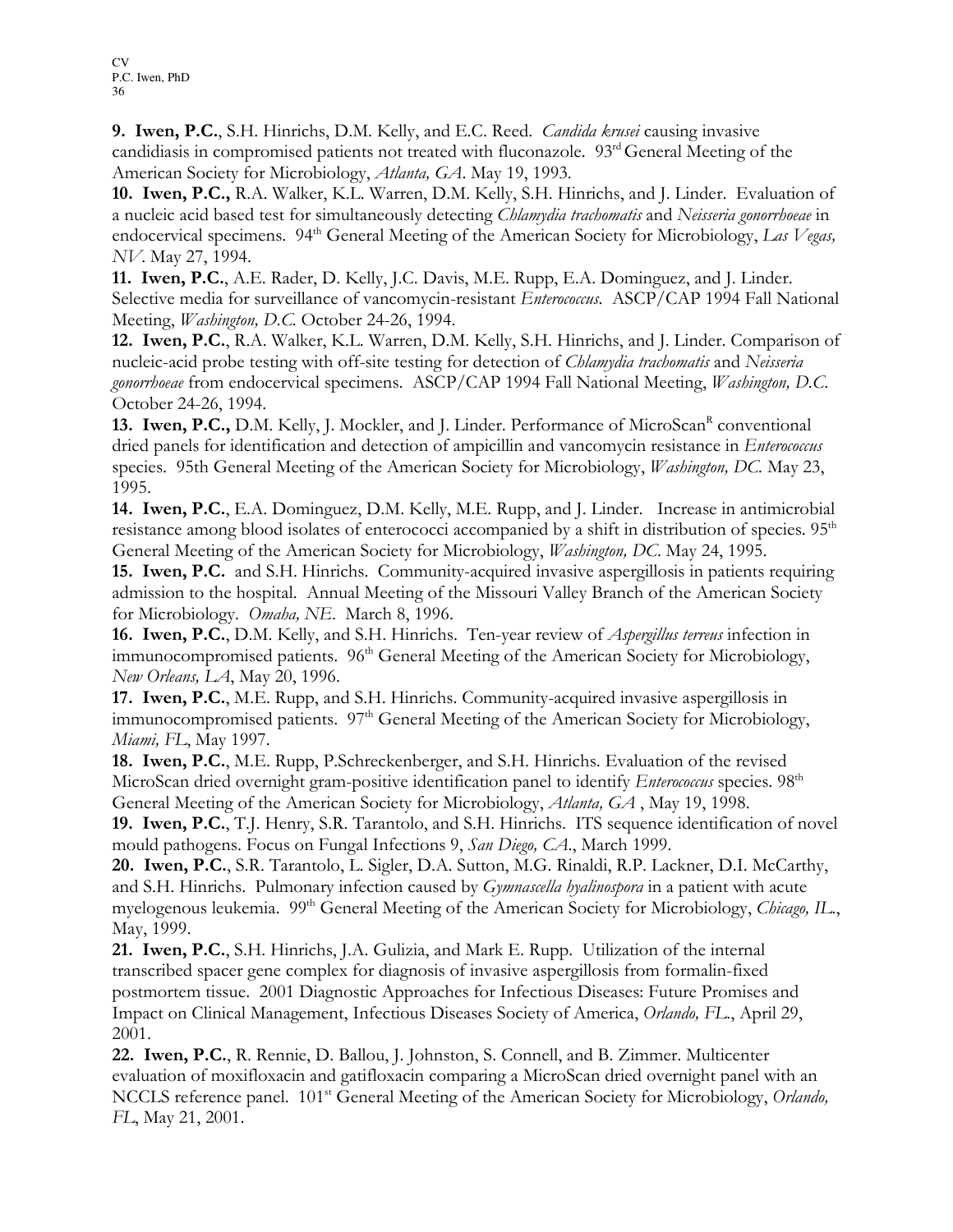23. Iwen, P.C. The role of molecular mycology in clinical medicine. Focus on Fungal Infections 12, Phoenix, AZ, March 21, 2002.

24. Iwen, P.C., A.G. Freifeld, T.A. Bruening, and S.H. Hinrichs. Evaluation of the ESP blood culture system with a panfungal PCR assay for the detection of fungal pathogens in human blood.  $102<sup>nd</sup>$  General Meeting of the American Society for Microbiology, *Salt Lake City*, UT May 21, 2002.

25. Iwen, P.C., A.G. Freifeld, L. Sigler, S.Z. Pavletic, and S.R. Tarantolo. Molecular identification of Rhizomucor pusillus as a cause of sinus-orbital zygomycosis in a patient with acute myelogenous leukemia. Focus on Fungal Infections 13, Maui, Hawaii, March, 20-21, 2003.

26. Iwen, P.C., R.K. Noel, T.A. Bruening, and S.H. Hinrichs. Identification of yeast using internal transcribed spacer regions and microarray. 103rd General Meeting of the American Society for Microbiology, *Washington*, D.C., May 19, 2003.

27. Iwen, P.C. The importance of microbiology to our practice.  $31<sup>st</sup>$  Annual Physician Assistant Conference, New Orleans, LA, May 24, 2003.

28. Iwen, P.C. Invasive mycoses A'la carte. 2004 ASCP-CLMA-NSCLS Spring Regional Meeting, Omaha, NE, April 15, 2004.

29. Iwen, P.C., R.K. Noel, S.R. Tarantolo, D.F. El-Hajjar, K.A. Bryant, T. Brown, and S.H. Hinrichs. Regional identification of thermophilic *Campylobacter* species using the 16S rDNA sequence as a molecular target. 104<sup>th</sup> Meeting of the American Society for Microbiology, New Orleans, LA , May 26, 2004.

30. Iwen, P.C. Utilization of the internal transcribed spacer regions of the rDNA complex for the identification of fungal pathogens. Institute of Microbiology and Hygiene, Universitatsklinikum Charite-Birchow, Humbold University, Berlin, Germany, June 30, 2004

31. Iwen, P.C. P. Fey, S.H. Hinrichs, A. Sambol, and J. Rowland. Understanding the origins of antimicrobial resistance and its potential impact on community health preparedness. 2004. NE Bioterrorism Preparedness Symposia Series, "Prepare NOW for the Next Public Health Emergency", Norfolk, NE (March 25), Gering, NE (May 5), Omaha, NE (June 16), and Kearney, NE (August 26).

32. Iwen, PC, P Fey, SH Hinrichs, A Sambol, and J Rowland. Molecular techniques for microbiology. 2005. 3<sup>rd</sup> NE Center for Bioterrorism Preparedness Symposia, Norfolk, NE (April 25), Kearney, NE (May 25), and Gering, NE (June 17).

33. Iwen, PC Francisella tularensis: a Nebraska perspective. 2006. 4<sup>th</sup> NE Center for Bioterrorism Preparedness Symposia, Omaha, NE (March 7) and Norfolk, NE (April 5).

34. Iwen, PC Emerging infectious diseases: a microbiologist's perspective. UNMC Summer Medical and Dental Education Program (SMDEP), Omaha, NE, June 15, 2006.

35. Noel, RK, ME Rupp, SH Hinrichs, KR Erlandson, and PC Iwen. Incidental finding of vancomycin-resistant Enterococcus (VRE) species in stool and the subsequent development of systemic VRE infection. 107<sup>th</sup> General Meeting of the American Society for Microbiology, Toronto, Canada, May 23, 2007.

36. Iwen, PC, RK Noel, DL Sudan, and AG Freifeld. Molecular identification of Trichosporon dermatis as a cause of fungemia in a pediatric patient undergoing a combined liver and small bowel transplant. 3<sup>rd</sup> Trends in Medical Mycology, Torino, Italy, October 30, 2007.

37. Noel, RK and PC Iwen. 2008. Demonstration of DNA extraction from yeast culture using a modified sample pretreatment on the Roche MagNA Pure compact instrument. 108<sup>th</sup> General Meeting of the American Society for Microbiology, Boston, MA, June 2, 2008.

38. Iwen, PC What's all the fuss about *Clostridium difficile*? 2008. 6<sup>th</sup> Annual Biopreparedness Symposia Series, Kearney, NE (May 8), Norfolk, NE (June 5), and Omaha, NE (July 10).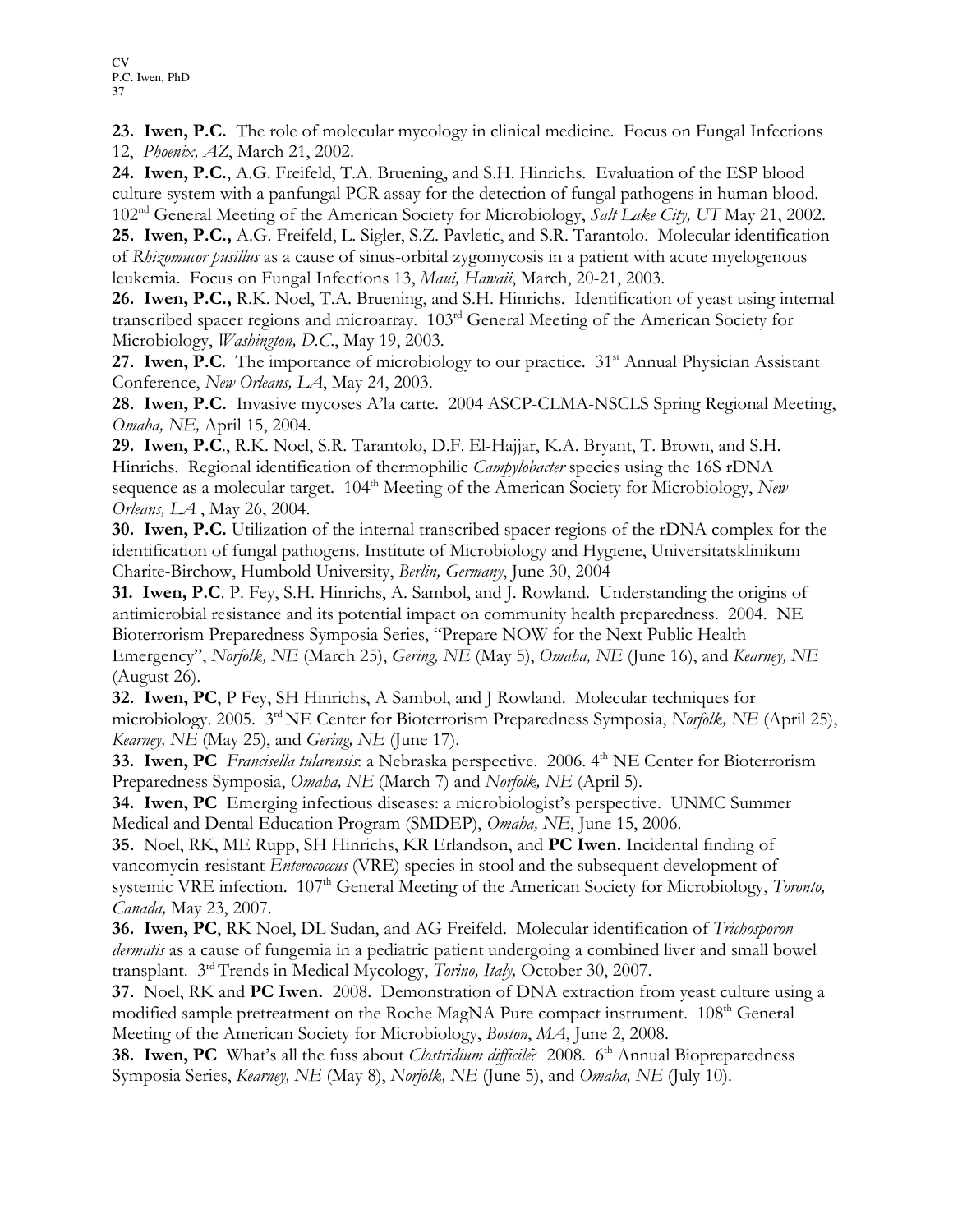39. Iwen, PC. Overview of current issues for the molecular identification of fungal pathogens. American Association of Veterinary Laboratory Diagnosticians Molecular Mycology Mini-Symposium, Greensboro, NC, October 24, 2008.

40. Iwen, PC. Utilization of molecular targets for the identification of invasive fungal pathogens. UNL Microbiology and Molecular Biology Seminar Series, *Lincoln*, NE, December 5, 2008.

41. Iwen, PC Foodborne disease surveillance and increased salmonellosis: what in the world is going on? 2009. 7<sup>th</sup> Annual Biopreparedness Symposia Series, Norfolk, NE (June 11, 2009), Lincoln, NE (July 9), and *Kearney*, NE (August 28).

42. Iwen, PC. Foodborne disease surveillance and increased salmonellosis incidence: what in the world is going on? 2009 Great Plains Regional Laboratory Expo, Omaha, NE, May 1, 2009.

43. Iwen, PC, SW Peterson, DF Florescu, AC Kalil, RD Noel, and L Sigler. Molecular identification of Emericella echinulata as a cause of cerebral aspergillosis in a patient following small bowel and liver transplantation. 109<sup>th</sup> General Meeting of the American Society for Microbiology, Philadelphia, PA, May 18, 2009.

44. Iwen, PC. Utilization of molecular targets for the identification of invasive fungal pathogens. UNO Biology Dept. Seminar Series, Omaha, NE, March 5, 2010.

45. Iwen, PC Tuberculosis: an update on diagnosis. 2010. 8<sup>th</sup> Annual Biopreparedness Symposia Series, Norfolk, NE (May 13), Omaha, NE (June 16), and Kearney, NE (August 4).

46. Iwen, PC. How to interpret microbiology reports in the long term care facility. NICN/APIC 2010 Infection Prevention Conference, Omaha, NE, August 27, 2010.

47. Iwen, PC. Public health responses to emerging infectious diseases. UNMC College of Public Health, Dept. of Epidemiology, Omaha, NE, March 1, 2011.

48. Iwen, PC. Public health responses to emerging infectious diseases. 2011 Iowa-Nebraska Annual Laboratory Meeting, LaVista, NE, April 15, 2011.

49. Iwen, PC Histoplasmosis in Nebraska: what is this and why should I be concerned? 2011.  $9<sup>th</sup>$ Annual Biopreparedness Symposia Series, Gering, NE (April 11), Norfolk, NE (May 11), and Lincoln, NE (June 14).

50. Fisher, RT, BL Wickes, DA Sutton, J. Fu, and PC Iwen. Microsatellite DNA polymorphism analysis of confirm fungemia caused by the probiotic Saccharomyces cerevisiae (boulardii) in a patient with short bowel syndrome. 111<sup>th</sup> General Meeting of the American Society for Microbiology, New Orleans, LA, May 21, 2011.

51. Iwen, PC. Introduction to IRB: Regulatory Issues and Specimen Ownership. National Committee for Public Health Laboratory Leadership Forum Series: Applied Research. Tampa, FL. March 20-21, 2012.

52. Iwen, PC. Navigating the requirements of the Select Agent Program: A Public Health Laboratories Experience. Midwest Area Biosafety Symposium. Lincoln, NE, August 6-8, 2012. 53. Iwen, PC. Tuberculosis in Nebraska: An Update. 2012 ASCLS-NE/CLMA/ASCP Spring Meeting. Omaha, NE, April 21, 2012.

**54. Iwen, PC.** Epidemics After Natural Disasters and the Role of the Laboratory. 2012.  $10<sup>th</sup>$ Annual Biopreparedness Symposia Series, Gering, NE (April 11), Norfolk, NE (May 9), and Omaha, NE (June 15)

55. Iwen, PC. Overview of the Multistate Outbreak of Fungal Meningitis from Compounding Solution. 2013 Great Plains Regional Laboratory Expo. Omaha, NE, April 4, 2013.

56. Iwen, PC. The Nebraska Public Health Laboratory: The First 100 Years. 2013. 11<sup>th</sup> Annual Biopreparedness Symposia Series, Lincoln, NE (June 11) and Kearney, NE (July 16).

57. Iwen, PC. Clinical Microbiology Review. Nebraska Infection Control Network: Infection Prevention Course, Omaha, NE, May 14 and October 16, 2014.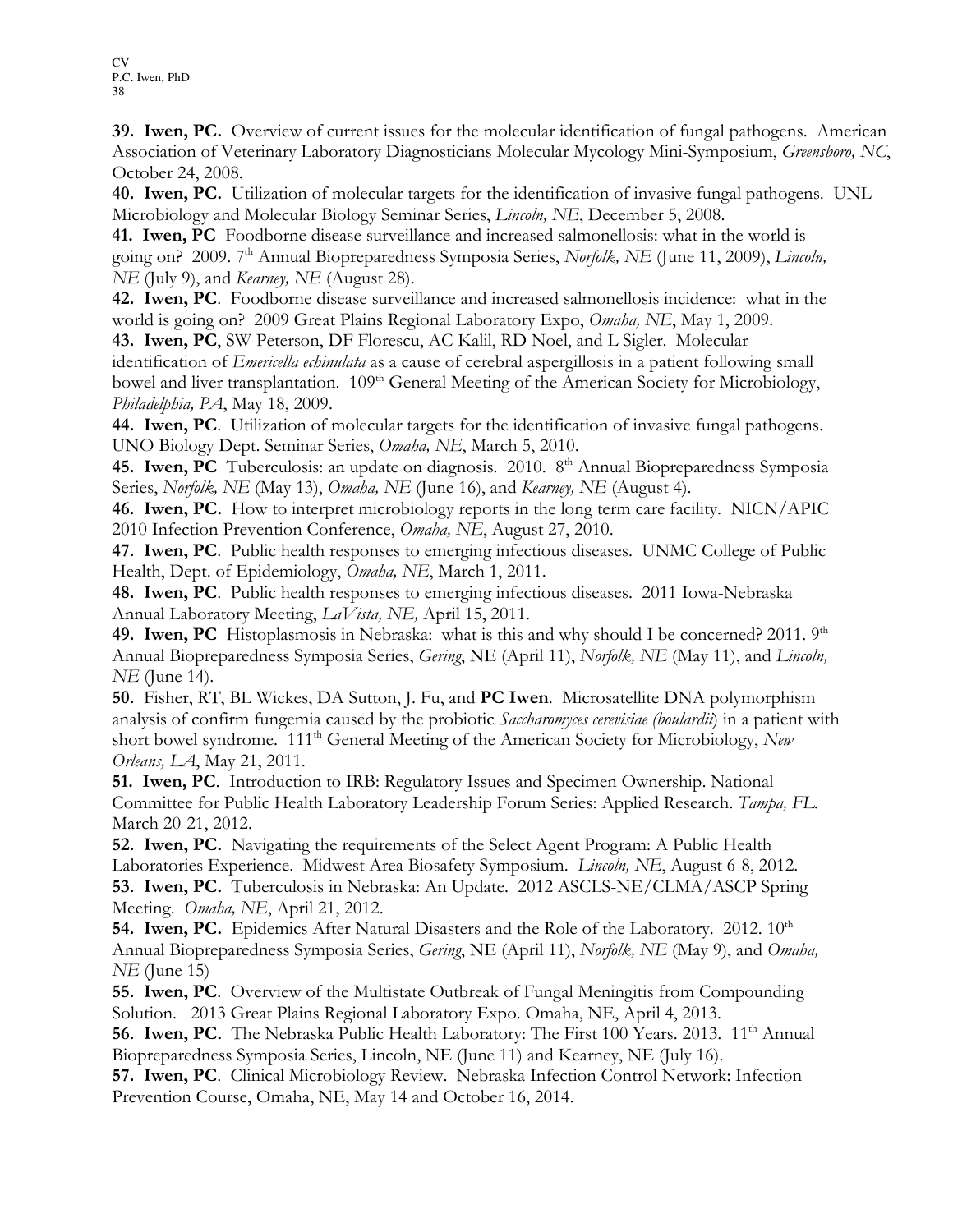58. Iwen, PC. Lessons from the Front Line: labs share experiences testing Ebola patients. American Association for Clinical Chemistry, WebEx, November 13, 2014.

59. Iwen, PC. Laboratory testing for Ebola virus disease. Centers for Disease Control and Prevention, Training Course for Ebola Treatment Facilities, University of Nebraska Medical Center, Omaha, NE, November 15-16, 2014.

60. Iwen, PC. Ebola virus and laboratory testing. Webinar presentation for the Center for Preparedness Education , Joint Between Creighton University School of Medicine and the University of Nebraska Medical Center, Omaha, NE, Date, 12:30pm.

61. Iwen, PC and SH Hinrichs. An integrated approach to laboratory testing for Ebola-related specimens. Special Seminar, LSU Health Sciences Center, Department of Pathology, Shreveport, LA, December 2, 2014.

62. Iwen, PC and SH Hinrichs. An integrated approach to laboratory testing for Ebola-related specimens. Clinical Grand Rounds, Department of Pathology and Microbiology, University of Nebraska Medical Center, Omaha, NE, December 3, 2014.

60. Iwen, PC. Pediatric Ebola treatment and laboratory testing. Centers for Disease Control and Prevention, Training Course for Pediatric Ebola Treatment Facilities, University of Nebraska Medical Center, Omaha, NE, December 15-16, 2014.

63. Iwen, PC. Laboratory testing for Ebola virus disease. Centers for Disease Control and Prevention, Training Course for Ebola Treatment Facilities, University of Nebraska Medical Center, Omaha, NE, January 8-9 and 13-14, 2014.

64. Iwen, PC. Emory/Nebraska Content Call for Laboratory Testing of Ebola virus. Centers for Disease Control, Teleconference, January 28, 2015.

65. Iwen, PC. Laboratory testing for Ebola virus disease. Visiting Scientists from Singapore, January 30, 2015.

66. Iwen, PC. Experiences with the Ebola virus. Millard Lions, Omaha, NE, February 9, 2015.

### CONTRIBUTIONS TO PUBLIC COLLECTIONS/ DATABASES:

American Type Culture Collection (ATCC), University of Alberta Microfungus Collection (UAMH), Leibniz Institute DSMZ-German (DSM)

| 08/98 | Aspergillus ustus           | <b>ATCC 201953</b> |
|-------|-----------------------------|--------------------|
| 01/99 | Gymnascella hyalinospora    | ATCC 204275        |
| 01/99 | Gymnascella hyalinospora    | <b>UAMH 9359</b>   |
| 01/99 | Cylindrocarpon lichenicola  | <b>ATCC 204306</b> |
| 02/00 | Candida glabrata            | ATCC MYA-296       |
| 07/01 | Exiguobacterium aurantiacum | ATCC BAA-333       |
| 03/03 | Rhizomucor pusillus         | ATCC MYA-2881      |
| 03/03 | Rhizomucor pusillus         | <b>UAMH 10076</b>  |
| 01/04 | Mycobacterium nebraskense   | ATCC BAA-837       |
| 02/04 | Mycobacterium nebraskense   | <b>DSM 44803</b>   |
| 10/06 | Mucor circinelloides        | ATCC MYA-4072      |
| 10/06 | Mucor circinelloides        | <b>UAMH 10385</b>  |
| 08/07 | Trichosporon dermatis       | ATCC BAA-1532      |
| 08/07 | Tsukamurella pulmonis       | ATCC MYA-4294      |
| 05/08 | Schizophyllum commune       | <b>UAMH 10914</b>  |
| 05/08 | Scopulariopsis brevicaulis  | <b>UAMH 10915</b>  |
| 07/08 | Actinomucor elegans         | <b>UAMH 10931</b>  |
| 08/08 | Emericella echinulata       | <b>UAMH 10948</b>  |
| 04/10 | Blakeslea trispora          | UAMH 11092         |
|       |                             |                    |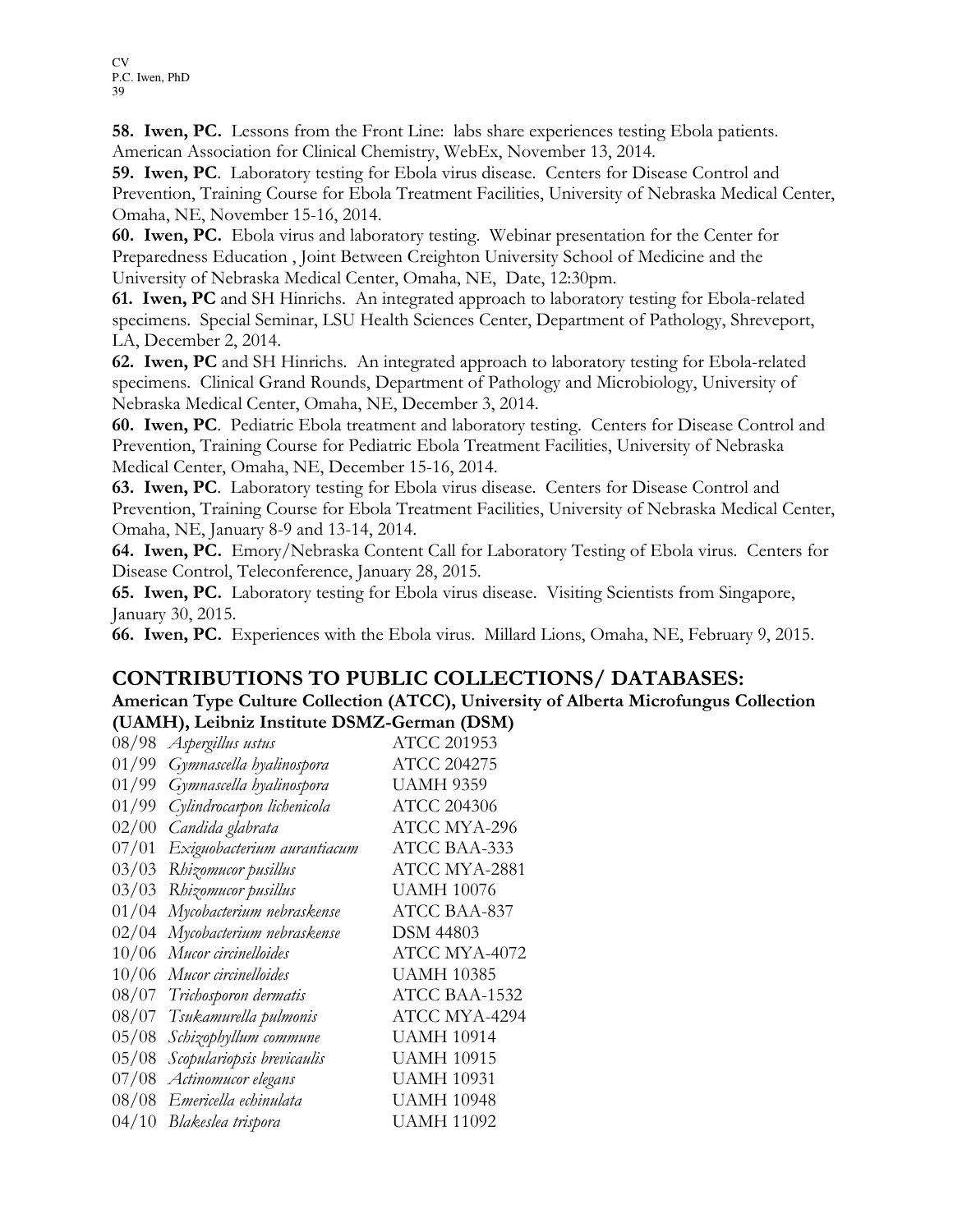| 11/14 Mycobacterium talmonii | ATCC BAA-2683 |
|------------------------------|---------------|
| 03/15 Mycobacterium talmonii | DSM 46873     |

## NCBI GenBank sequence databases

| 02/99 | Gymnascella hyalinospora          | AF129853 |
|-------|-----------------------------------|----------|
| 02/99 | Gymnascella hyalinospora          | AF129854 |
| 02/99 | Cladophialophora bantiana         | AF131079 |
| 03/99 | Cylindrocarpon lichenicola        | AF133843 |
| 05/99 | Aspergillus fumigatus             | AF138288 |
| 05/99 | Aspergillus terreus               | AF138290 |
| 05/99 | Aspergillus flavus                | AF138287 |
| 05/99 | Emmerciella nidulans              | AF138289 |
| 05/99 | Aspergillus niger                 | AF138904 |
| 05/99 | Aspergillus ustus                 | AF157507 |
| 06/99 | Cryptococcus neoformans           | AF162916 |
| 06/99 | Ajellomyces capsulatus            | AF156892 |
| 06/99 | Histoplasma duboisii              | AF162917 |
| 07/99 | Fusarium oxysporum                | AF165875 |
| 07/99 | Fusarium moniliforme              | AF165873 |
| 07/99 | Nectria haematococca              | AF165874 |
| 07/99 | Candida glabrata                  | AF167993 |
| 07/99 | Cylindrocarpon destructans        | AF172261 |
| 07/99 | Candida lusitaniae                | AF172262 |
| 08/99 | Pseudallescheria boydii           | AF181558 |
| 09/99 | Blastoschizomyces capitatus       | AF183911 |
| 09/99 | Ajellomyces dermatitidis          | AF183912 |
| 01/00 | Candida albicans                  | AF217609 |
| 01/00 | Lactobacillus rhamnosus           | AF217610 |
| 03/00 | Malassezia furfur                 | AF246896 |
| 03/00 | Issatchenkia orientalis           | AF246989 |
| 07/00 | Candida tropicalis                | AF287910 |
| 07/00 | Candida parapsilosis              | AF287909 |
| 08/00 | Yersinia enterocolitica           | AF293850 |
| 08/00 | Bacillus cereus                   | AF293851 |
| 09/00 | Bacillus anthracis                | AY008265 |
| 05/01 | Sporothrix schencki               | AF364061 |
| 09/01 | Exiguobacterium auranticum        | AY047481 |
| 12/01 | Rhizomucor pusillus               | AF461764 |
| 12/01 | Pichia jadinii                    | AF458091 |
| 11/03 | Mycobacterium nebraskense         | AY368456 |
| 11/03 | Mycobacterium nebraskense         | AY368457 |
| 11/03 | Mycobacterium nebraskense         | AY368458 |
| 12/03 | Inonotus tropicalis               | AY599487 |
| 05/04 | Arcobacter butzleri               | AY621116 |
| 05/04 | Campylobacter coli                | AY621115 |
| 05/04 | Campylobacter lari                | AY621114 |
| 05/04 | Campylobacter upsaliensis         | AY621113 |
| 05/04 | Campylobacter jejuni subsp jejuni | AY621112 |
|       |                                   |          |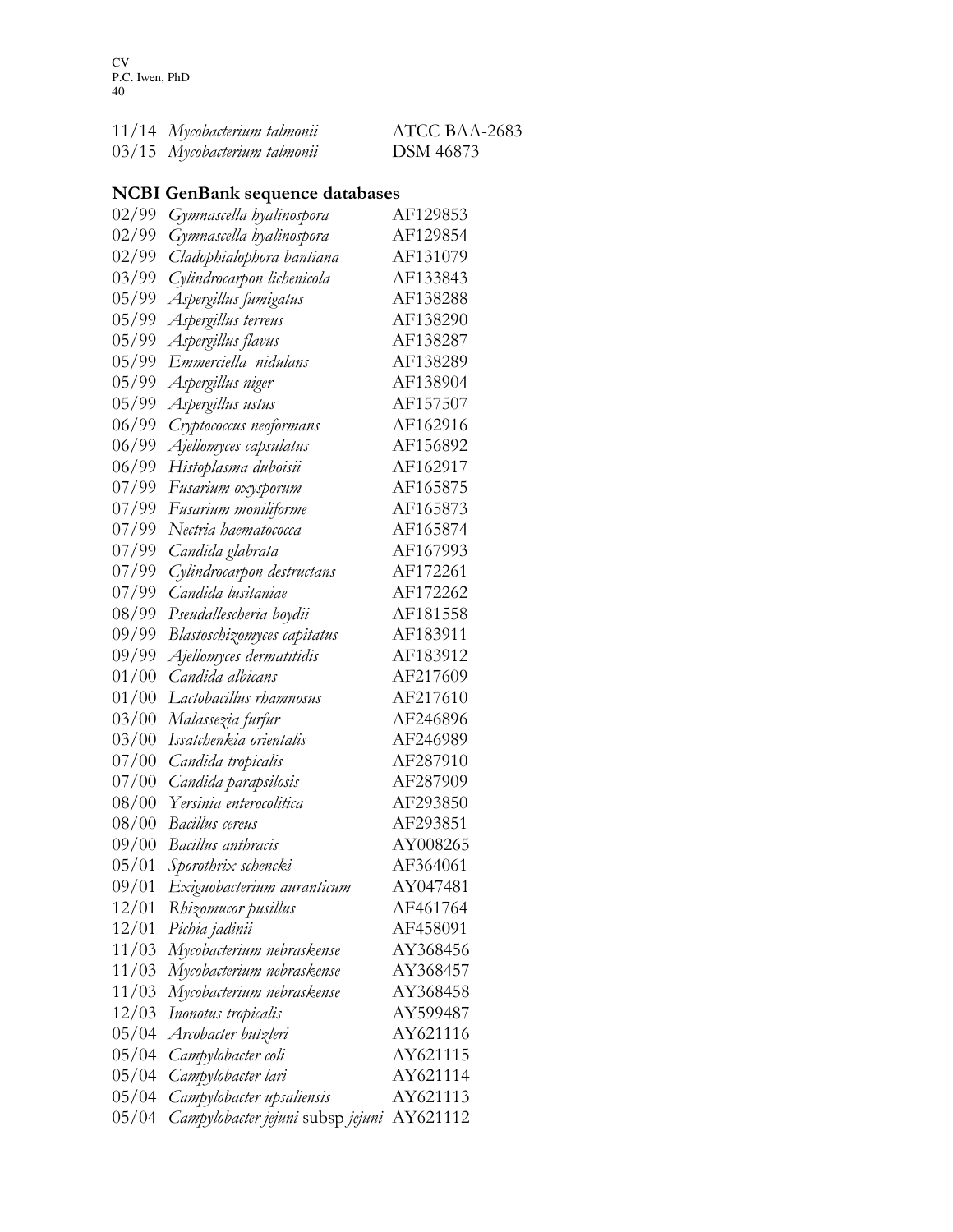| 05/04 | Campylobacter jejuni subsp. doylei AY621111 |          |
|-------|---------------------------------------------|----------|
| 05/04 | Campylobacter fetus susp. fetus             | AY621110 |
| 02/05 | Pichia heedii                               | AY900620 |
| 11/05 | Mycobacterium kubicae                       | DQ275612 |
| 02/05 | Inonotus tropicalis                         | AY598829 |
| 02/05 | Inonotus tropicalis                         | AY598828 |
| 02/05 | Inonotus tropicalis                         | AY598827 |
| 02/05 | Inonotus tropicalis                         | AY598826 |
| 02/05 | Inonotus tropicalis                         | AY641432 |
| 07/06 | Mucor circinelloides                        | DQ787159 |
| 07/06 | Mucor circinelloides                        | DQ837219 |
| 07/06 | Mucor circinelloides                        | DQ837220 |
| 08/07 | Tsukamurella pulmonis                       | EU086530 |
| 08/07 | Tsukamurella pulmonis                       | EU086531 |
| 09/07 | Trichosporon dermatis                       | EU090909 |
| 09/07 | Trichosporon dermatis                       | EU081842 |
| 08/08 | Mycobacterium chimaera                      | FJ026393 |
| 09/08 | Scopulariopsis brevicaulis                  | FJ176395 |
| 09/08 | Actinomucor elegans                         | FJ176396 |
| 09/08 | Schizophyllum commune                       | FJ176397 |
| 03/10 | Phialosimplex caninus                       | GQ169329 |
| 03/10 | Monocillium indicum                         | GQ169328 |
| 03/10 | Sagenomella striatispora                    | GQ169327 |
| 03/10 | Phialosimplex chlamydosporus                | GQ169326 |
| 03/10 | Sagenomella spp. UAMH9571                   | GQ169325 |
| 03/10 | Sagenomella griseoviridis                   | GQ169324 |
| 03/10 | Sagenomella humicola                        | GQ169323 |
| 03/10 | Sagenomella humicola                        | GQ169322 |
| 03/10 | Sagenomella diversispora                    | GQ169321 |
| 03/10 | Sagenomella griseoviridis                   | GQ169320 |
| 03/10 | Sagenomella diversispora                    | GQ169319 |
| 03/10 | Sagenomella diversispora                    | GQ169318 |
| 03/10 | Phialosimplex caninus                       | GQ169317 |
| 03/10 | Phialosimplex caninus                       | GQ169316 |
| 03/10 | Phialosimplex caninus                       | GQ169315 |
| 03/10 | Phialosimplex caninus                       | GQ169314 |
| 03/10 | Phialosimplex caninus                       | GQ169313 |
| 03/10 | Phialosimplex caninus                       | GQ169312 |
| 03/10 | Phialosimplex caninus                       | GQ169311 |
| 03/10 | Phialosimplex caninus                       | GQ169310 |
| 03/10 | Francisella tularensis                      | CP001633 |
| 01/12 | Pediococcus acidilactici                    | JN801158 |
| 07/13 | Scopulariopsis brevicaulis                  | FJ176395 |
| 12/13 | Microascus trigonosporus                    | KF280265 |
| 09/13 | Microbacterium binotii                      | KF534779 |
| 04/14 | Cellulosimicrobium cellulans                | KJ000743 |
| 04/14 | Cellulosimicrobium cellulans                | KJ000744 |
| 04/14 | Cellulosimicrobium funkei                   | KJ000746 |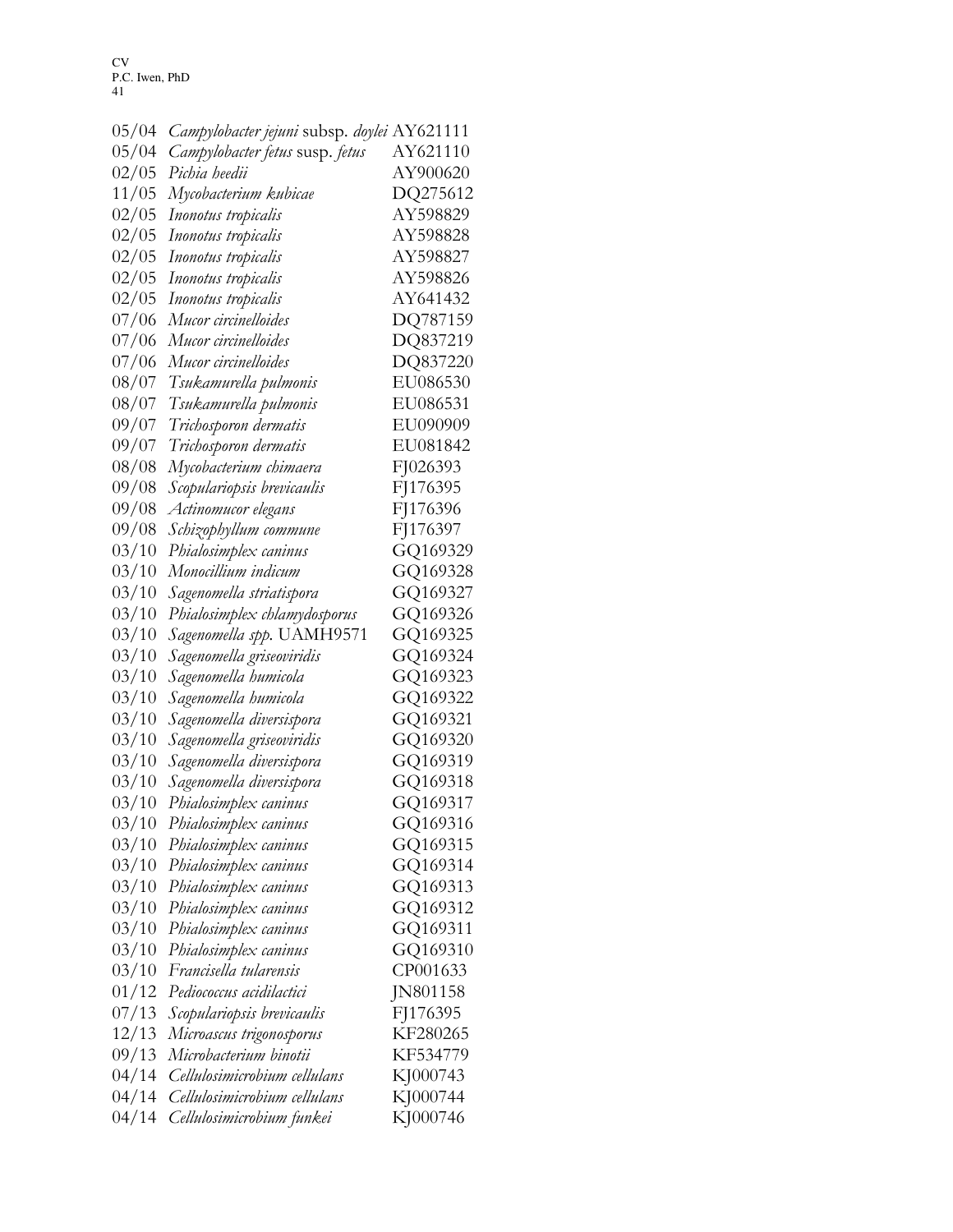04/14 Cellulosimicrobium funkei KJ000745

## TEACHING ACTIVITIES: 2014-15

#### Contact hours

| Lectures in team-taught courses (UNMC)                                         |                                                                   |            |     |                |
|--------------------------------------------------------------------------------|-------------------------------------------------------------------|------------|-----|----------------|
| Medical mycology                                                               | Medical                                                           | M-ID       | 630 | 3              |
| Introductory mycology                                                          | Pharm D                                                           | MМ         | 550 | $\mathbf{1}$   |
| Antifungal agents                                                              | Pharm D                                                           | MМ         | 550 | $\mathbf{1}$   |
| Cutaneous mycoses                                                              | Pharm D                                                           | MМ         | 550 | $\mathbf{1}$   |
| True systemic mycoses                                                          | Pharm D                                                           | MМ         | 550 | $\mathbf{1}$   |
| Opportunistic mycoses                                                          | Pharm D                                                           | MМ         | 550 | $\mathbf{1}$   |
| Foundations of Public Health                                                   | Graduate/Gibbs                                                    | EPI        | 500 | 6              |
| Molecular epidemiology                                                         | Graduate/Islam                                                    | EPI        | 825 | 3              |
| Lectures in team-taught courses (Creighton University)                         |                                                                   |            |     |                |
| General Mycology                                                               | Graduate                                                          | МIС        | 735 | $\overline{2}$ |
| Laboratory coordinator and instructor in team-taught courses                   |                                                                   |            |     |                |
| Microbiological techniques                                                     | Medical                                                           | $M-ID$     | 630 | $\overline{4}$ |
| Introductory mycology                                                          | Medical                                                           | $M-ID$     | 630 | 3              |
| Diagnostic virology (CAI)                                                      | Medical                                                           | $M$ -ID    | 630 | $\overline{c}$ |
| Diagnostic Parasitology (CAI)                                                  | Medical                                                           | $M-ID$ 630 |     | $\mathfrak{Z}$ |
| <b>Blood</b> cultures                                                          | Medical                                                           | $M-ID 630$ |     | $\overline{4}$ |
| Sexually transmitted diseases (CAI)                                            | Medical                                                           | GU core    |     | $\overline{c}$ |
| <b>Graduate students</b>                                                       |                                                                   |            |     |                |
| Supervision of thesis and dissertation research                                |                                                                   |            |     | >150           |
| Elizabeth Beam<br>PhD student<br><b>Supervisory Committee</b>                  |                                                                   |            |     |                |
| Aqilah Alelew<br>MS student                                                    | Supervisor                                                        |            |     |                |
| Residency/Fellowship training                                                  |                                                                   |            |     |                |
| Didactic microbiology lectures for pathology residents                         |                                                                   |            |     | 8              |
| One-on-one meetings with pathology residents                                   |                                                                   |            |     | $>25$          |
| One-on-one meetings with CPEP Microbiology fellows                             |                                                                   |            |     | >50            |
| Infectious Diseases residency training and mentor on research projects         |                                                                   |            |     | $>25$          |
| Pathology Residency Education Committee, Co-Director of microbiology education |                                                                   |            |     | 5              |
| Clinical Microbiology Fellowship Program (CPEP), Co-Director                   |                                                                   |            |     | $>25$          |
| University-wide compliance training                                            |                                                                   |            |     |                |
| (Coordinated the web-based Biosafety Training program for UNMC and UNO)        |                                                                   |            |     | >50            |
| Module 1<br>General Biosafety                                                  |                                                                   |            |     |                |
| Module 2<br>Biosafety Level-3 Containment                                      |                                                                   |            |     |                |
| Module 3<br>Select Agents                                                      |                                                                   |            |     |                |
| Regional workshop participant                                                  |                                                                   |            |     |                |
| Nebraska Infection Control Network Training Course, General Microbiology,      |                                                                   |            |     | 2              |
|                                                                                | October 2014 and March 2015(sponsored by The NMC, Dr. Phil Smith) |            |     |                |